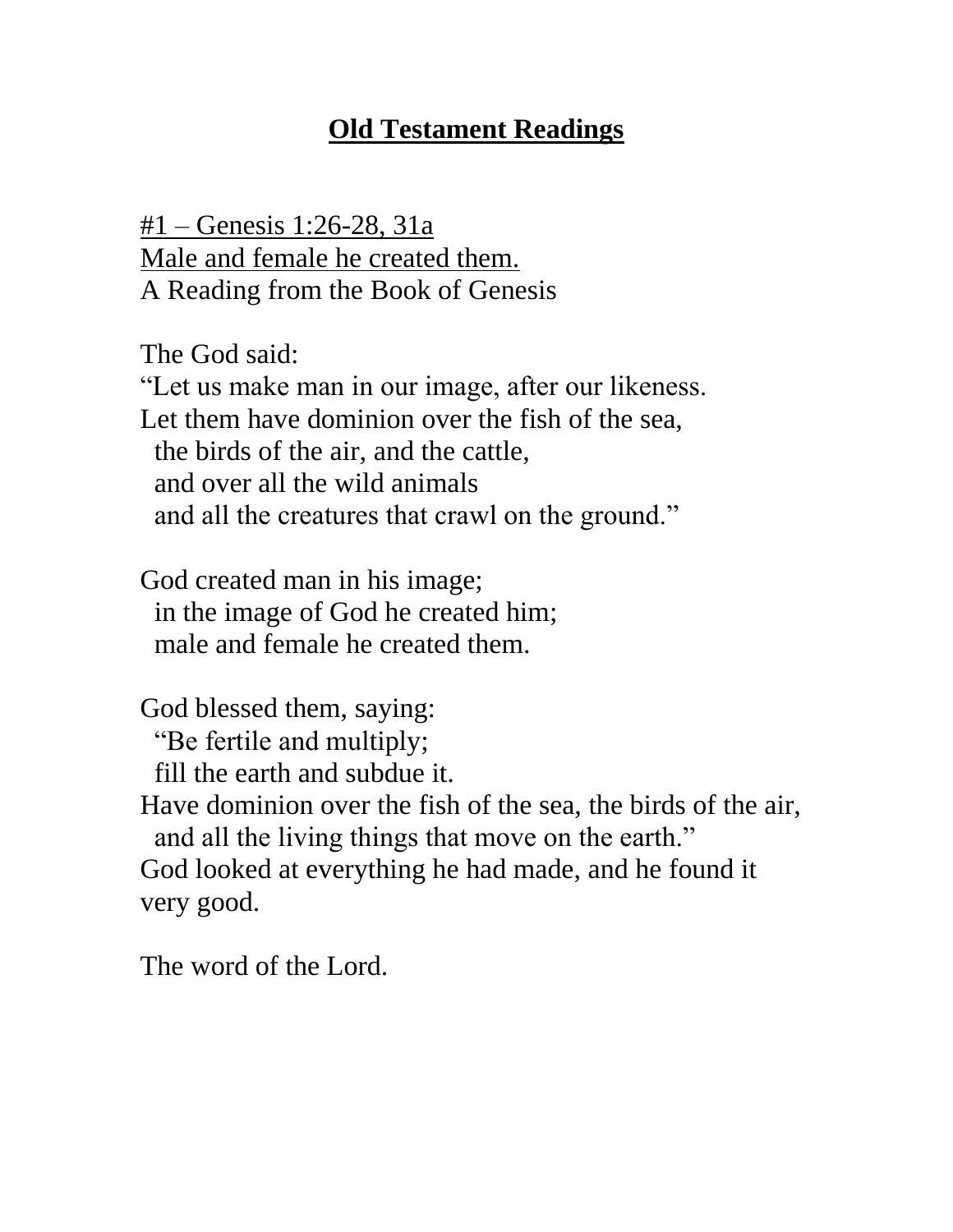#2 – Genesis 2:18-24 The two of them become one body

A Reading from the Book of Genesis

The Lord God said: "It is not good for the man to be alone. I will make a suitable partner for him."

So the Lord God formed out of the ground

various wild animals and various birds of the air,

and he brought them to the man to see what he would call them;

whatever the man called each of them would be its name. The man gave names to all the cattle,

all the birds of the air, and all wild animals;

but none proved to be the suitable partner for the man.

So the Lord God cast a deep sleep on the man,

and while he was asleep,

he took out one of his ribs and closed up its place with flesh.

The Lord God then built up into a woman the rib that he had taken from the man.

When he brought her to the man, the man said:

"This one, at last, is bone of my bones

and flesh of my flesh;

This one shall be called 'woman,'

 for out of 'her man' this one has been taken." That is why a man leaves his father and mother and clings to his wife,

and the two of them become one body.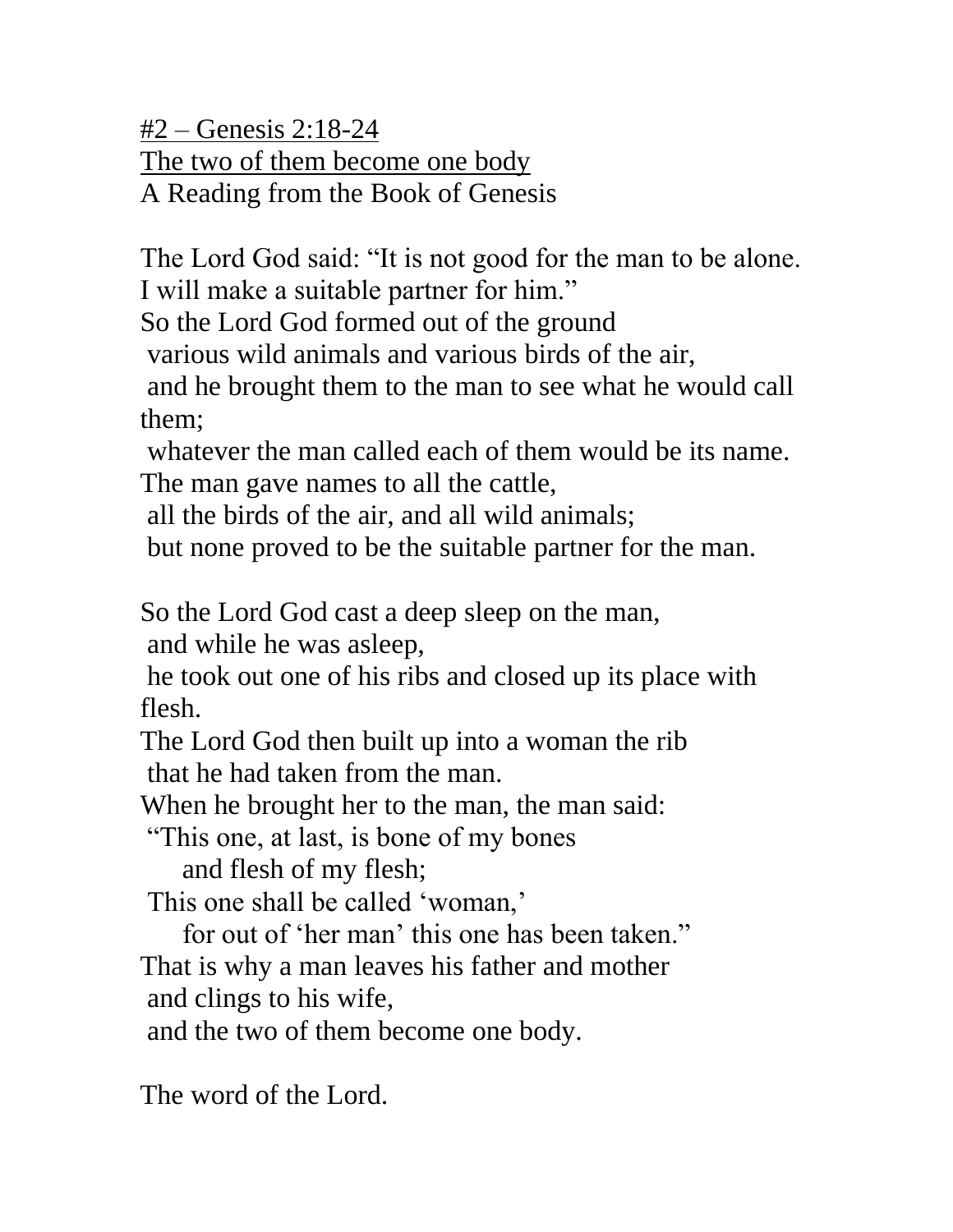#3 – Genesis 24:48-51, 58-67 In his love for Rebekah, Isaac found solace after the death of his mother. A Reading from the Book of Genesis.

The servant of Abraham said to Laban:

"I bowed down in worship to the Lord,

blessing the Lord, the God of my master Abraham,

who had led me on the right road

to obtain the daughter of my master's kinsman for his son.

If, therefore, you have in mind to show true loyalty to my master,

let me know;

but if not, let me know that, too.

I can then proceed accordingly."

Laban and his household said in reply:

"This thing comes from the Lord;

we can say nothing to you either for or against it.

Here is Rebekah, ready for you;

take her with you,

that she may become the wife of your master's son, as the Lord has said."

So they called Rebekah and asked her,

"Do you wish to go with this man?"

She answered, "I do."

At this they allowed their sister Rebekah and her nurse to take leave,

along with Abraham's servant and his men.

Invoking a blessing on Rebekah, they said: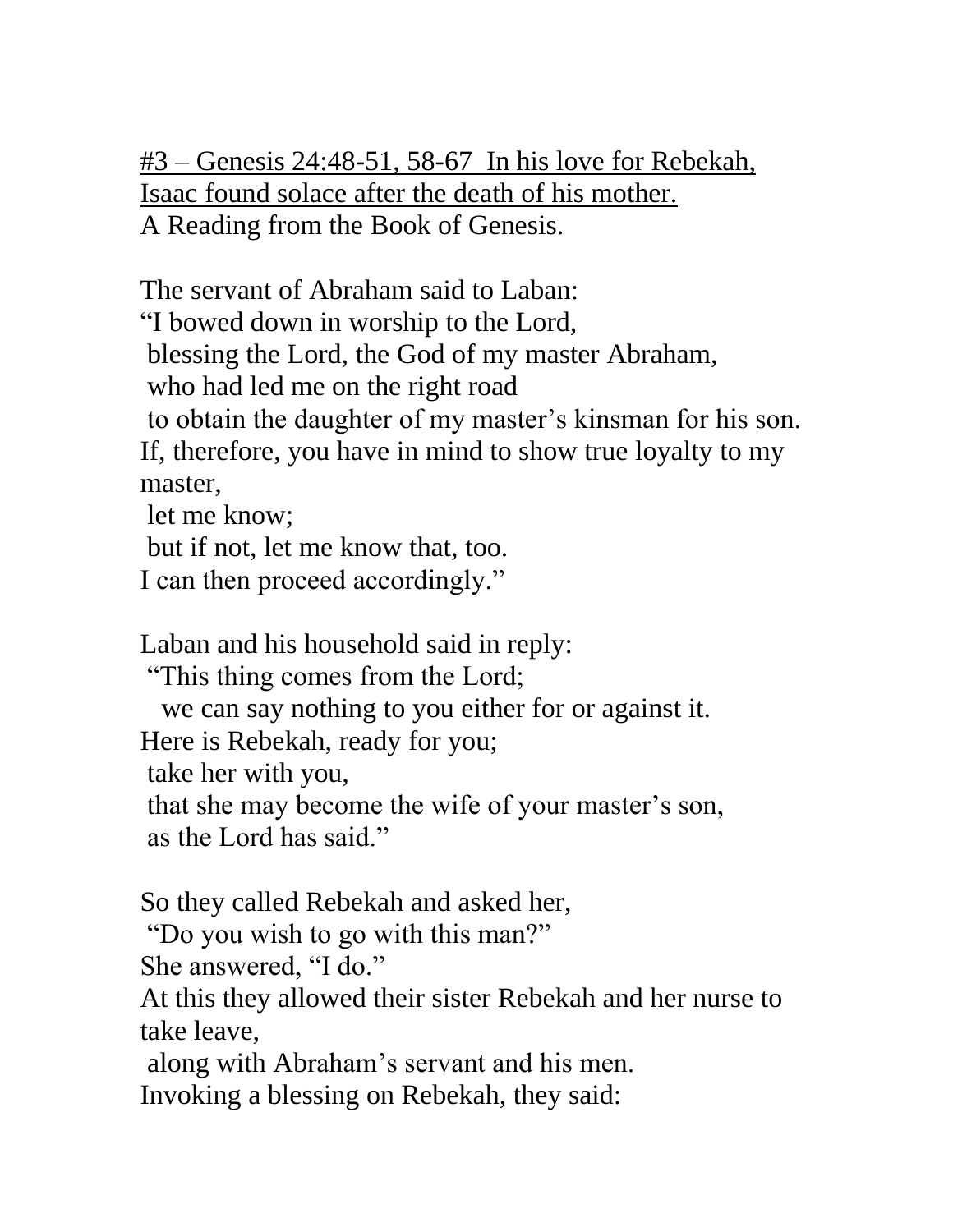"Sister, may you grow into thousands of myriads; And may your descendants gain possession of the gates of their enemies!"

Then Rebekah and her maids started out;

 they mounted their camels and followed the man. So the servant took Rebekah and went on his way.

Meanwhile Isaac had gone from Beer-lahai-roi and was living in the region of the Negeb.

One day toward evening he went out … in the field, and as he looked around, he noticed that camels were approaching.

Rebekah, too, was looking about, and when she saw him, she alighted from her camel and asked the servant,

"Who is the man out there, walking through the fields toward us?"

"That is my master," replied the servant.

Then she covered herself with her veil.

The servant recounted to Isaac all the things he had done.

Then she covered herself with her veil.

The servant recounted to Isaac all the things he had done. Then Isaac took Rebekah into his tent; he married her, and thus she became his wife. In his love for her Isaac found solace after the death of his mother Sarah.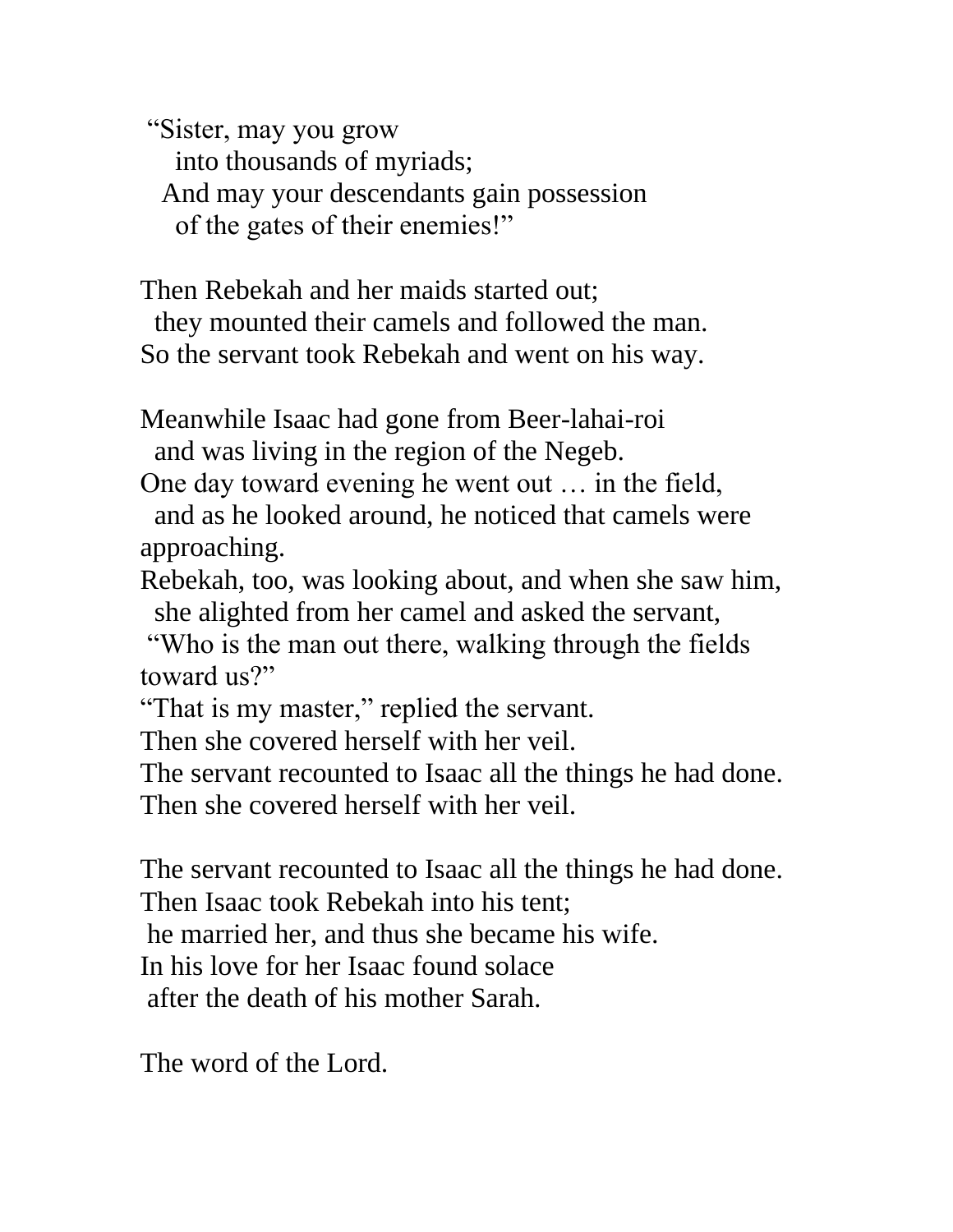#4 – Tobit 7:6-14 May the Lord of heaven prosper you both. May he grant you mercy and peace.

A reading from the Book of Tobit

Raphael and Tobiah entered the house of Raguel and greeted him.

Raguel sprang up and kissed Tobiah, shedding tears of joy. But when he heard that Tobit had lost his eyesight,

he was grieved and wept aloud.

He said to Tobiah:

"My child, God bless you!"

You are the son of a noble and good father.

But what a terrible misfortune

that such a righteous and charitable man

should be afflicted with blindness!"

He continued to weep in the arms of his kinsman Tobiah.

His wife Edna also wept for Tobit;

and even their daughter Sarah began to weep.

Afterward, Raguel slaughtered a ram from the flock and gave them a cordial reception.

When they had bathed and reclined to eat,

Tobiah said to Raphael, "Brother Azariah,

ask Raguel to let me marry my kinswoman Sarah."

Raguel overheard the words;

so he said to the boy:

"Eat and drink and be merry tonight,

 for no man is more entitled to marry my daughter Sarah than you, brother.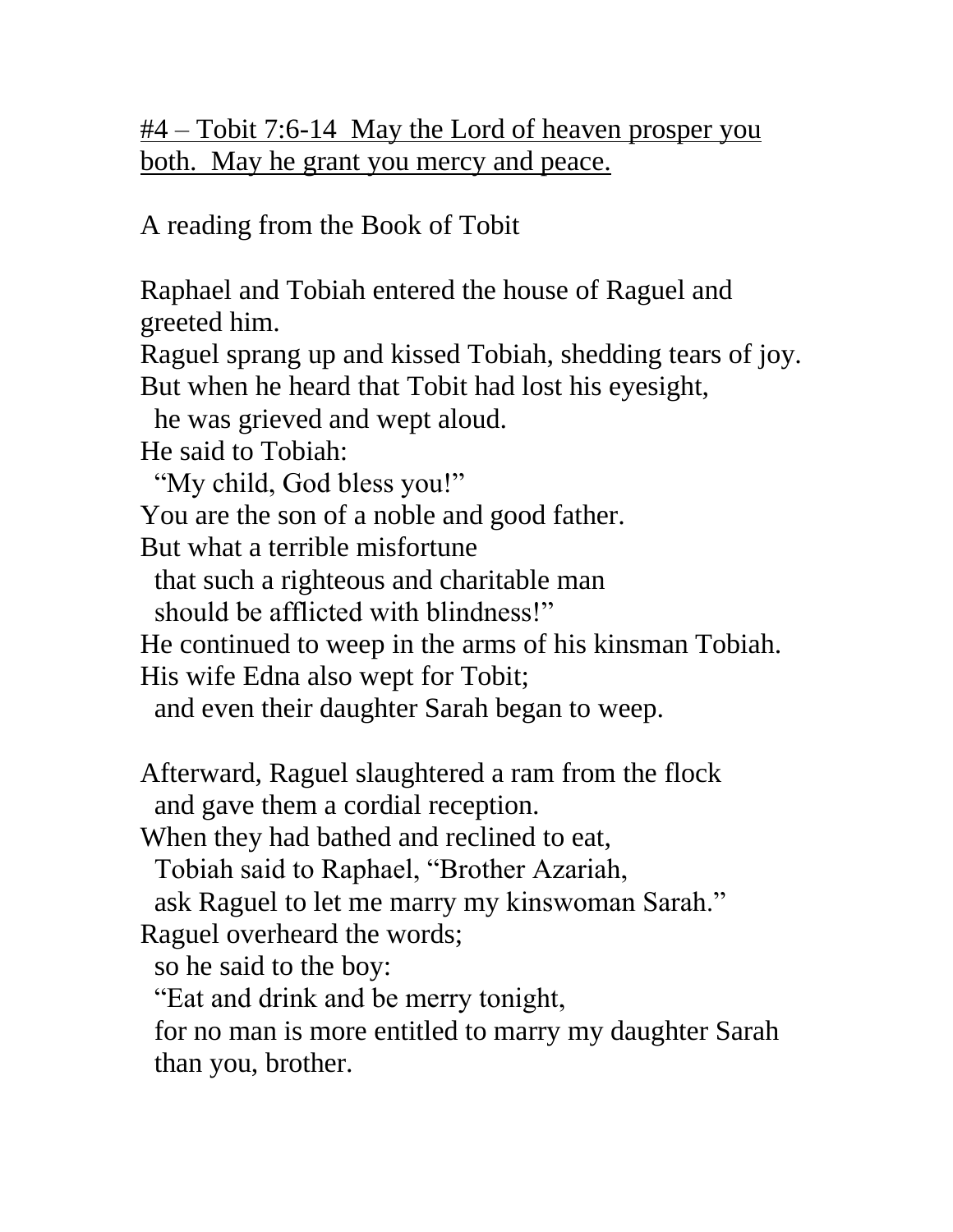Besides, not even I have the right to give her to anyone but you,

because you are my closest relative.

But I will explain the situation to you very frankly.

I have given her in marriage to seven men,

all of whom were kinsmen of ours,

and all died on the very night they approached her.

But now, son, eat and drink.

I am sure the Lord will look after you both."

Tobiah answered, "I will eat or drink nothing

until you set aside what belongs to me."

Raguel said to him: "I will do it.

She is yours according to the decree of the Book of Moses.

Your marriage to her has been decided in heaven!

Take your kinswoman;

from now on you are her love,

and she is your beloved.

She is yours today and ever after.

And tonight, son, may the Lord of heaven prosper you both.

May he grant you mercy and peace."

Then Raguel called his daughter Sarah, and she came to him.

He took her by the hand and gave her to Tobiah with the words:

"Take her according to the law.

According to the decree written in the Book of Moses she is your wife.

Take her and bring her back safely to your father.

And may the God of heaven grant both of you peace and prosperity."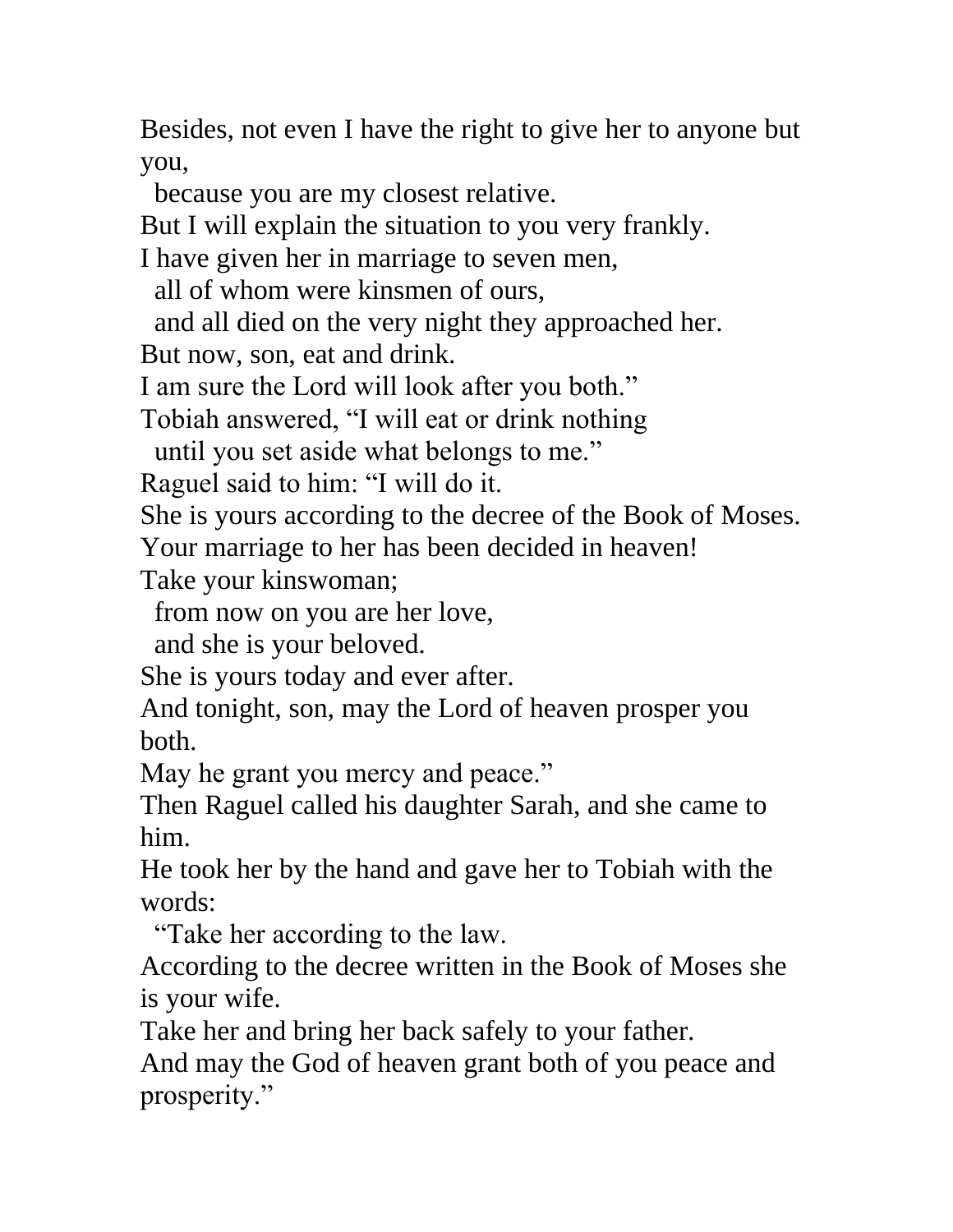He then called her mother and told her to bring a scroll, so that he might draw up a marriage contract stating that he gave Sarah to Tobiah as his wife according to the decree of the Mosiac law. Her mother brought the scroll, and he drew up the contract, to which they affixed their seals. Afterward they began to eat and drink.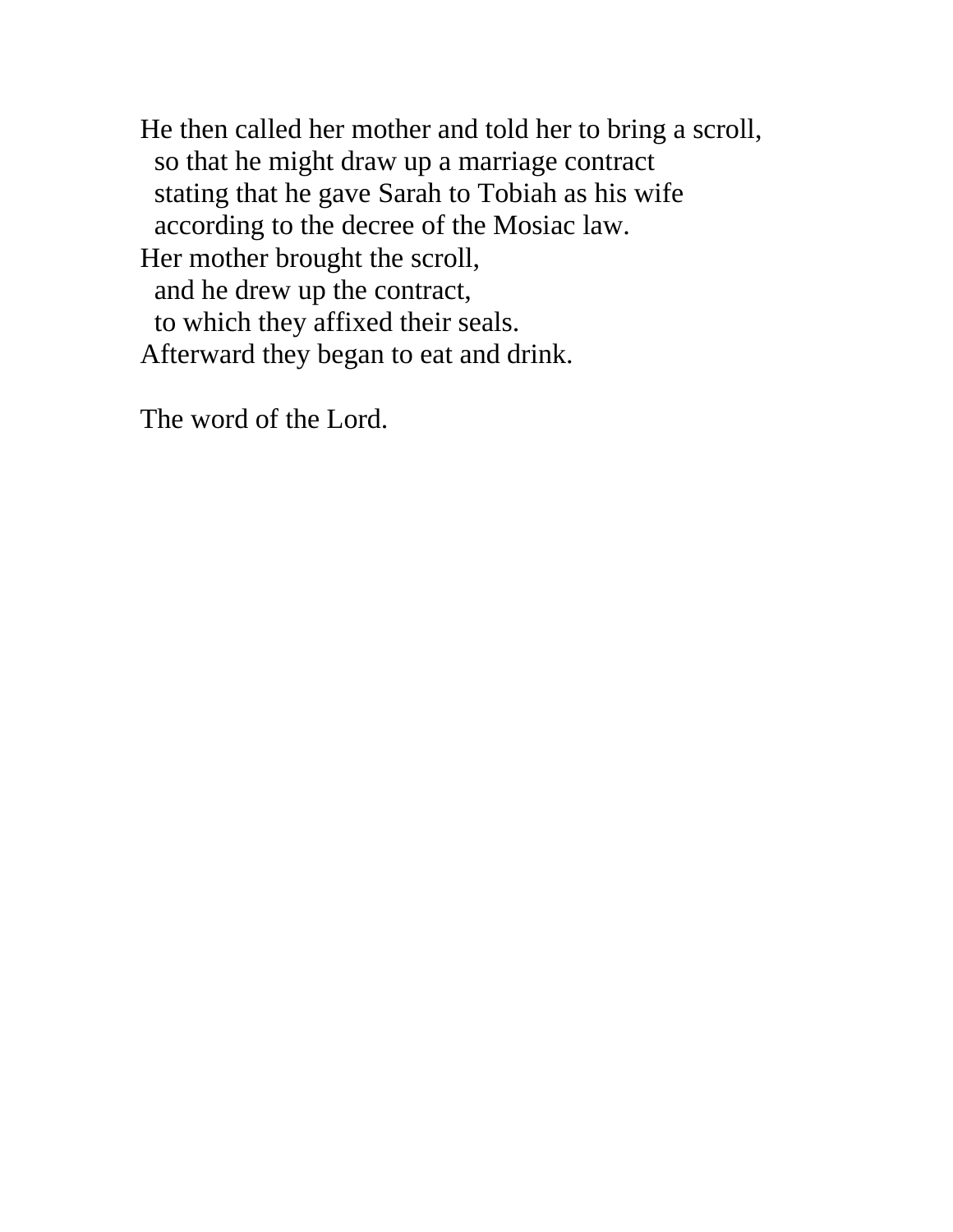#5 – Tobit 8:4b-8 Allow us to live together to a happy old age.

A reading from the Book of Tobit

On their wedding night Tobiah arose from bed and said to his wife, "Sister, get up. Let us pray and beg our Lord to have mercy on us and to grant us deliverance." Sarah got up, and they started to pray and beg that deliverance might be theirs. They began with these words: "Blessed are you, O God of our fathers praised be your name forever and ever. Let the heavens and all your creation praise you forever. You made Adam and you gave him his wife Eve to be his help and support; and from these two the human race descended. You said, 'It is not good for the man to be alone; let us make him a partner like himself.' Now, Lord, you know that I take this wife of mine not because of lust, but for a noble purpose. Call down your mercy on me and on her, and allow us to live together to a happy old age."

They said together, "Amen, amen."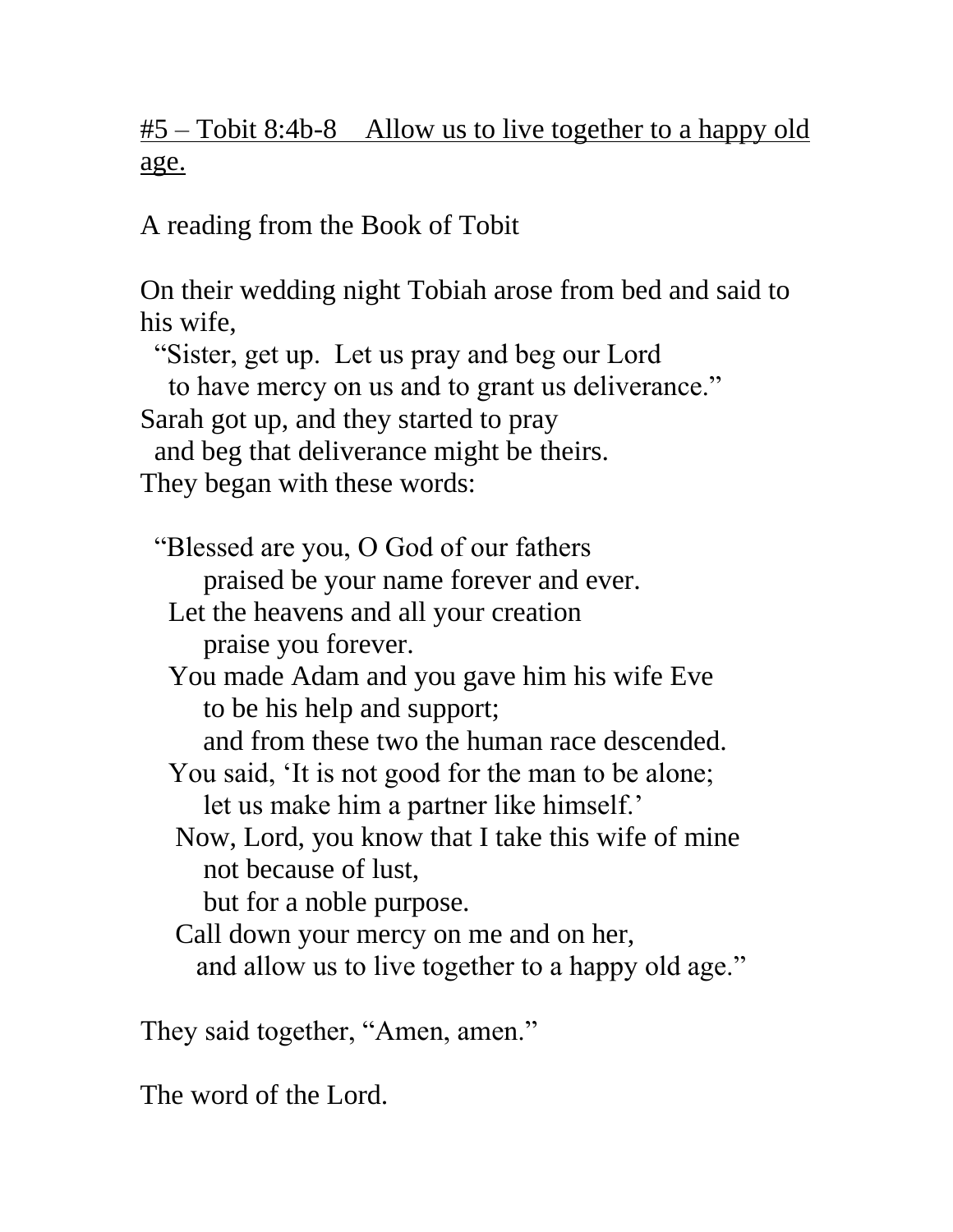#6 – Proverbs 31:10-13, 19-20, 30-31 – The woman who fears the Lord is to be praised. A Reading from the Book of Proverbs

When one finds a worthy wife, her value is far beyond pearls. Her husband, entrusting his heart to her, has an unfailing prize. She brings him good, and not evil, all the days of her life. She obtains wool and flax and makes cloth with skillful hands. She puts her hands to the distaff, and her fingers ply the spindle. She reaches out her hands to the poor, and extends her arms to the needy. Charm is deceptive and beauty fleeting; the woman who fears the Lord is to be praised. Give her a reward of her labors, and let her works praise her at the city gates.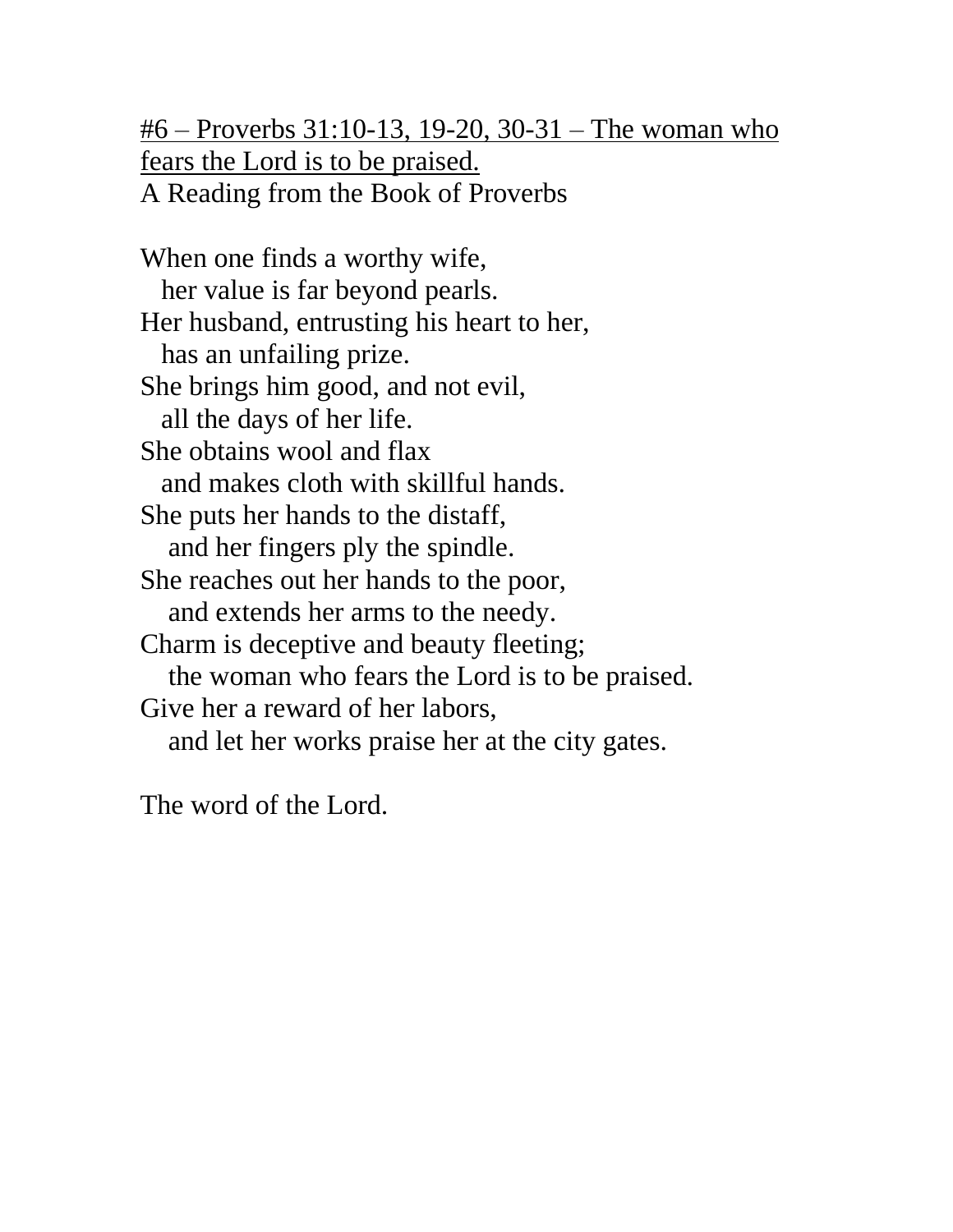$#7 -$  Song of Songs 2:8-10, 14, 16a; 8:6-7a Stern as death is love. A reading from the Song of Songs

Hark! My lover – here he comes springing across the mountains, leaping across the hills. My lover is like a gazelle or a young stag. Here he stands behind our wall, gazing through the windows, peering through the lattices. My lover speaks; he says to me, "Arise, my beloved, my dove, my beautiful one, and come!" "O my dove in the clefts of the rock, in the secret recesses of the cliff, Let me see you, let me hear your voice, For your voice is sweet, and you are lovely." My lover belongs to me and I to him. He says to me: "Set me as a seal on your heart, as a seal on your arm; For stern as death is love, relentless as the nether-world is devotion; its flames are a blazing fire.

Deep waters cannot quench love,

nor floods sweep it away."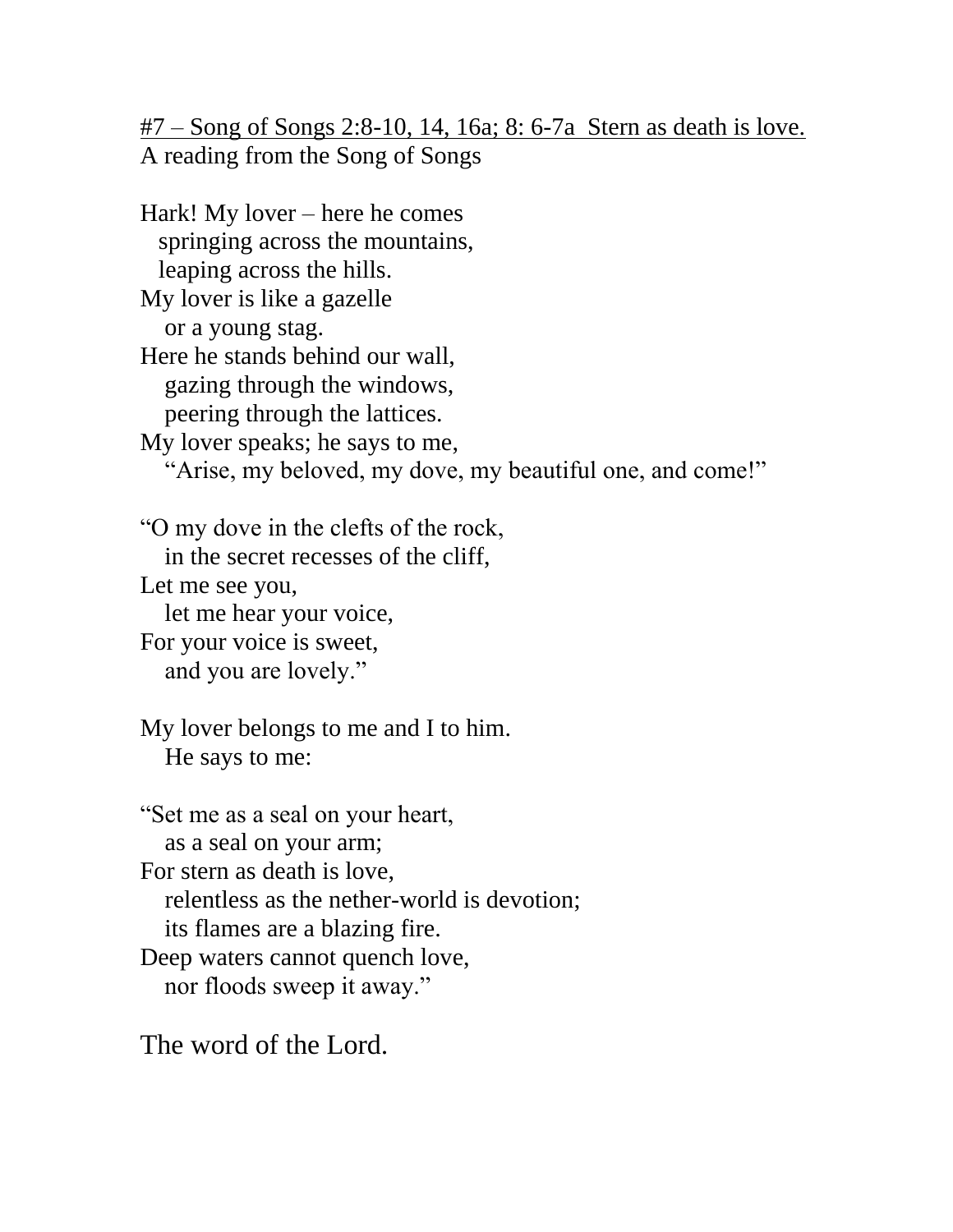#8 – Sirach 26:1-4, 13-16 Like the sun rising in the Lord's heavens, the beauty of a virtuous wife is the radiance of her home.

A reading from the Book of Sirach

- Blessed the husband of a good wife, twice-lengthened are his days;
- A worthy wife brings joy to her husband, peaceful and full is hislife.
- A good wife is a generous gift bestowed upon him who fears the Lord;
- Be he rich or poor, his heart is content, and a smile is ever on his face.
- A gracious wife delights her husband, her thoughtfulness puts flesh on his bones;
- A gift from the Lord is her governed speech, and her firm virtue is of surpassing worth.
- Choicest of blessings is a modest wife, priceless her chaste soul.
- A holy and decent woman adds grace upon grace; indeed, no price is worthy of her temperate soul.
- Like the sun rising in the Lord's heavens, the beauty of a virtuous wife is the radiance of her home.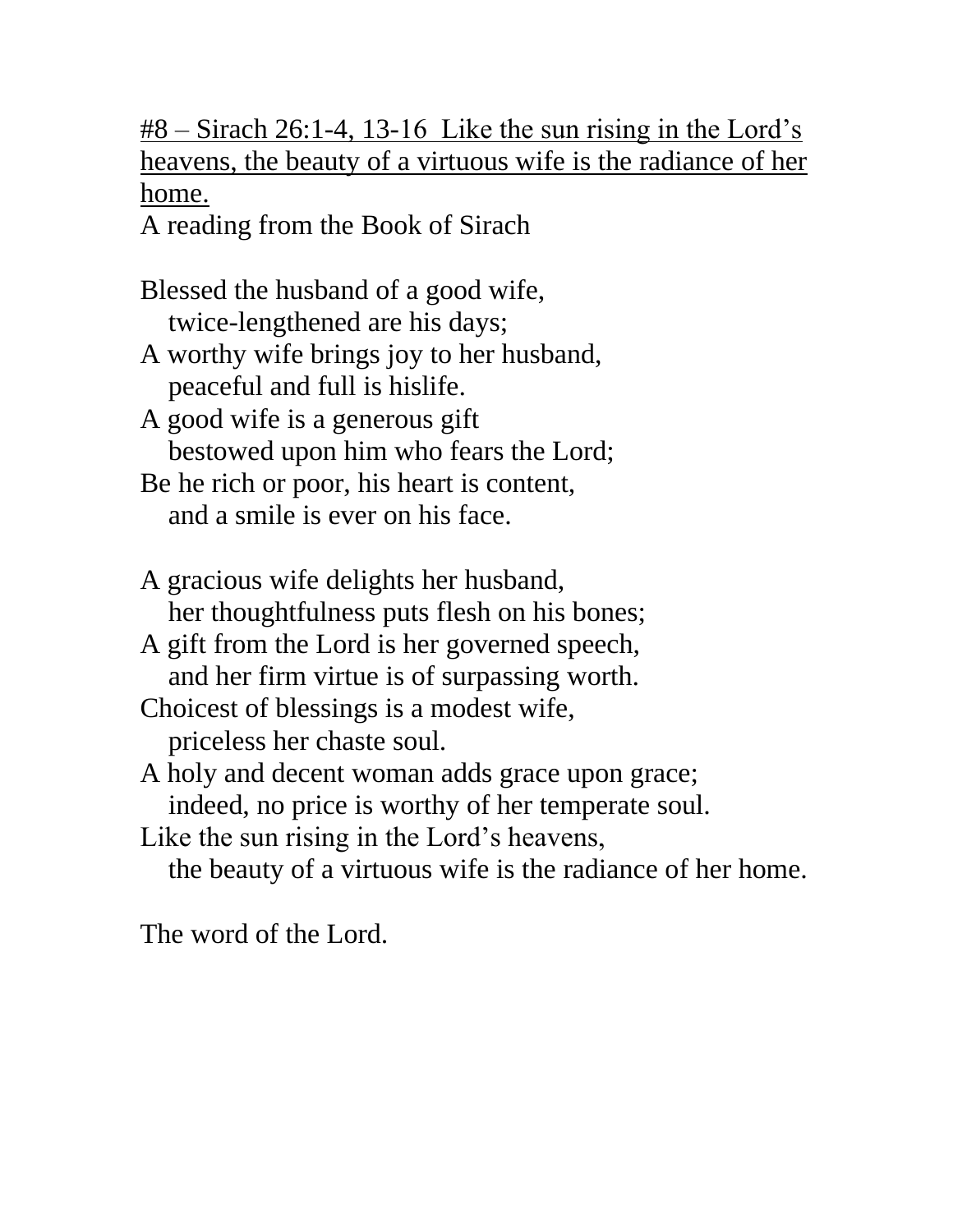#9 – Jeremiah 31:31-32a, 33-34a I will make a new covenant with the house of Israel and the house of Judah. A reading from the Book of the Prophet Jeremiah

The days are coming, says the Lord,

When I will make a new covenant with the house of Israel

And the house of Judah.

It will not be like the covenant I made with their fathers:

The day I took them by the hand

To lead them forth from the land of Egypt.

But this is the covenant which I will make

With the house of Israel after those days, says the Lord.

I will place my law within them, and write it upon their hearts;

I will be their God, and they shall be my people. No longer will they have need to teach their friends and relatives

How to know the Lord.

All, from least to greatest, shall know me, says the Lord.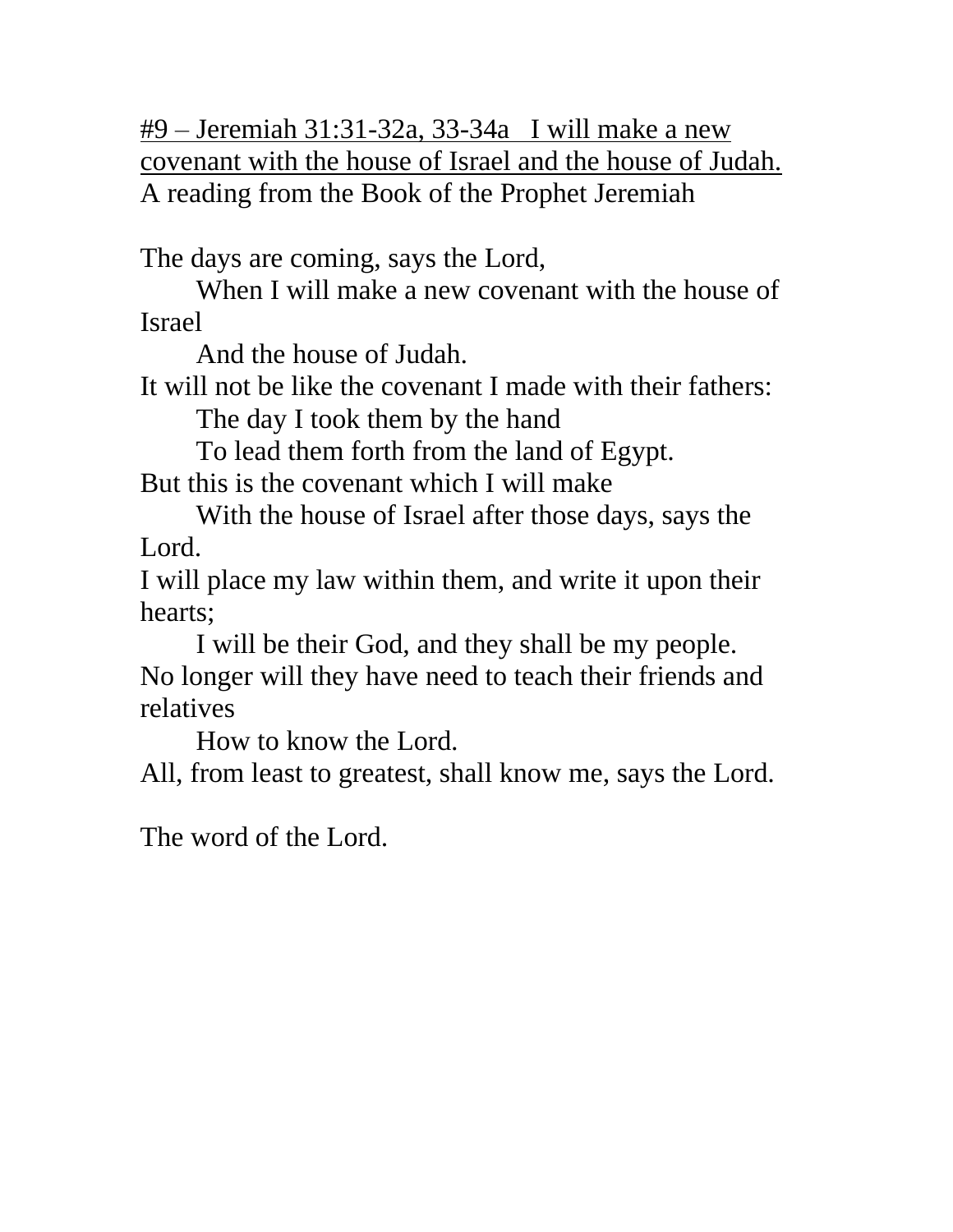# **NEW TESTAMENT READINGS**

#1 – Romans 8:31b-35, 37-39 What will separate us from the love of Christ?

A Reading from the Letter of Saint Paul to the Romans

Brothers and sisters: If God is for us, who can be against us? He did not spare his own Son but handed him over for us all, will he not also give us everything else along with him? Who will bring a charge against God's chosen ones? It is God who acquits us. Who will condemn? It is Christ Jesus who died, rather, was raised, who also is at the right hand of God, who indeed intercedes for us. What will separate us from the love of Christ? Will anguish, or distress, or persecution, or famine, or nakedness, or peril, or the sword? No, in all these things, we conquer overwhelmingly through him who loved us. For I am convinced that neither death, nor life, nor angels, nor principalities, nor present things, nor future things, nor powers, nor height, nor depth, nor any other creature will be able to separate us From the love of God in Christ Jesus our Lord.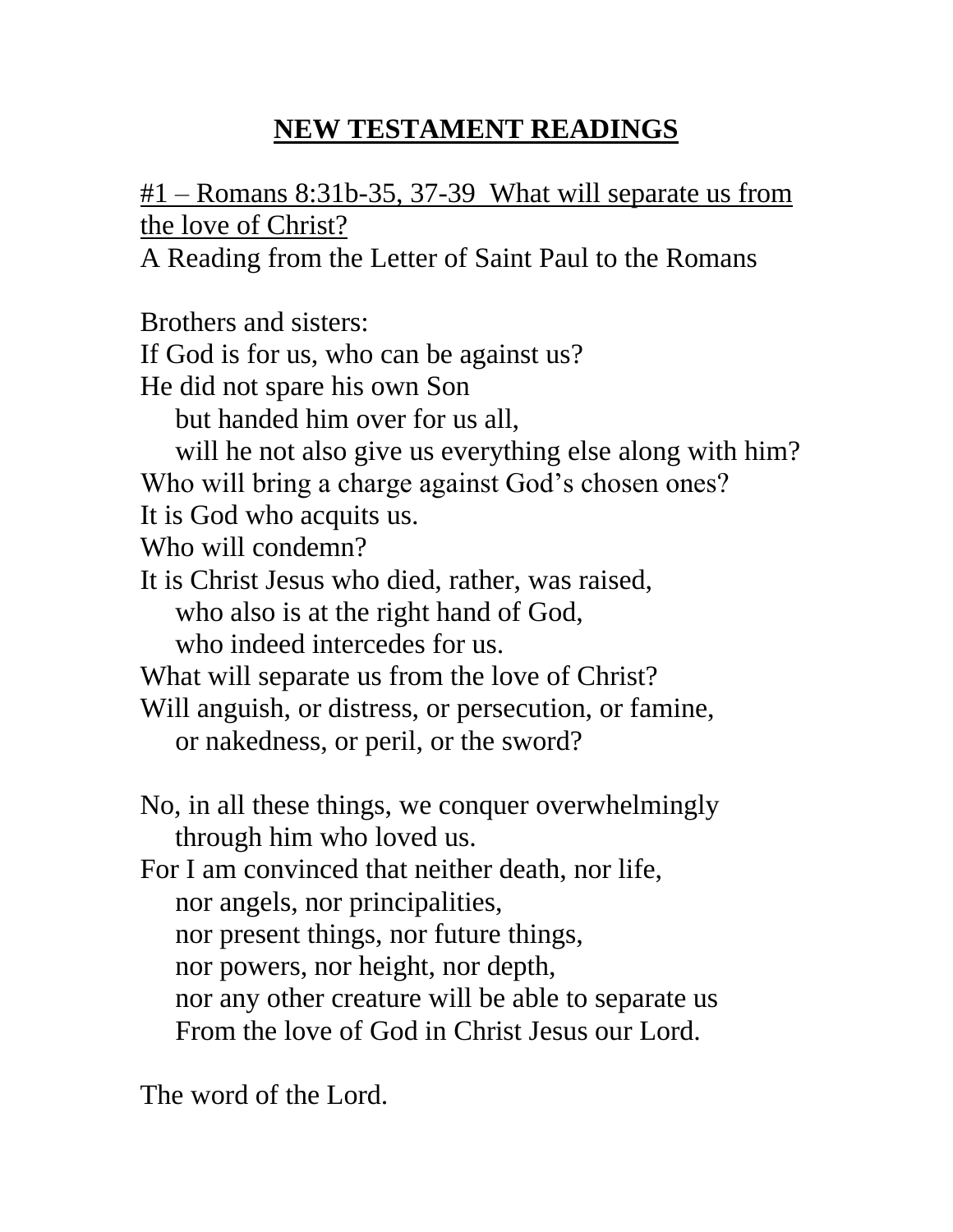#2 – Long Form – Romans 12:1-2, 9-18 Offer your bodies as a living sacrifice, holy and pleasing to God.

A reading from the Letter of Saint Paul to the Romans

I urge you, brothers and sisters, by the mercies of God, to offer your bodies as a living sacrifice, holy and pleasing to God, your spiritual worship. Do not conform yourselves to this age but be transformed by the renewal of your mind, that you may discern what is the will of God, what is good and pleasing and perfect.

Let love be sincere; hate what is evil, hold on to what is good; love one another with mutual affection; anticipate one another in showing honor. Do not grow slack in zeal, be fervent in spirit, serve the Lord. Rejoice in hope, endure in affliction, preserve in prayer. Contribute to the needs of the holy ones, exercise hospitality. Bless those who persecute you, bless and do not curse them. Rejoice with those who rejoice, weep with those who weep. Have the same regard for one another;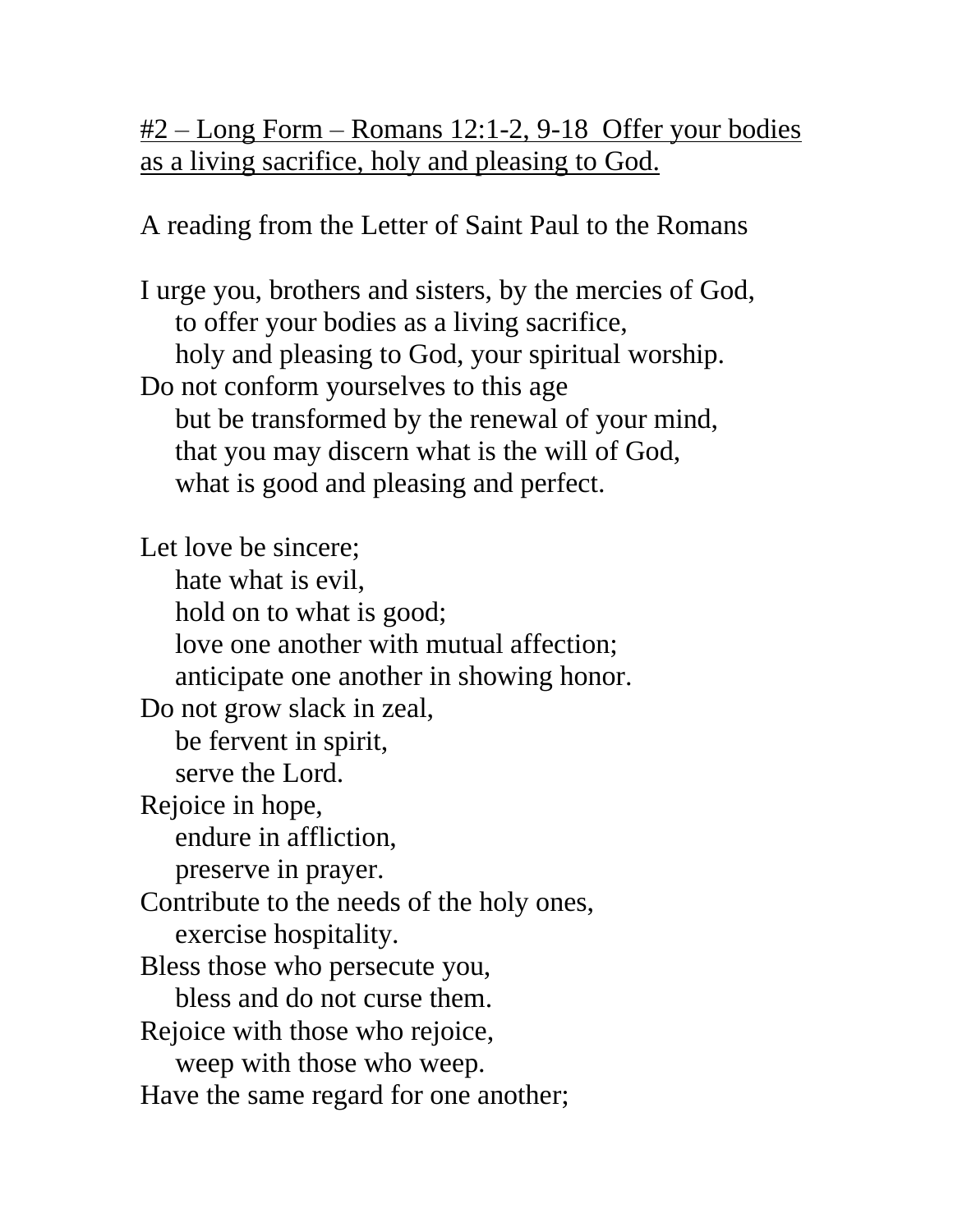do not be haughty but associate with the lowly; do not be wise in your own estimation. Do not repay anyone evil for evil;

 be concerned for what is noble in the sight of all. If possible, on your part, live at peace with all.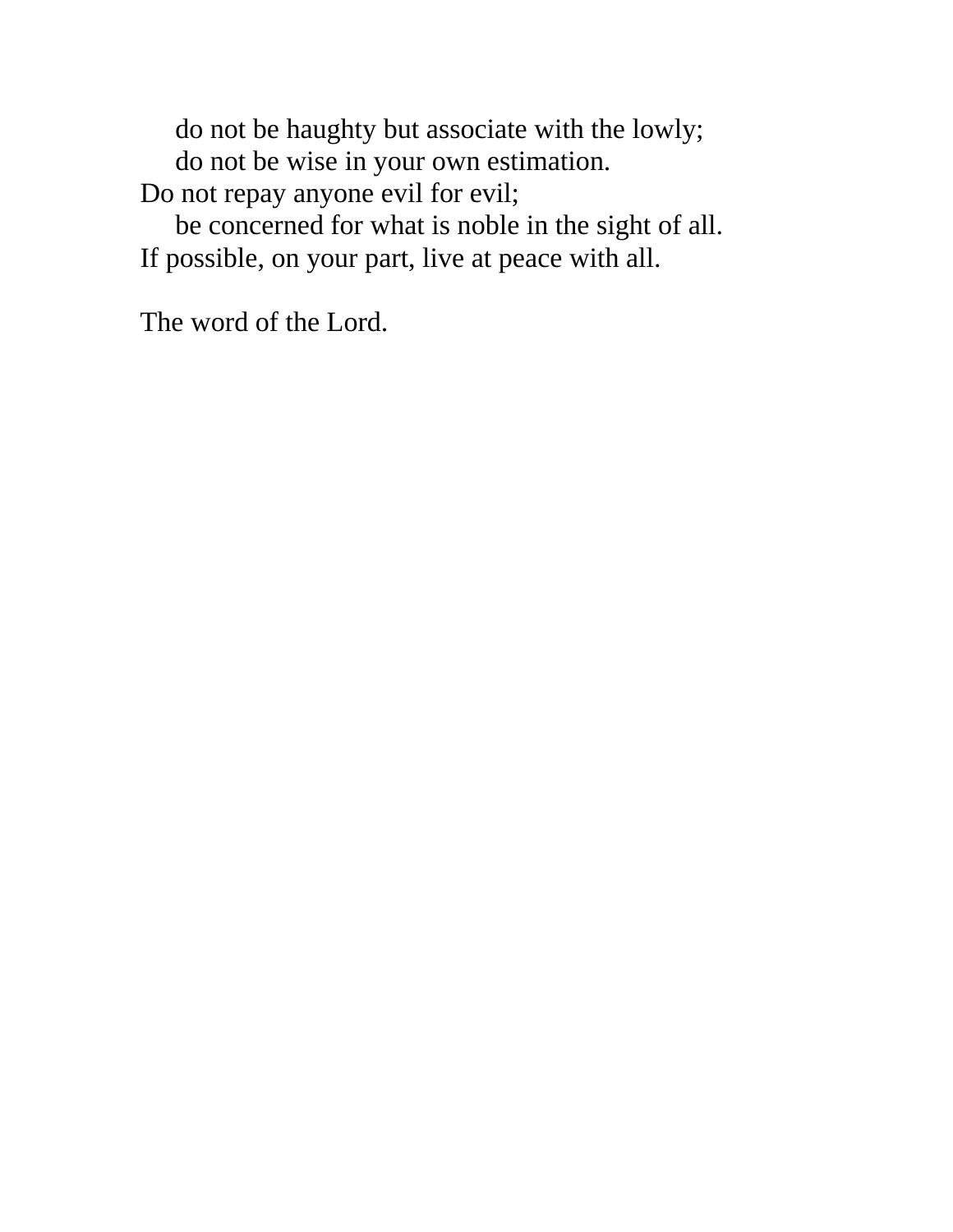#2a – Short Form Romans 12:1-2, 9-13 Offer your bodies as a living sacrifice, holy and pleasing to God.

A reading from the Letter of Saint Paul to the Romans.

I urge you, brothers and sisters, by the mercies of God, to offer your bodies as a living sacrifice, holy and pleasing to God, your spiritual worship. Do not conform yourselves to this age but be transformed by the renewal of your mind, that you may discern what is the will of God, what is good and pleasing and perfect.

Let love be sincere; hate what is evil, hold on to what is good; love one another with mutual affection; anticipate one another in showing honor. Do not grow slack in zeal, be fervent in spirit, serve the Lord. Rejoice in hope, endure in affliction, persevere in prayer. Contribute to the needs of the holy ones, exercise hospitality.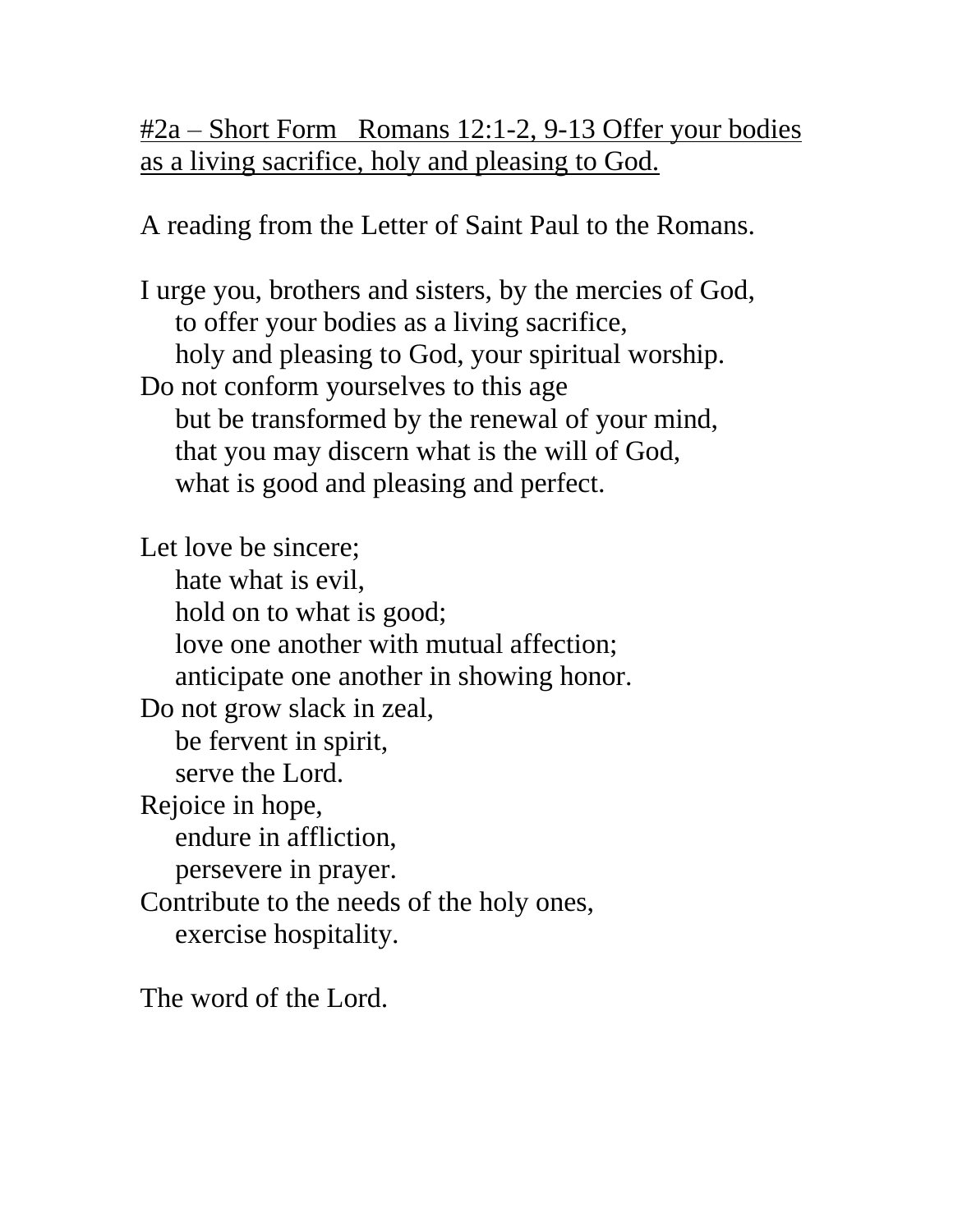#3 – Romans 15:1b-3a, 5-7, 13 Welcome one another as Christ welcomed you.

A reading from the Letter of Saint Paul to the Romans

Brothers and sisters:

We ought to put up with the failing of the weak and not to please ourselves;

 let each of us please our neighbor for the good, for the building up.

For Christ did not please himself.

May the God of endurance and encouragement

grant you to think in harmony with one another,

in keeping with Christ Jesus,

 that with one accord you may with one voice glorify the God and Father of our Lord Jesus Christ.

Welcome one another, then, as Christ welcomed you, for the glory of God.

May the God of hope fill you with all joy and peace in believing,

So that you may abound in hope by the power of the Holy Spirit.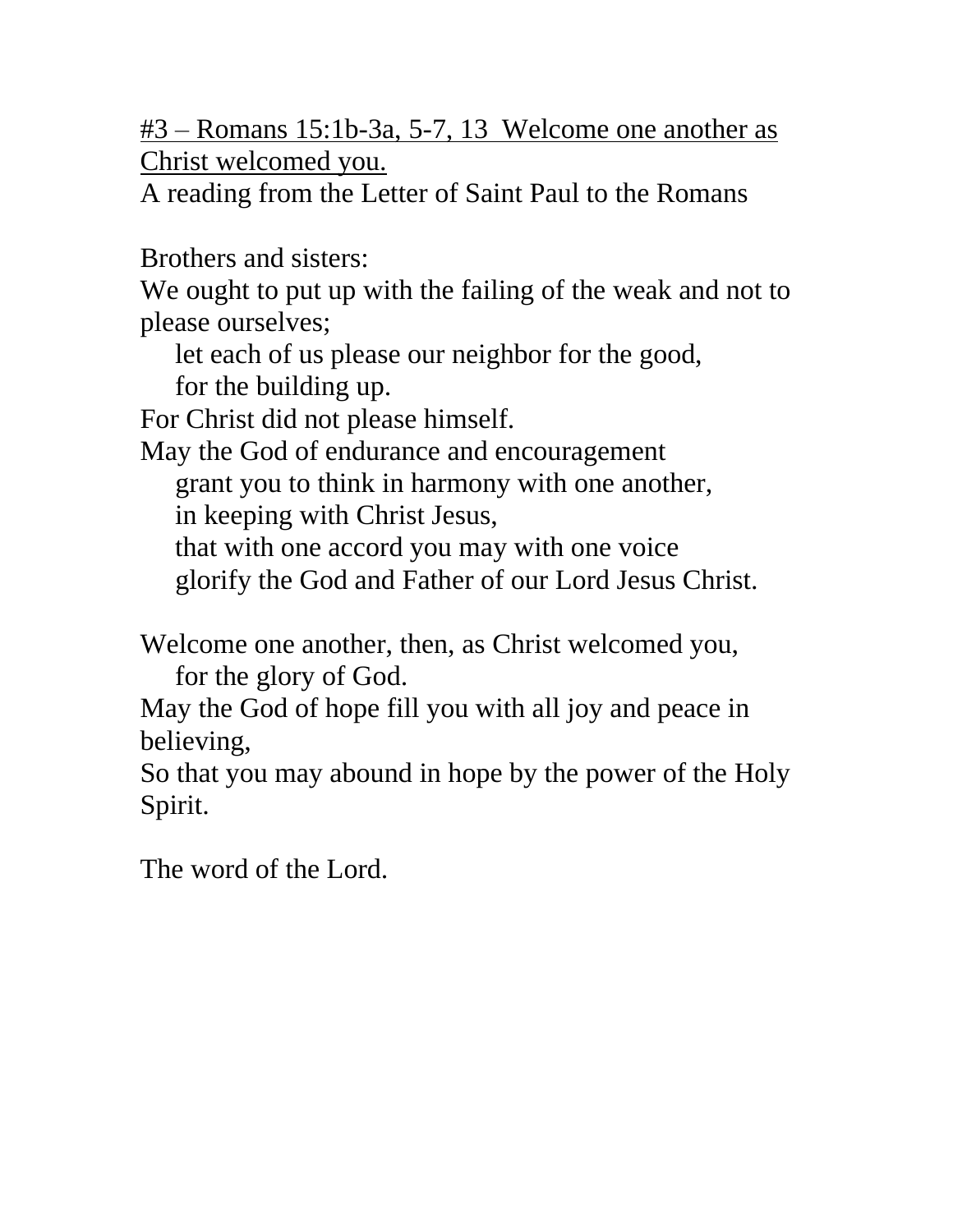$#4 - 1$  Corinthians 6:13c-15a, 17-20 Your body is a temple of the Spirit.

A reading from the first Letter of Saint Paul to the **Corinthians** 

Brothers and sisters:

The body is not for immorality, but for the Lord,

and the Lord is for the body;

God raised the Lord and will also raise us by his power.

Do you not know that your bodies are members of Christ? Whoever is joined to the Lord becomes one spirit with him. Avoid immorality.

Every other sin a person commits is outside the body,

 but the immoral person sins against his own body. Do you not know that your body

is a temple of the Holy Spirit within you,

 whom you have from God, and that you are not your own?

For you have been purchased at a price.

Therefore glorify God in your body.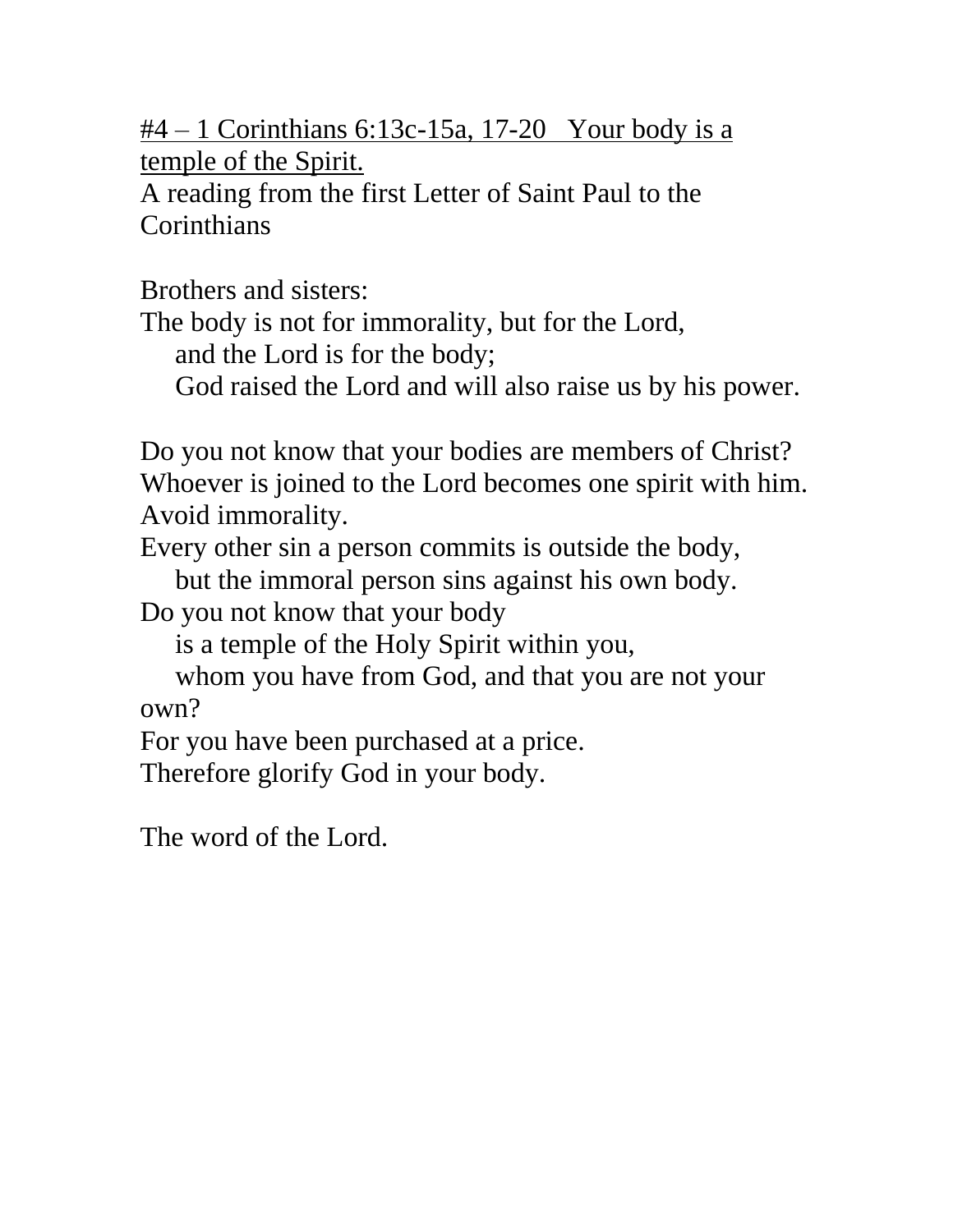$#5 - 1$  Corinthians 12:31-13:8a If I do not have love, I gain nothing.

A reading from the first Letter of Saint Paul to the Corinthians

Brothers and sisters: Strive eagerly for the greatest spiritual gifts.

But I shall show you a still more excellent way.

If I speak in human and angelic tongues but do not have love, I am a resounding gong or a clashing cymbal. And if I have the gift of prophecy and comprehend all mysteries and all knowledge; if I have all faith so as to move mountains, but do not have love, I am nothing. If I give away everything I own, and if I hand my body over so that I may boast but do not have love, I gain nothing. Love is patient, love is kind. It is not jealous, is not pompous, it is not inflated, it is not rude, it does not seek its own interests, it is not quick-tempered, it does not brood over injury, it does not rejoice over wrongdoing

 but rejoices with the truth. It bears all things, believes all things, hopes all things, endures all things.

Love never fails.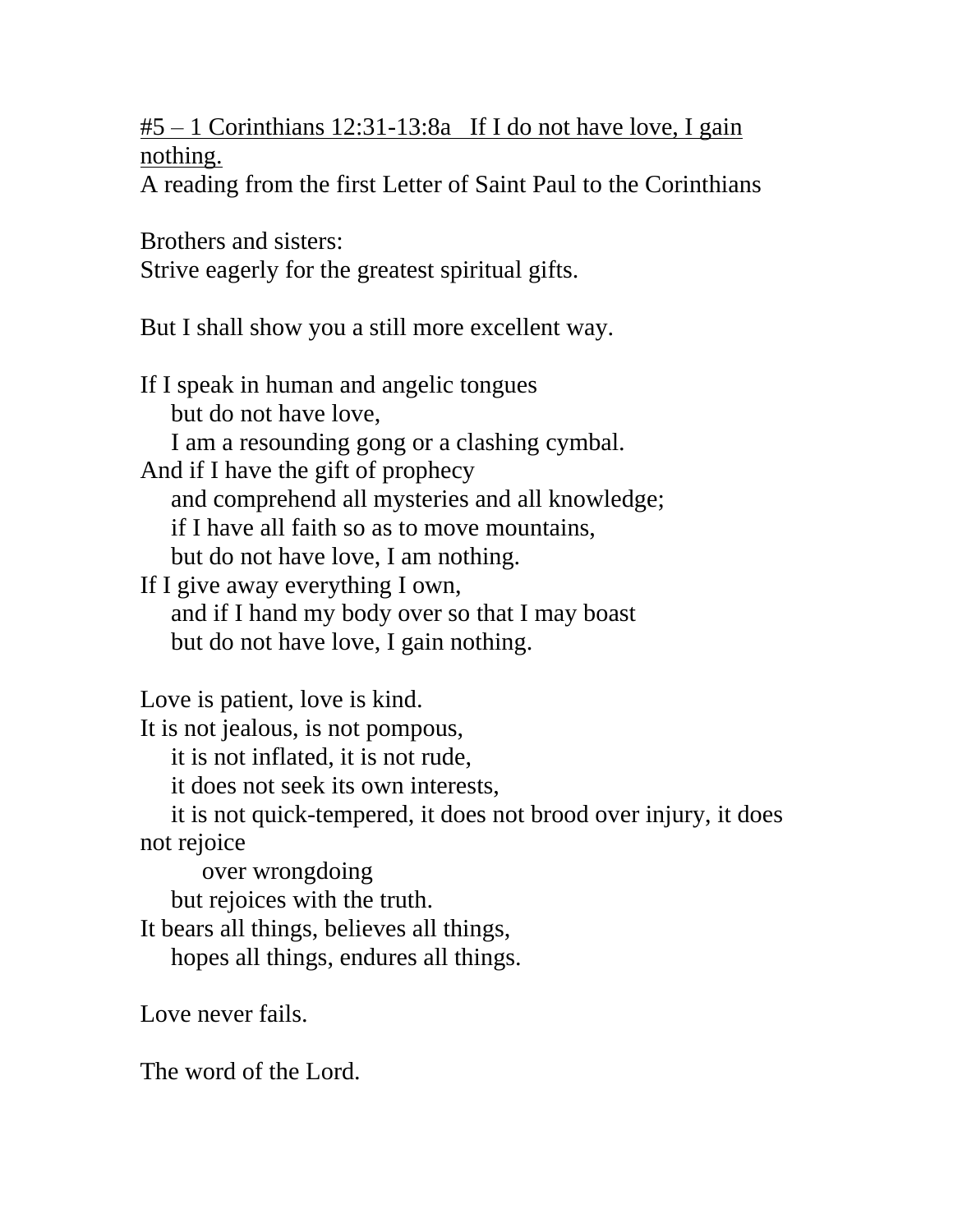#6 – Long Form – Ephesians 5:2a, 21-33 This is a great mystery, but I speak in reference to Christ and the Church. A reading from the Letter of Saint Paul to the Ephesians

Brothers and sisters: Live in love, as Christ loved us and handed himself over for us.

Be subordinate to one another out of reverence for Christ. Wives should be subordinate to their husbands as to the Lord.

For the husband is head of his wife

just as Christ is head of the Church.

He himself the savior of the body.

As the Church is subordinate to Christ,

 so wives should be subordinate to their husbands in everything.

Husbands, love your wives,

even as Christ loved the Church

and handed himself over for her to sanctify her,

cleansing her by the bath of water with the word,

that he might present to himself the Church in splendor,

without spot or wrinkle or any such thing,

that she might be holy and without blemish.

So also husbands should love their wives as their own bodies.

He who loves his wife loves himself.

For no one hates his own flesh

but rather nourishes and cherishes it,

even as Christ does the Church,

because we are members of his Body.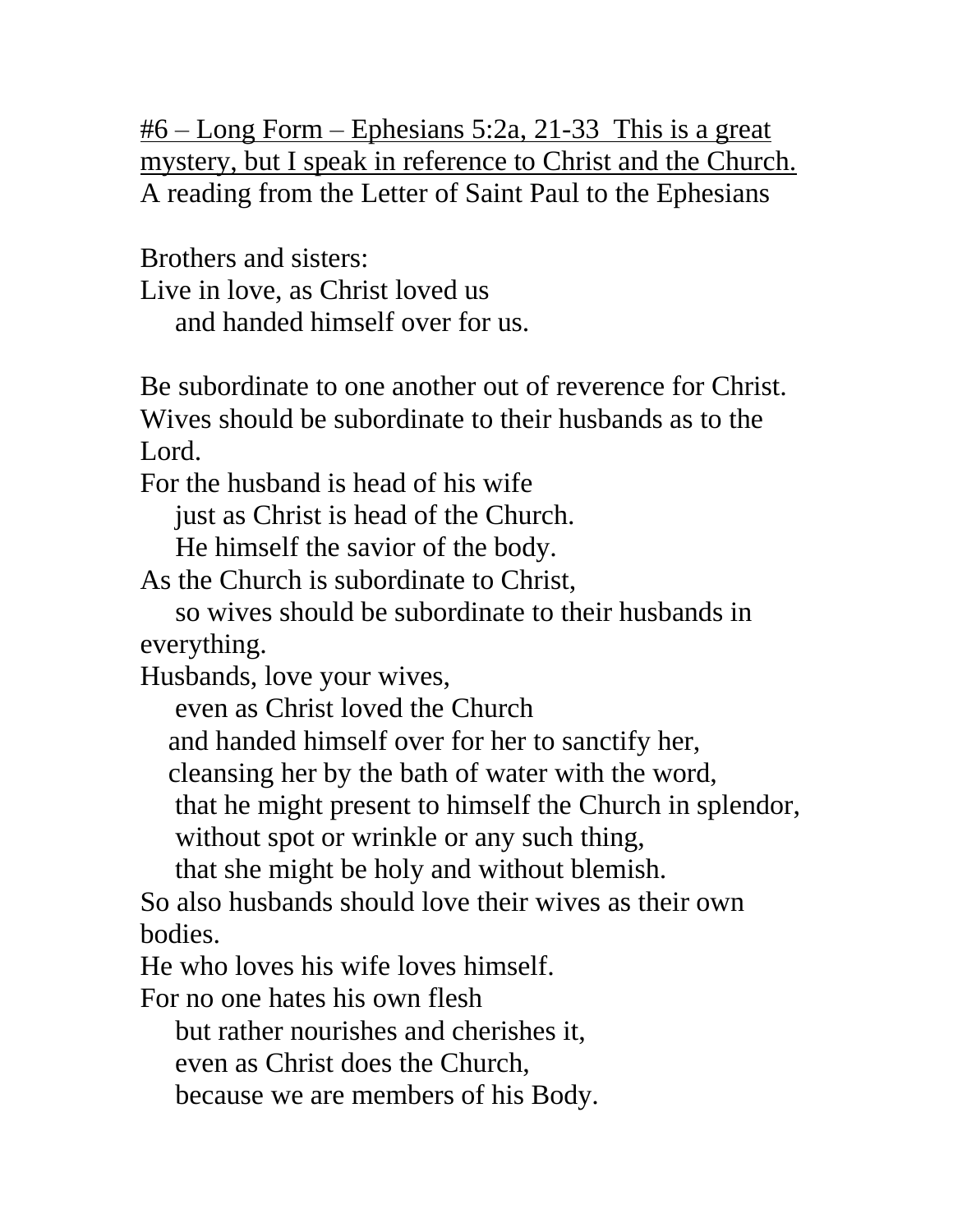For this reason a man shall leave his father and his mother And be joined to his wife,

And the two shall become one flesh.

This is a great mystery,

 but I speak in reference to Christ and the Church. In any case, each one of you should love his wife as himself,

and the wife should respect her husband.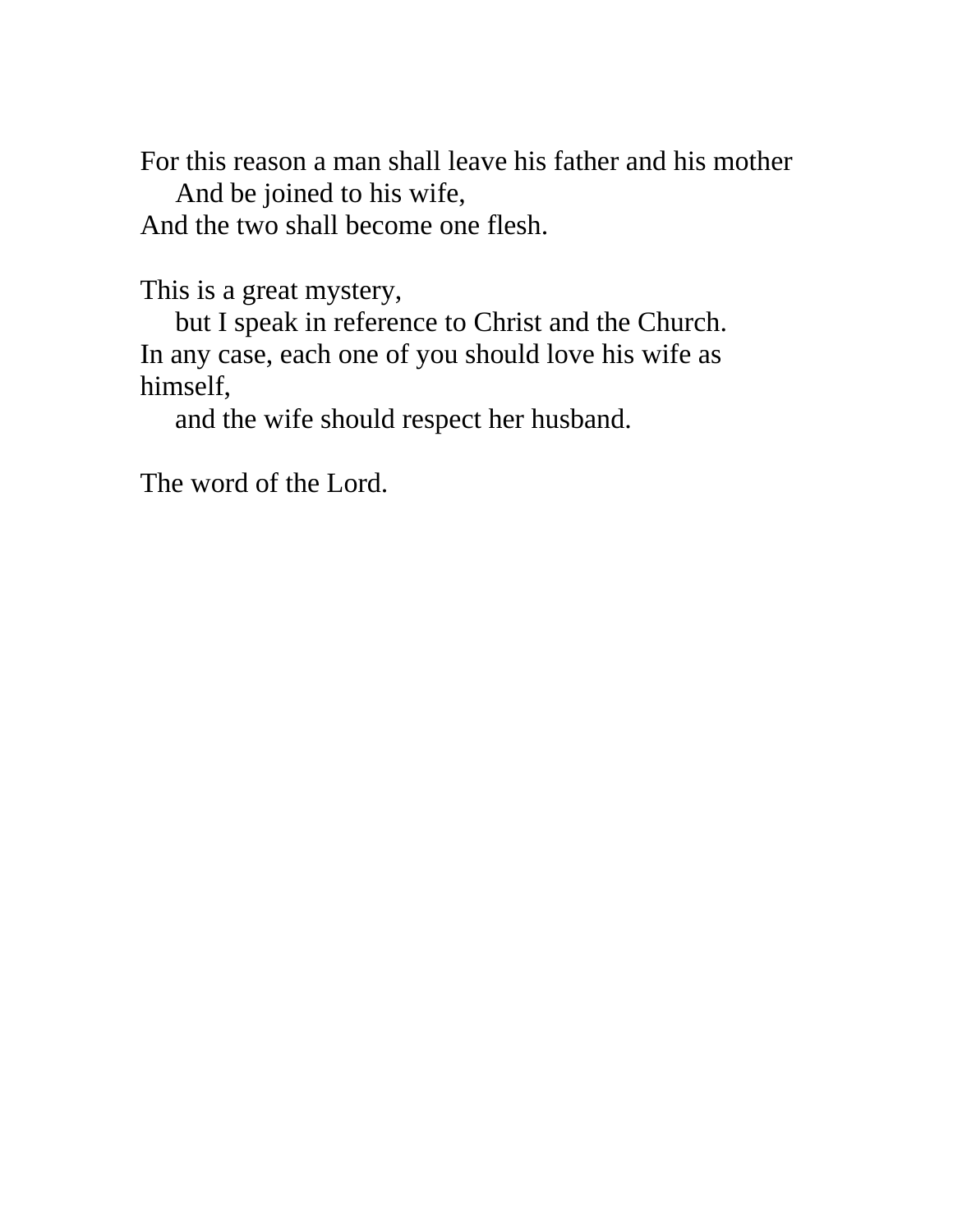$\frac{\text{#6a} - \text{Short Form} - \text{Ephesians } 5:2a, 25-32 \text{ This is a great}}{3 \text{m/s}^2}$ mystery, but I speak in reference to Christ and the Church. A reading from the Letter of Saint Paul to the Ephesians

Brothers and sisters:

Live in love, as Christ loved us and handed himself over for us.

Husbands, love your wives,

 even as Christ loved the Church and handed himself over for her to sanctify her, cleansing her by the bath of water with the word, that he might present to himself the Church in splendor, without spot or wrinkle or any such thing,

 that she might be holy and without blemish. So also husbands should love their wives as their own

bodies.

He who loves his wife loves himself.

For no one hates his own flesh

but rather nourishes and cherishes it,

even as Christ does the Church,

because we are members of his Body.

For this reason a man shall leave his father and his mother and be joined to his wife, and the two shall become one flesh.

This is a great mystery,

but I speak in reference to Christ and the Church.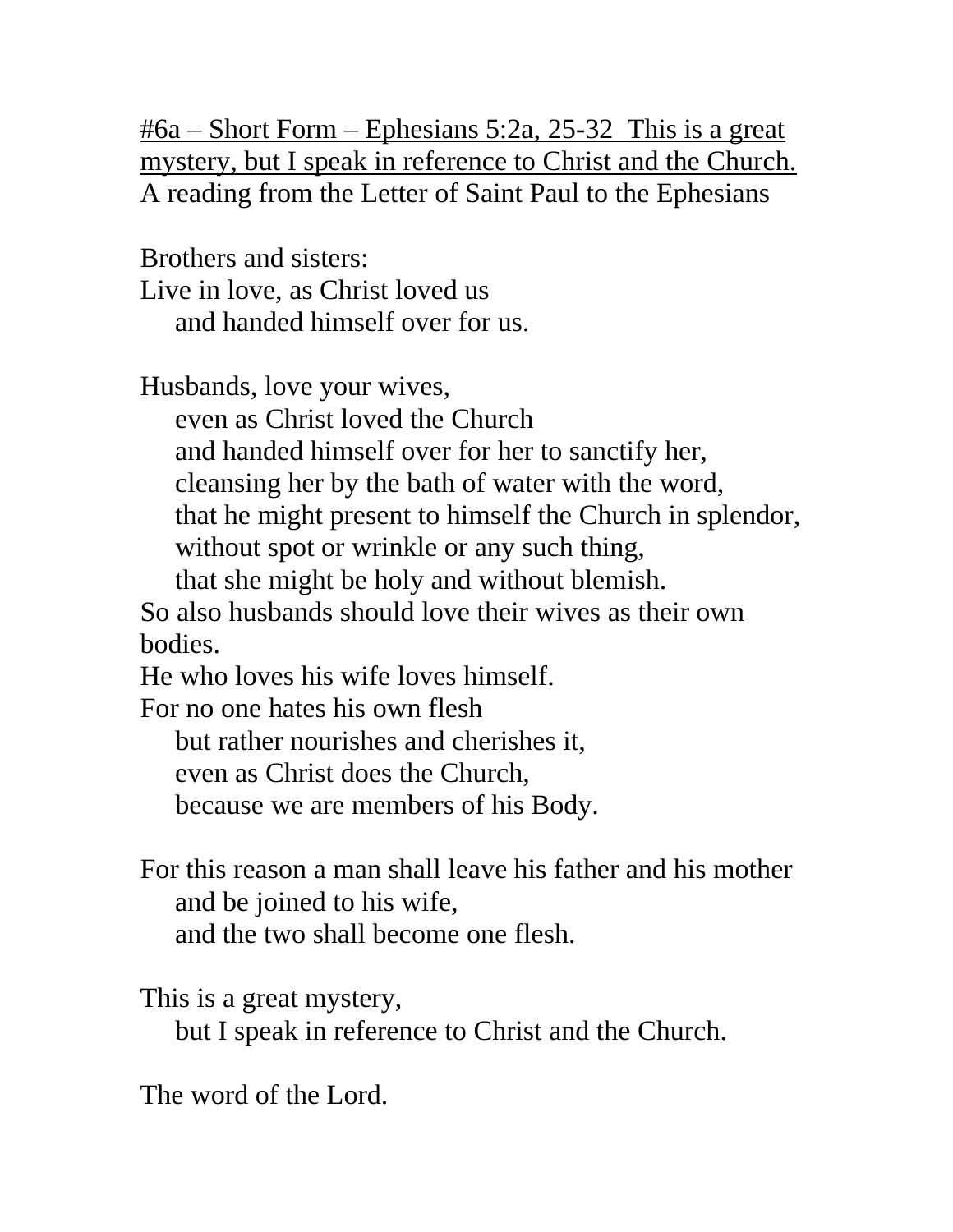#7 – Philippians 4:4-9 The God of peace will be with you. A reading from the Letter of Saint Paul to the Philippians

Brothers and sisters: Rejoice in the Lord always. I shall say it again: rejoice! Your kindness should be known to all. The Lord is near. Have no anxiety at all, but in everything, by prayer and petition with thanksgiving, make your requests known to God. Then the peace of God that surpasses all understanding will guard your hearts and minds in Christ Jesus. Finally, brothers and sisters, whatever is true, whatever is honorable, whatever is just, whatever is pure, whatever is lovely, whatever is gracious, if there is any excellence and if there is anything worthy of praise, think about these things. Keep on doing what you have learned and received and heard and seen in me. Then the God of peace will be with you.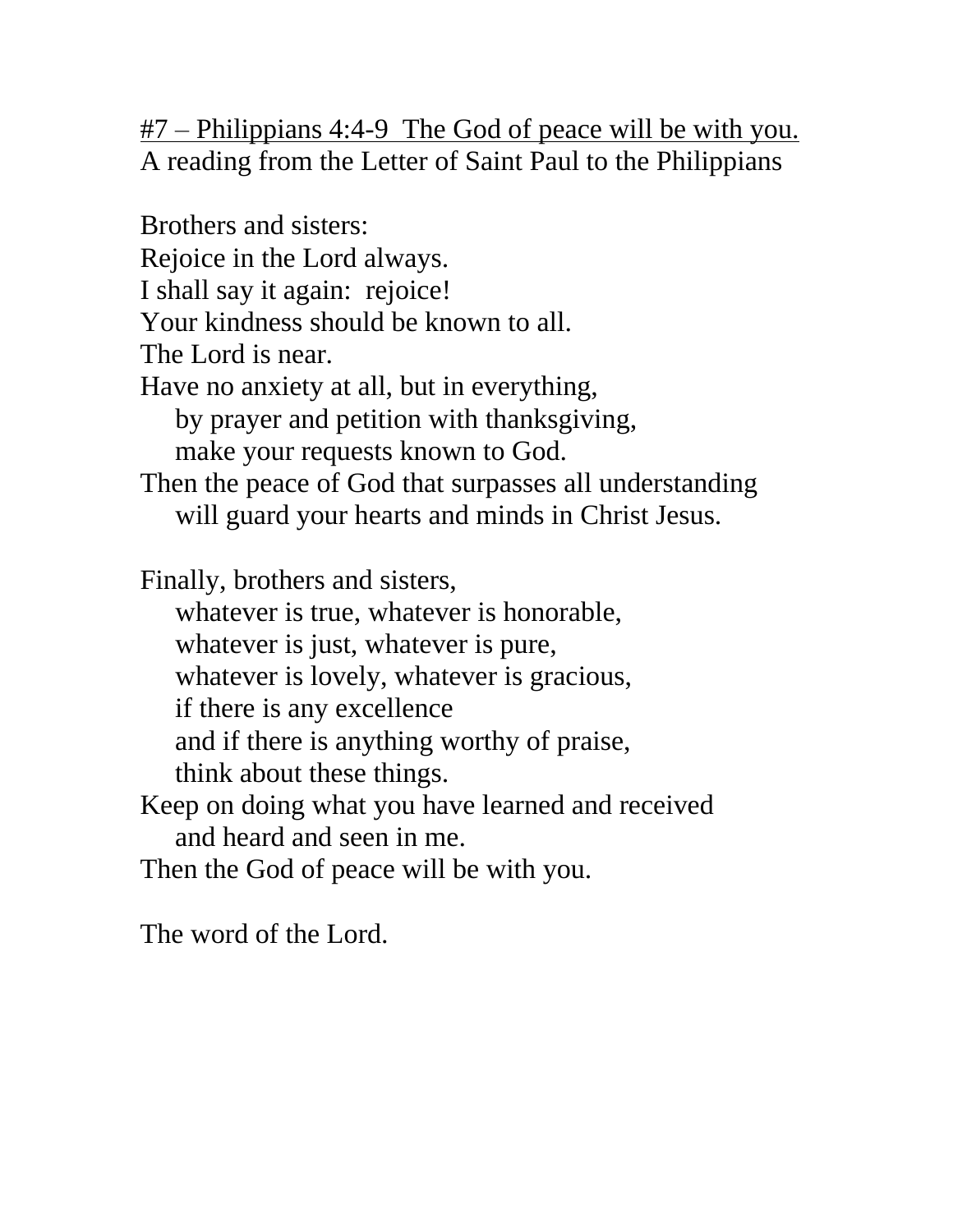#8 – Colossians 3:12-17 And over all these put on love, that is, the bond of perfection.

A reading from the Letter of Saint Paul to the Colossians

Brothers and sisters:

Put on, as God's chosen ones, holy and beloved,

 heartfelt compassion, kindness, humility, gentleness, and patience,

bearing with one another and forgiving one another,

if one has a grievance against another;

as the Lord has forgiven you, so must you also do.

And over all these put on love,

that is, the bond of perfection.

And let the peace of Christ control your hearts,

 the peace into which you were also called in one Body. And be thankful.

Let the word of Christ dwell in your richly,

 as in all wisdom you teach and admonish one another, singing psalms, hymns, and spiritual songs with gratitude in your hearts to God.

And whatever you do, in word or in deed, do everything in the name of the Lord Jesus, giving thanks to God the Father through him.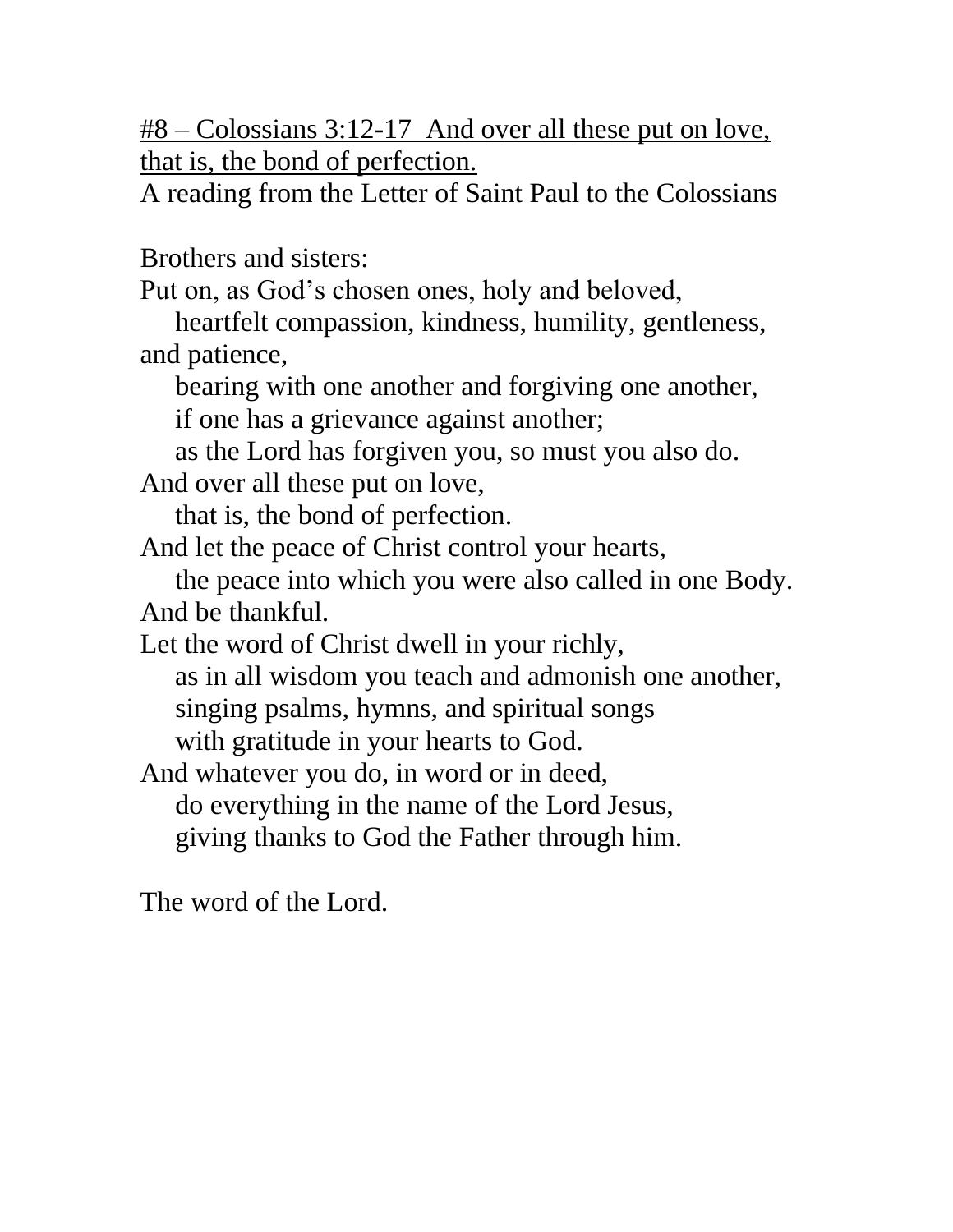#9 – Hebrews 13:1-4a, 5-6b Let marriage be held in honor by all.

A reading from the Letter to the Hebrews

Brothers and sisters: Let mutual love continue. Do not neglect hospitality, for through it some have unknowingly entertained angels. Be mindful of prisoners as if sharing their imprisonment, and of the ill-treated as of yourselves, for you also are in the body. Let marriage be honored among all and the marriage bed be kept undefiled. Let your life be free from love of money but be content with what you have, for he has said, I will never forsake you or abandon you. Thus we will say with confidence: The Lord is my helper, and I will not be afraid. The word of the Lord.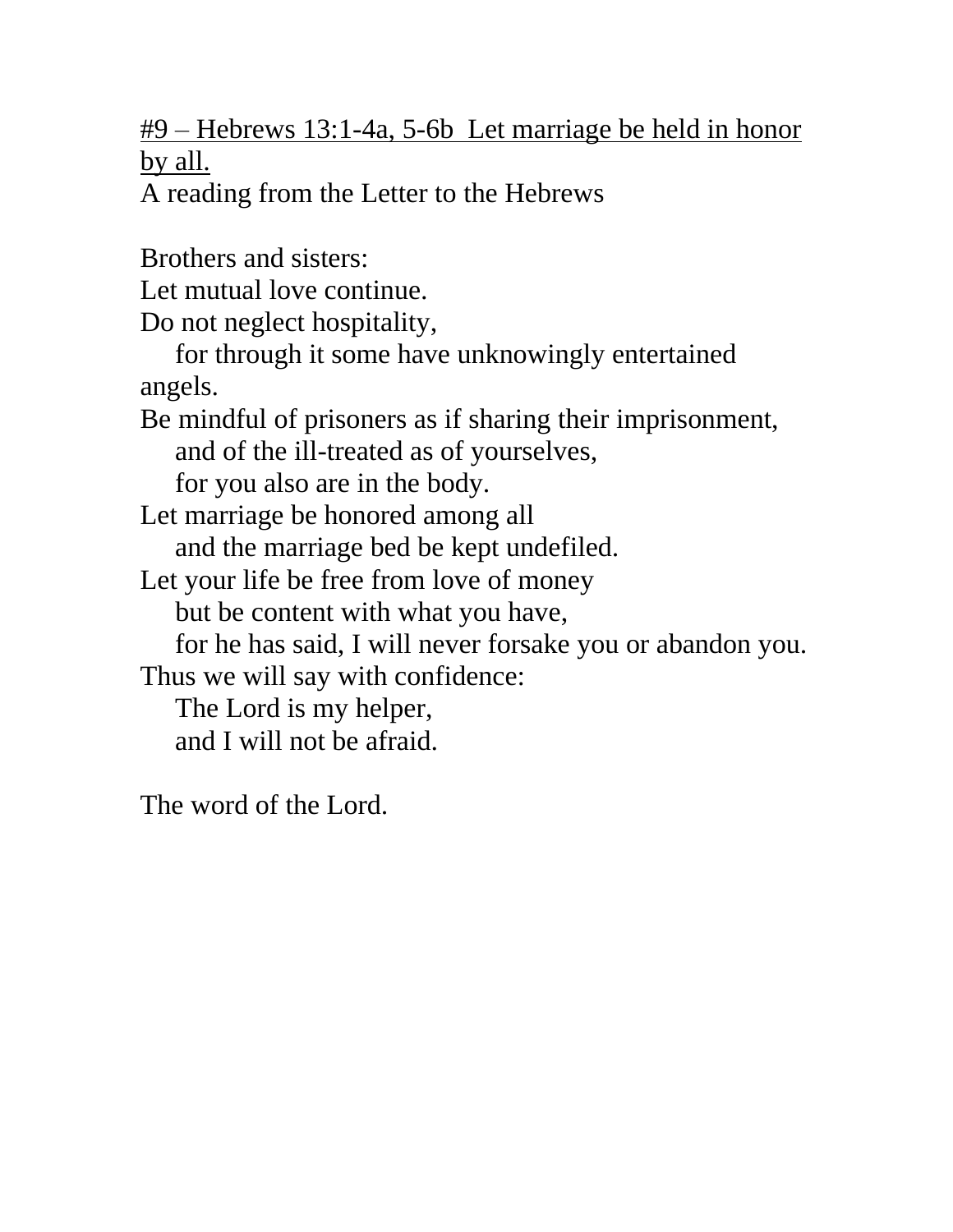#10 – 1 Peter 3:1-9 Be of one mind, sympathetic, loving toward one another.

A reading from the first Letter of Saint Paul

Beloved:

You wives should be subordinate to your husbands so that, even if some disobey the word,

 they may be won over without a word by their wives' conduct

 when they observe your reverent and chaste behavior. Your adornment should not be an external one:

 braiding the hair, wearing gold jewelry, or dressing in fine clothes,

but rather the hidden character of the heart,

expressed in the imperishable beauty

of a gentle and calm disposition,

which is precious in the sight of God.

For this is also how the holy women who hoped in God once used to adorn themselves

and were subordinate to their husbands;

thus Sarah obeyed Abraham, calling him "lord."

You are her children when you do what is good and fear no intimidation.

Likewise, you husbands should live with your wives in understanding,

 showing honor to the weaker female sex, since we are joint heirs of the gift of life, so that your prayers may not be hindered.

Finally, all of you, be of one mind, sympathetic,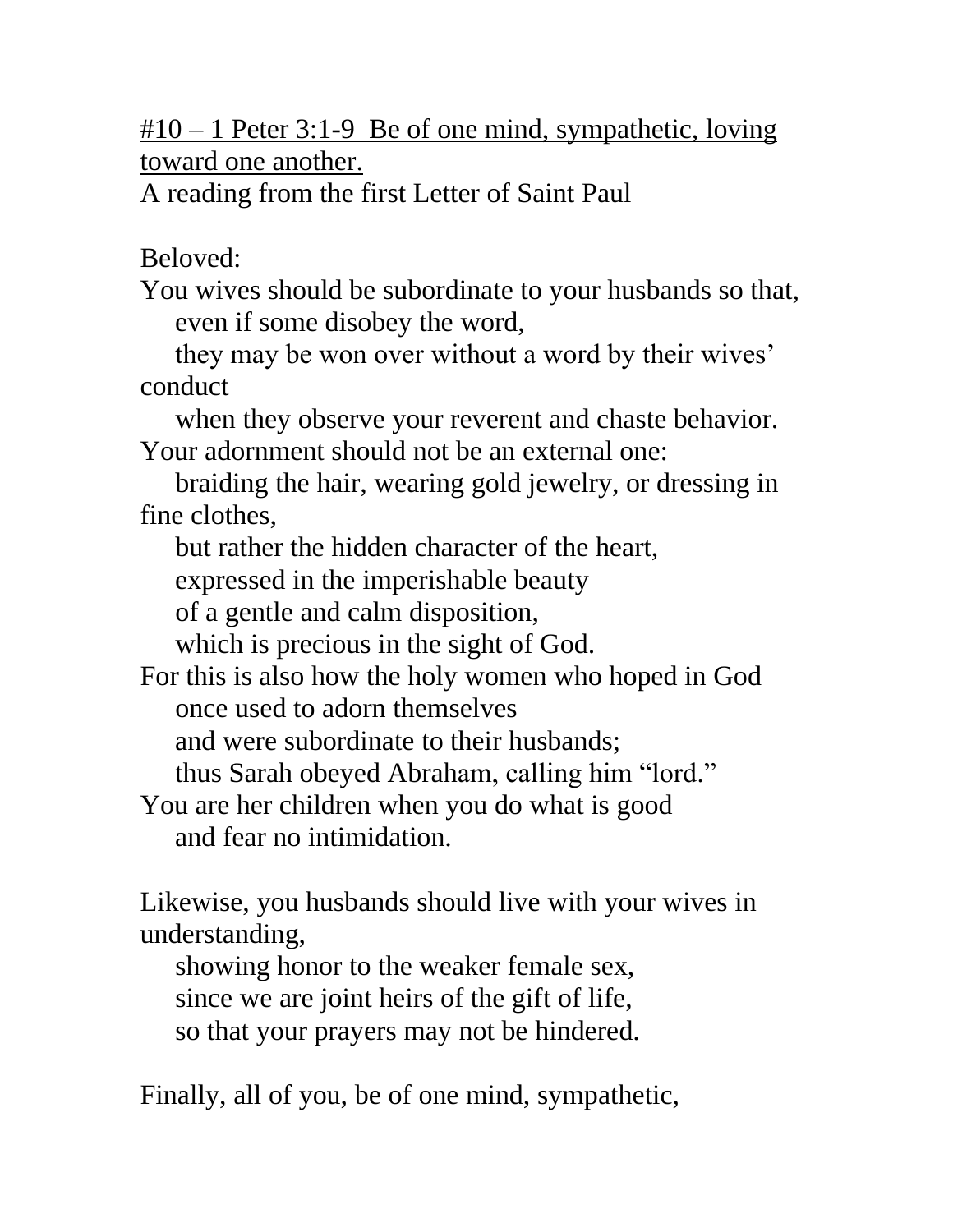loving toward one another, compassionate, humble. Do not return evil for evil, or insult for insult;

 but, on the contrary, a blessing, because to this you were called,

that you might inherit a blessing.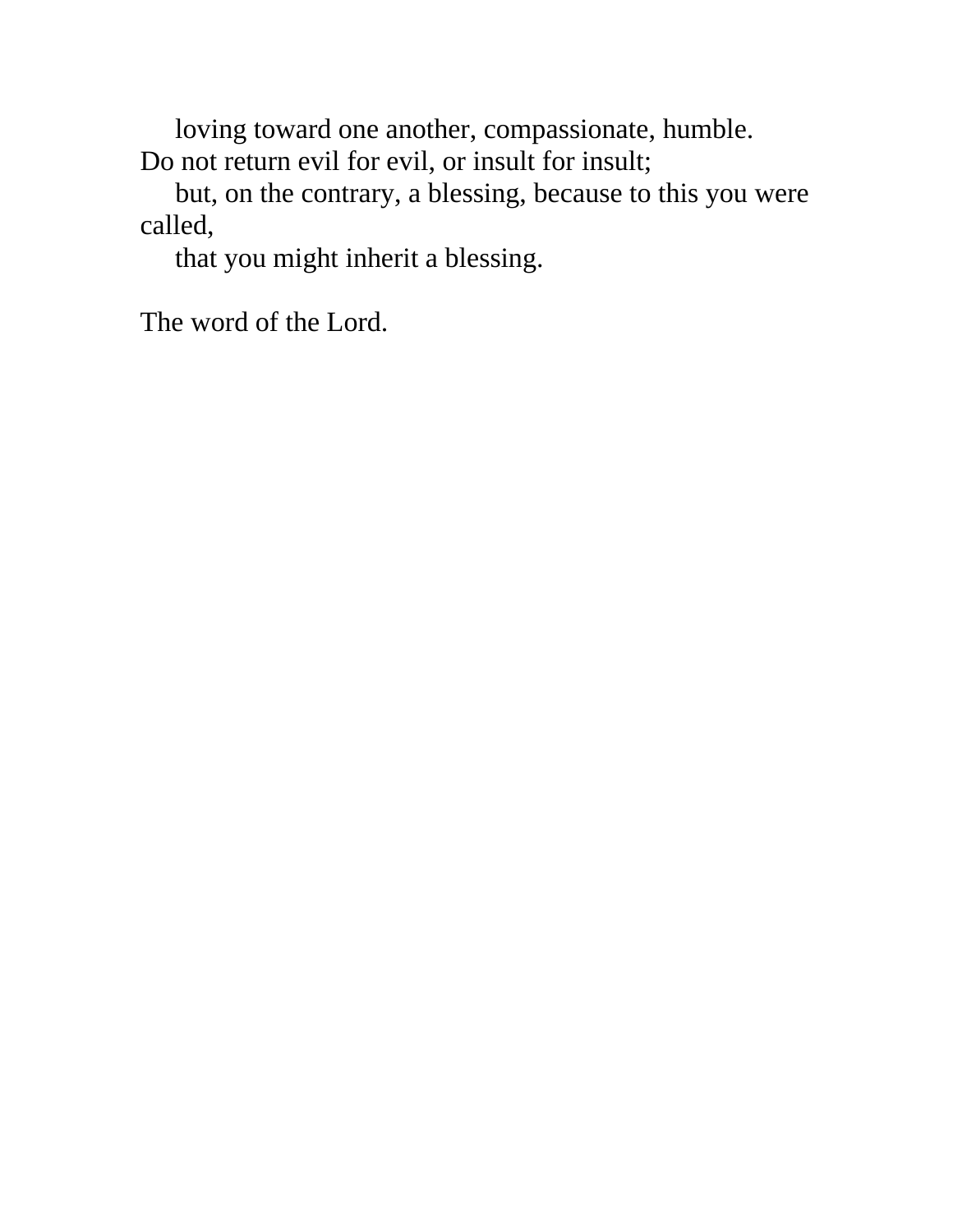$\text{\#}11 - 1$  John 3:18-24 Love in deed and in truth A reading from the first Letter of Saint John

Children, let us love not in word or speech but in deed and truth.

Now this is how we shall know that we belong to the truth and reassure our hearts before him

in whatever our hearts condemn,

for God is greater than our hearts and knows everything.

Beloved, if our hearts do not condemn us,

we have confidence in God

and receive from him whatever we ask,

 because we keep his commandments and do what pleases him.

And his commandment is this:

 we should believe in the name of his Son, Jesus Christ, and love one another just as he commanded us.

Those who keep his commandments remain in him, and he in them,

 and the way we know that he remains in us is from the Spirit that he gave us.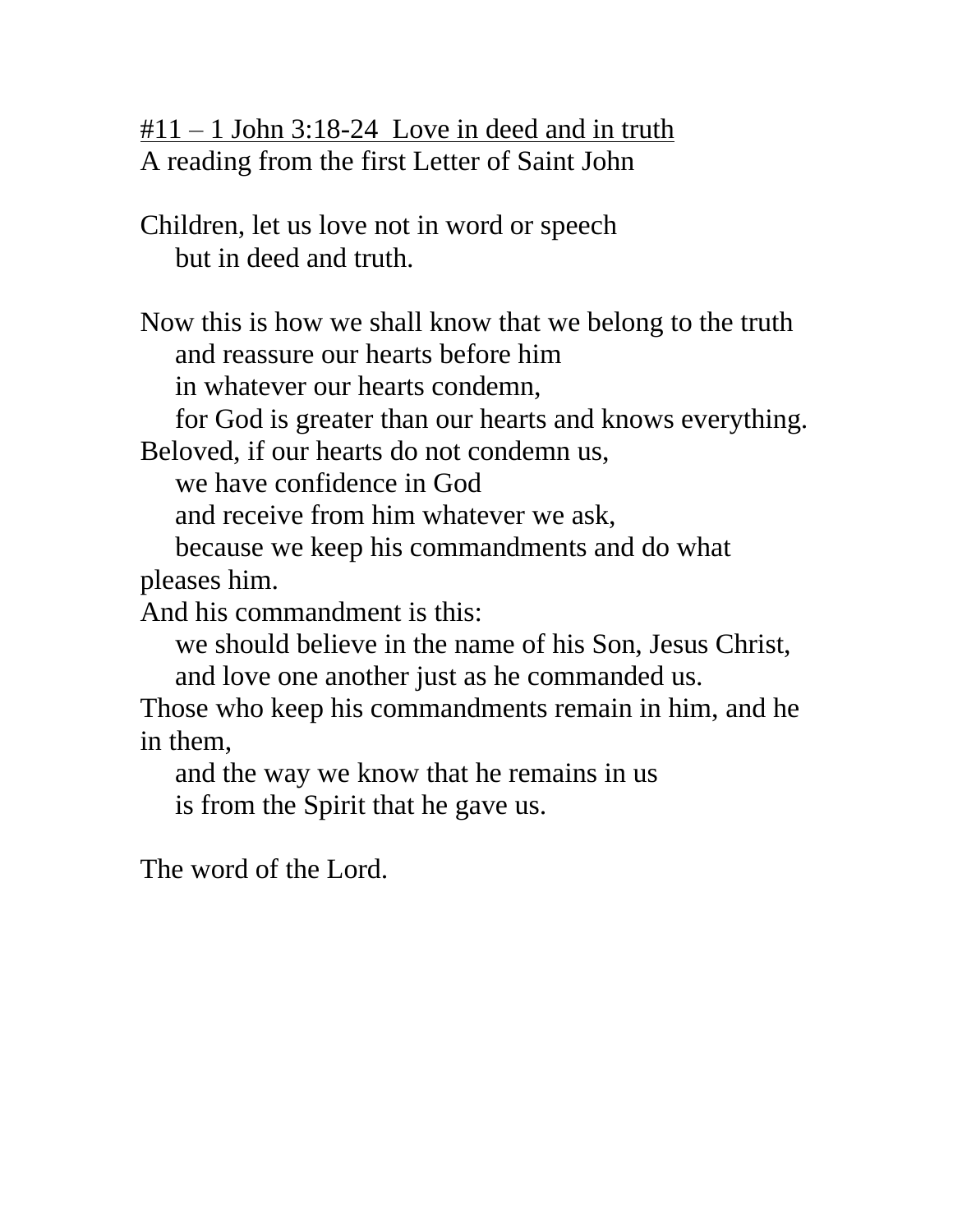$#12 - 1$  John 4:7-12 God is love.

A reading from the first Letter of Saint John

Beloved, let us love one another,

because love is of God;

 everyone who loves is begotten by God and knows God. Whoever is without loves does not know God, for God is love.

In this way the love of God was revealed to us:

 God sent his only-begotten Son into the world so that we might have life through him.

In this is love:

 not that we have loved God, but that he loved us and sent his Son as expiation for our sins.

Beloved, if God so loved us,

we also must love one another.

No one has ever seen God.

Yet, if we love one another, God remains in us, and his love is brought to perfection in us.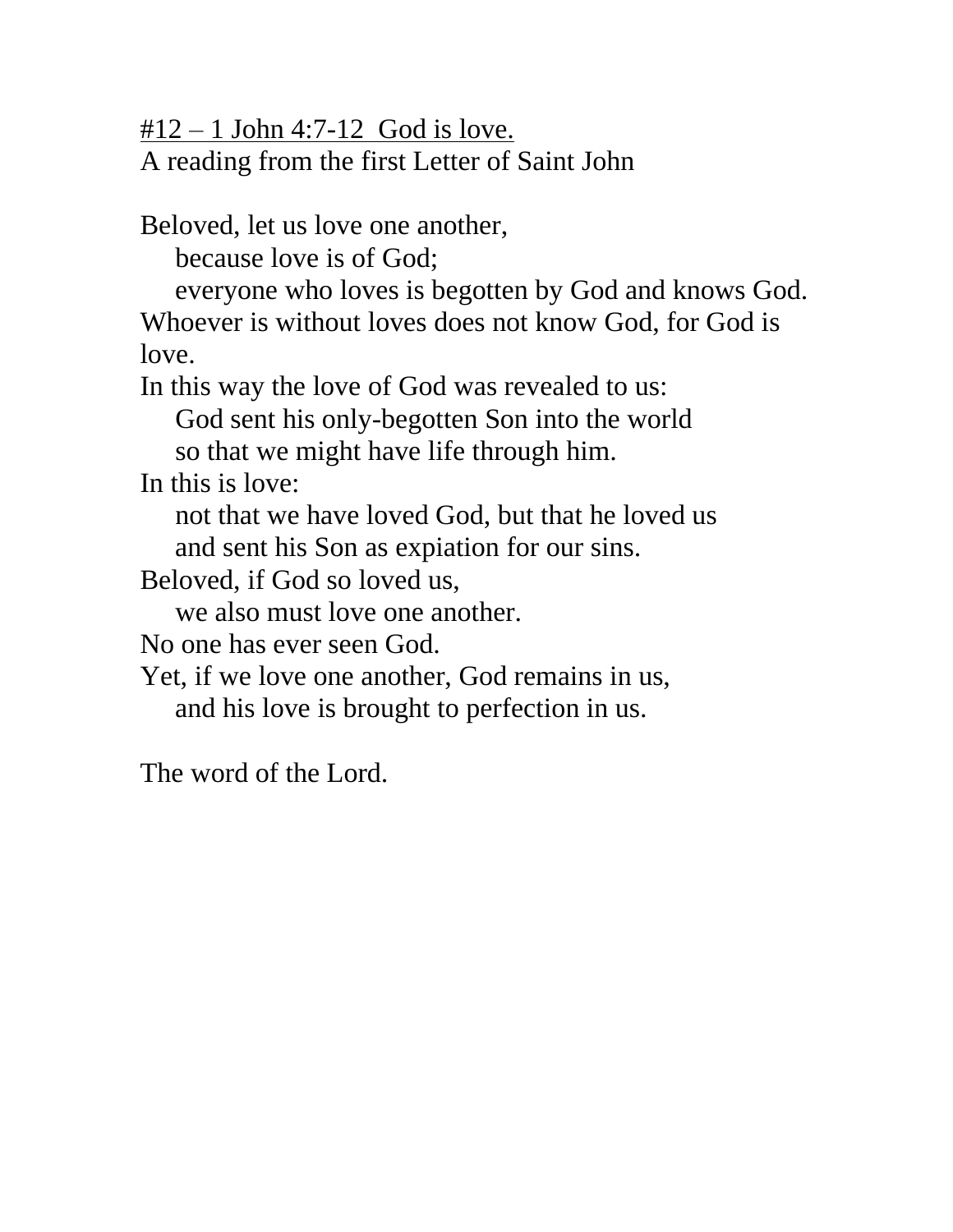#13 – Revelation 19:1, 5-9a Blessed are those who have been called to the wedding feast of the Lamb. A reading from the Book of Revelation

I, John, heard what sounded like the loud voice Of a great multitude in heaving, saying:

"Alleluia! Salvation, glory, and might belong to our God."

A voice coming from the throne said:

"Praise our God, all you his servants, and you who revere him, small and great."

Then I heard something like the sound of a great multitude or the sound of rushing water or mighty peals of thunder,

 as they said: "Alleluia! The Lord has established his reign, our God, the almighty. Let us rejoice and be glad and give him glory. For the wedding day of the Lamb has come, his bride has made herself ready. She was allowed to wear a bright, clean linen garment." (The linen represents the righteous deeds of the holy ones.)

Then the angel said to me,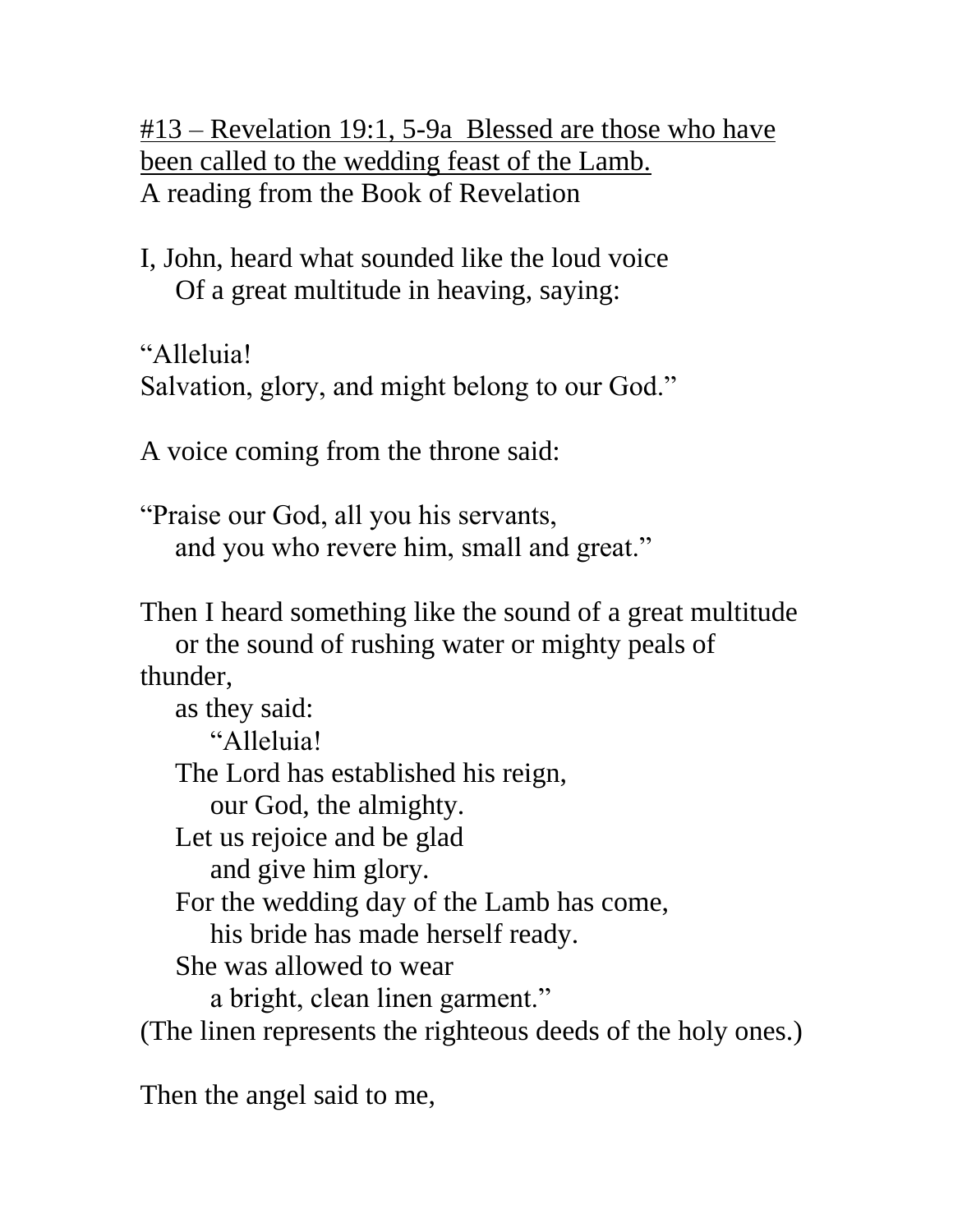"Write this: Blessed are those who have been called to the wedding feast of the Lamb."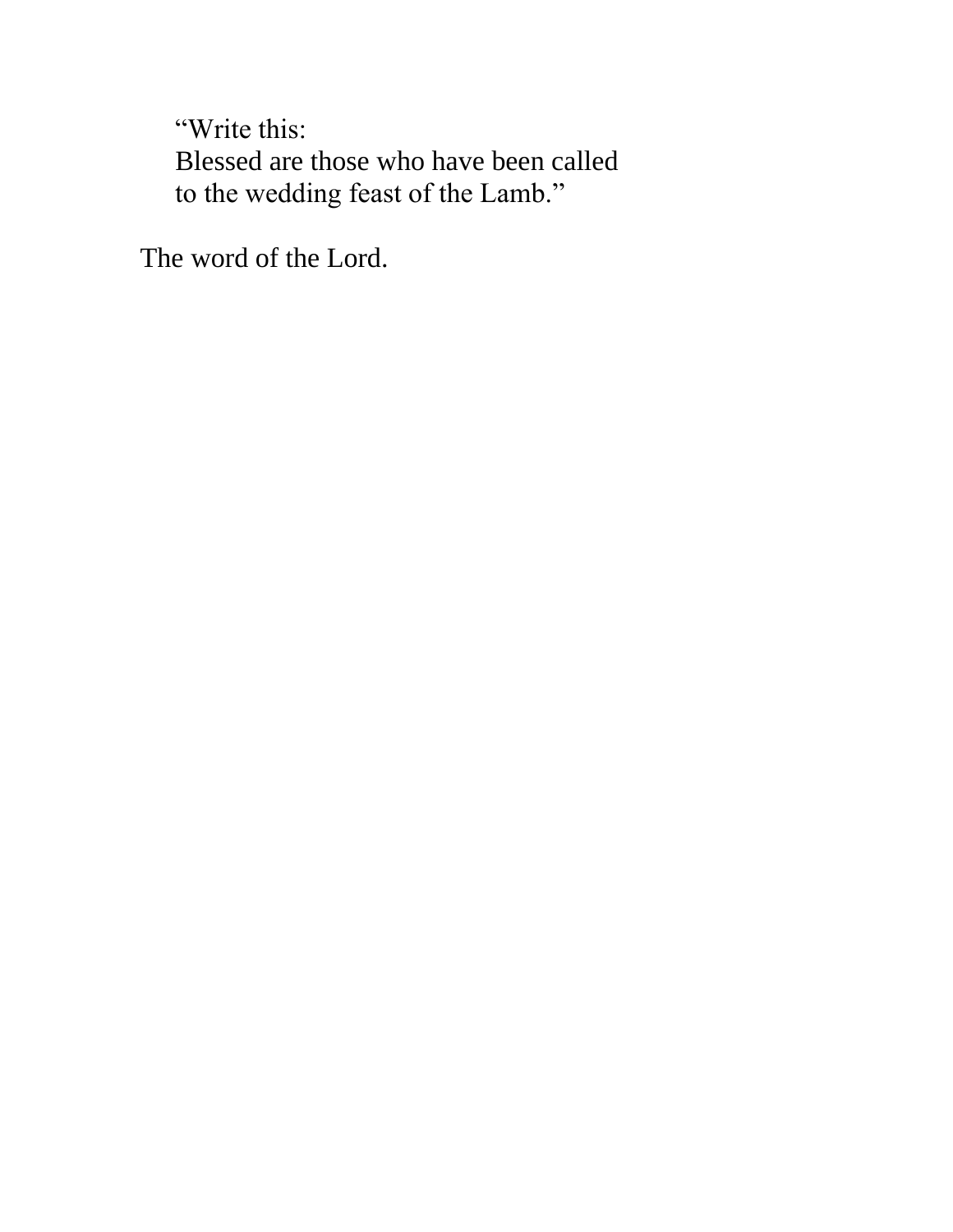# **RESPONSORIAL PSALM**

#### $#1 -$ Psalm 33:12 and 18, 20-21, 22

### **R.(5b) The earth is full of the goodness of the Lord**.

Blessed the nation whose God is the Lord, the people he has chosen for his own inheritance. But see, the eyes of the Lord are upon those who fear him, Upon those who hope for his kindness.

#### **R. The earth is full of the goodness of the Lord.**

Our soul waits for the Lord, Who is our help and our shield, For in him our hearts rejoice; In his holy name we trust.

#### **R.The earth is full of the goodness of the Lord.**

May your kindness, O Lord, be upon us Who have put our hope in you.

#### **R.The earth is full of the goodness of the Lord**.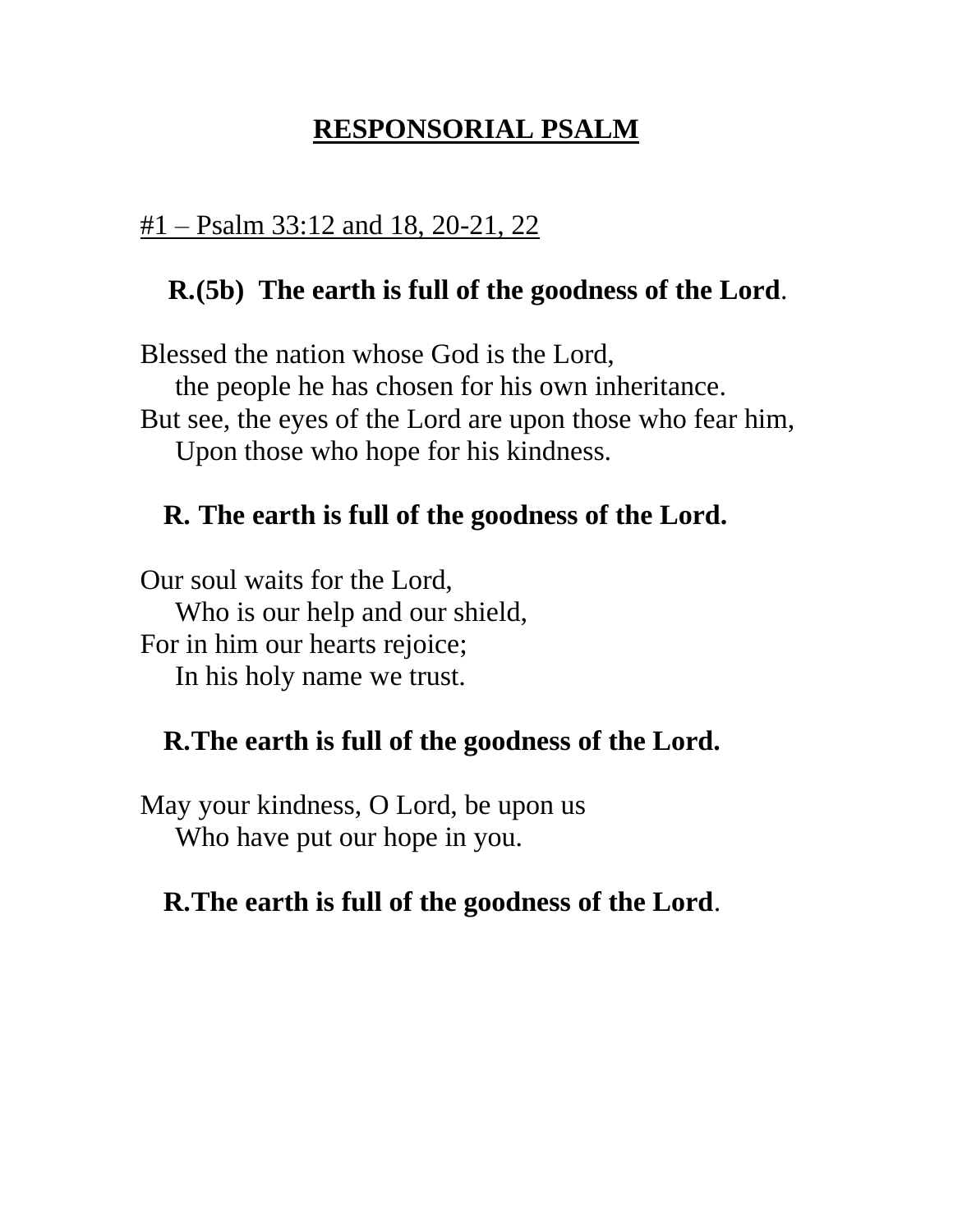### **R. (2a) I will bless the Lord at all times. or R.(9a) Taste and see the goodness of the Lord.**

I will bless the Lord at all times; his praise shall be ever in my mouth. Let my soul glory in the Lord; the lowly will hear me and be glad.

#### **R.I will bless the Lord at all times. or R.Taste and see the goodness of the Lord.**

Glorify the Lord with me, let us together extol his name. I sought the Lord, and he answered me and delivered me from all my fears.

# **R. I will bless the Lord at all times. or**

### **R. Taste and see the goodness of the Lord.**

Look to him that you may be radiant with joy, and your faces may not blush with shame. When the poor one called out, the Lord heard, and from all his distress he saved him.

#### **R.I will bless the Lord at all times. or**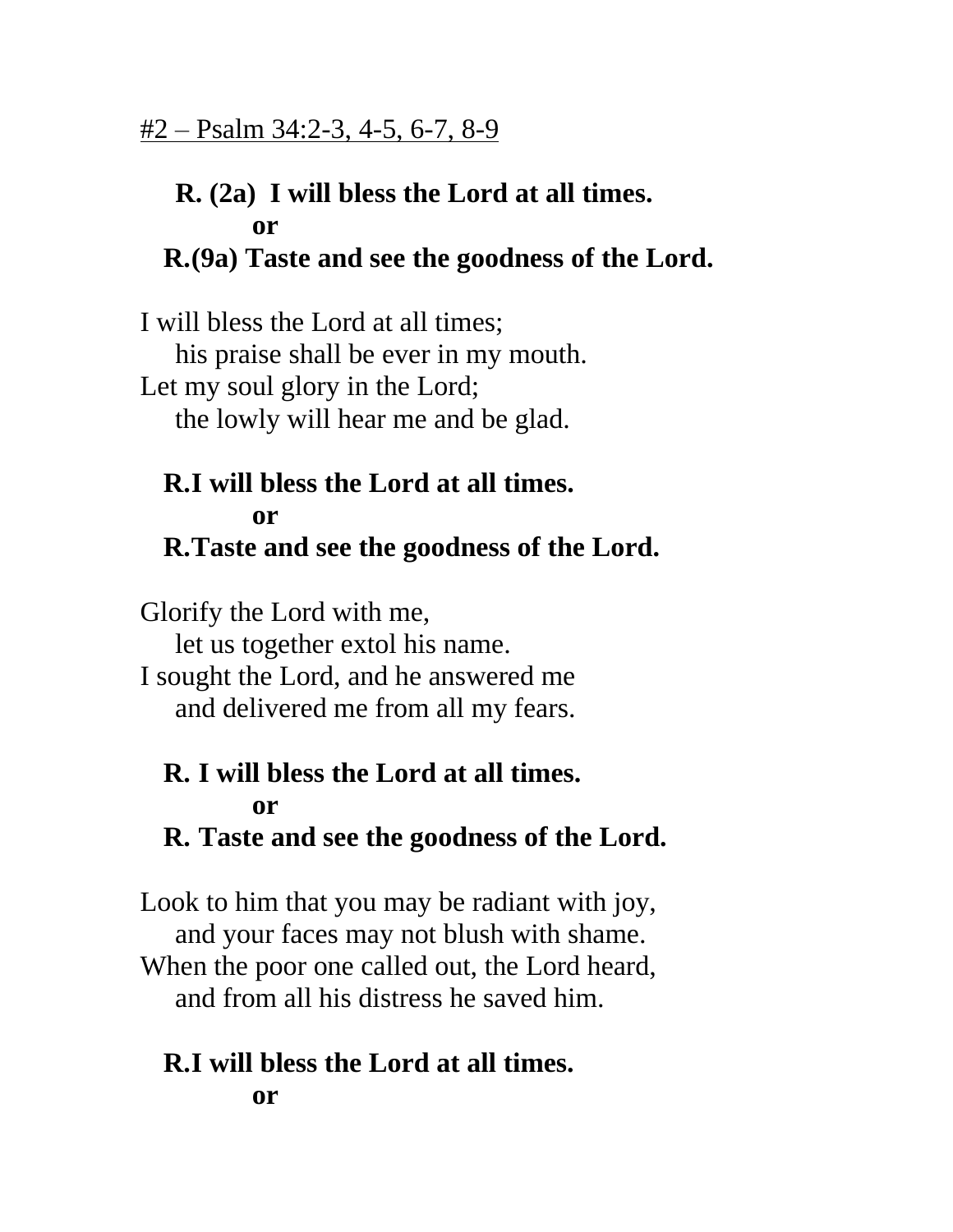### **R.Taste and see the goodness of the Lord.**

The angel of the Lord encamps around those who fear him, and delivers them. Taste and see how good the Lord is; blessed the man who takes refuge in him.

### **R. I will bless the Lord at all times. or R.Taste and see the goodness of the Lord.**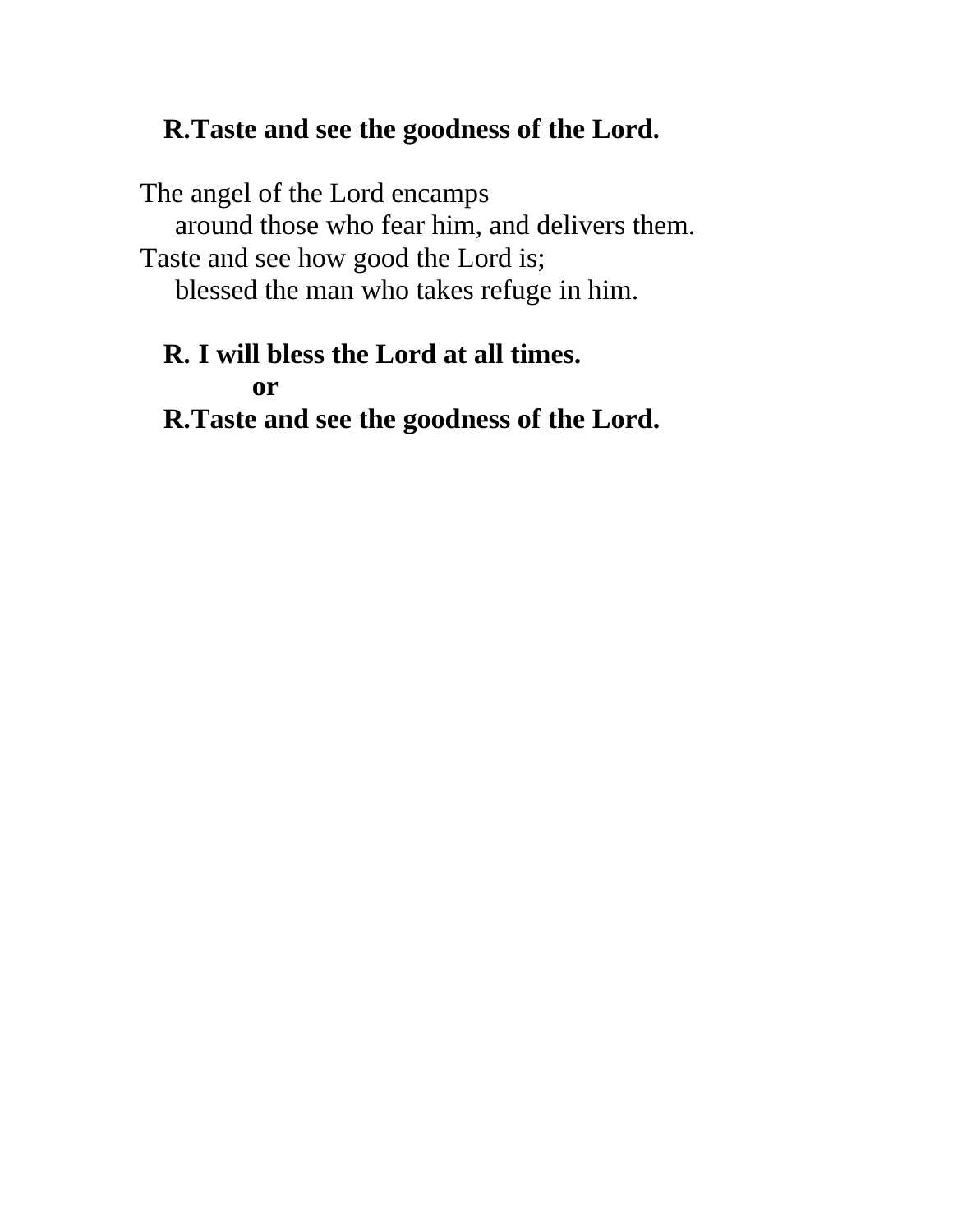### #3 Psalm 103:1-2, 8 and 13, 17-18a

#### **R.(8a) The Lord is kind and merciful or**

### **R.(see 17) The Lord's kindness is everlasting to those who fear him.**

Bless the Lord, O my soul; and all my being, bless his holy name. Bless the Lord, O my soul, and forget not all his benefits.

#### **R.The Lord is kind and merciful or**

### **R.The Lord's kindness is everlasting to those who fear him.**

Merciful and gracious is the Lord, slow to anger and abounding in kindness. As a father has compassion on his children, so the Lord has compassion on those who fear him.

#### **R. The Lord is kind and merciful or**

### **R.The Lord's kindness is everlasting to those who fear him.**

But the kindness of the Lord is from eternity to eternity toward those who fear him, and his justice towards children's children among those who keep his covenant.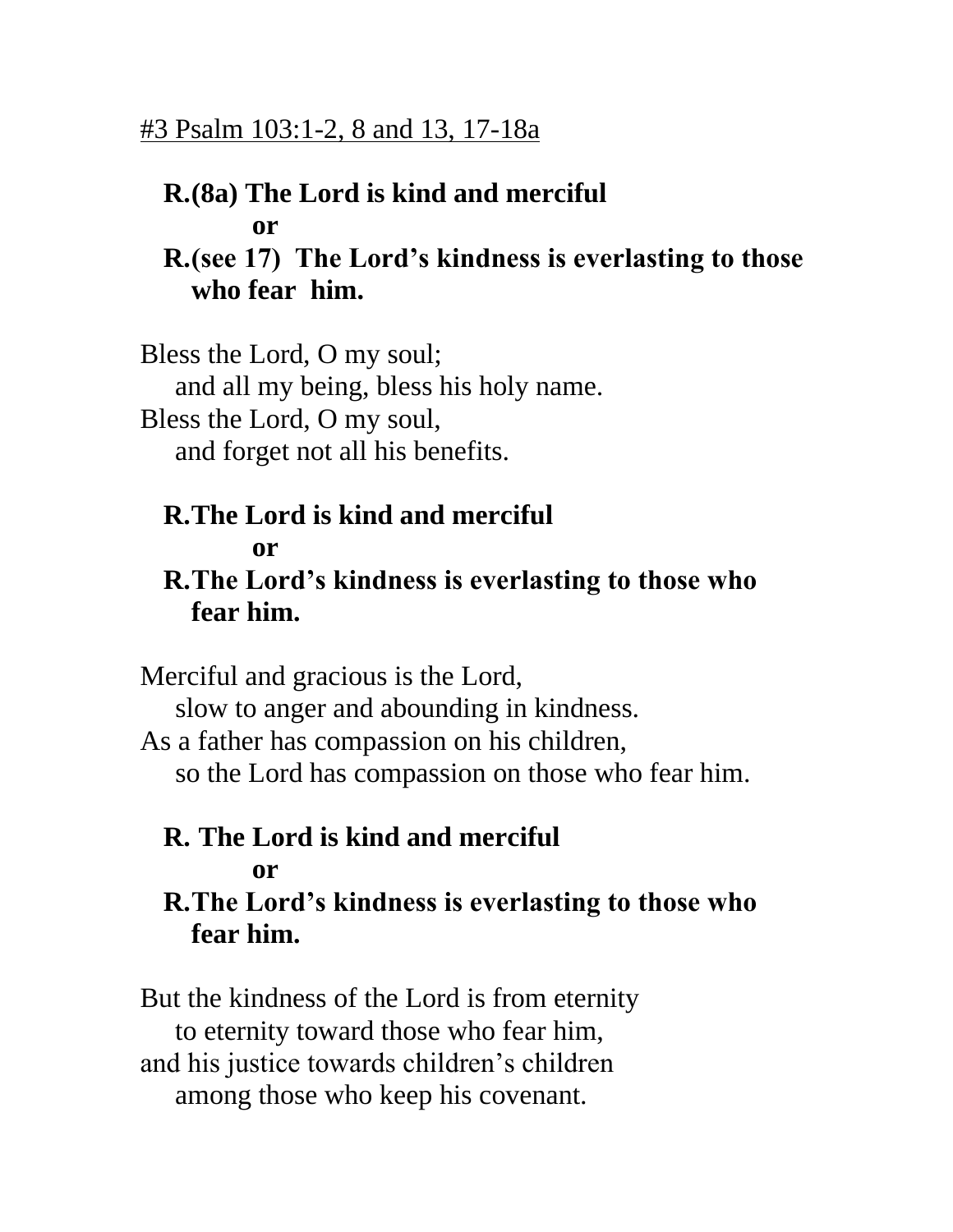- **R. The Lord is kind and merciful Or**
- **R.The Lord's kindness is everlasting to those who fear him.**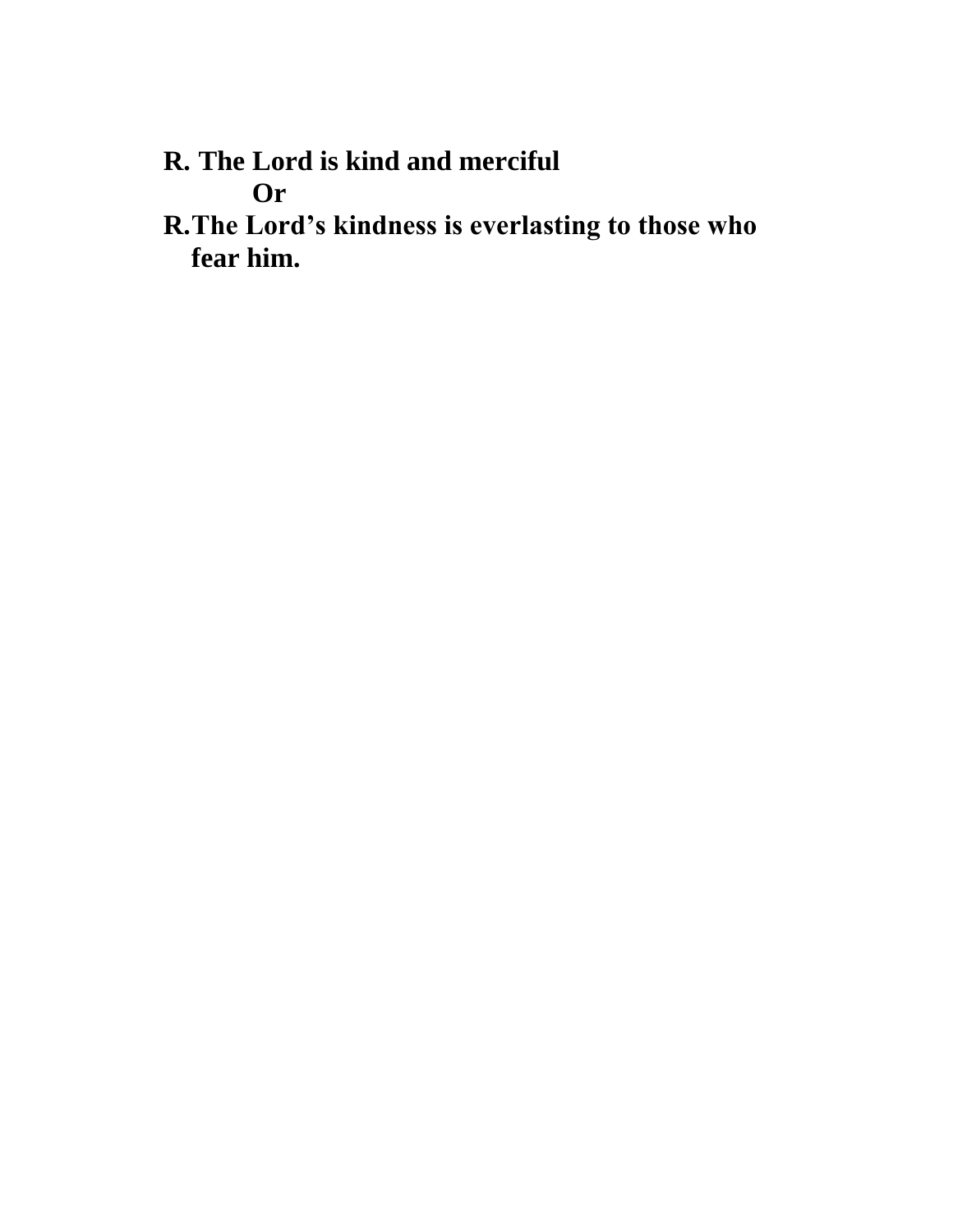#4 – Psalm 112: 1bc-2, 3-4, 5-7a, 7b-8, 9

### **R. Blessed the man who greatly delights in the Lord's commands.**

**or R. Alleluia.**

Blessed the man who fears the Lord, who greatly delights in his commands. His posterity shall be mighty upon the earth; the upright generation shall be blessed.

### **R. Blessed the man who greatly delights in the Lord's commands.**

### **Or R.Alleluia**

Wealth and riches shall be in house; his generosity shall endure forever. Light shines through the darkness for the upright; he is gracious and merciful and just.

# **R. Blessed the man who greatly delights in the Lord's commands.**

#### **Or R.Alleluia**

Well for the man who is gracious and lends, who conducts his affairs with justice; He shall never be moved; the just one shall be in everlasting remembrance.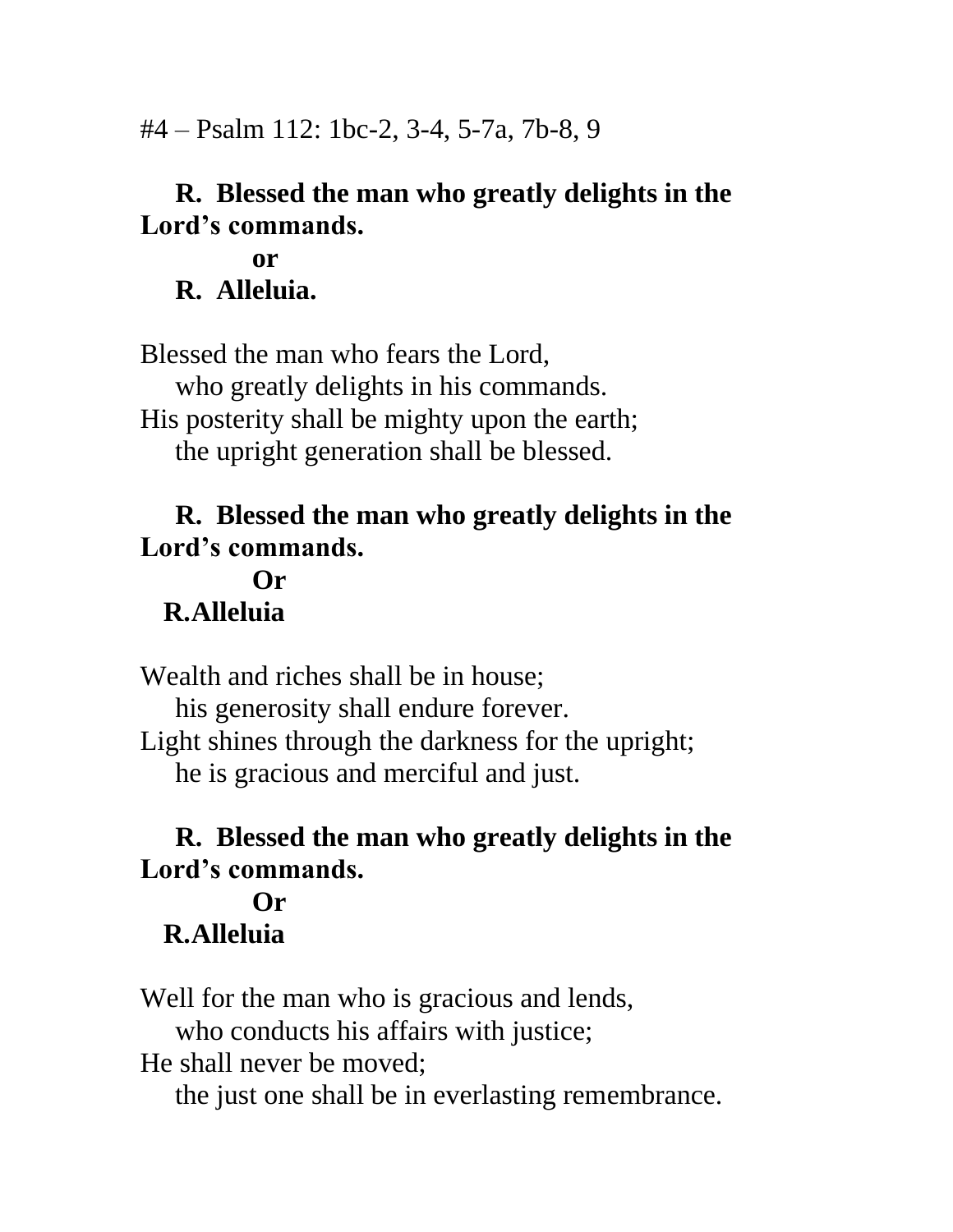An evil report he shall not fear.

# **R. Blessed the man who greatly delights in the Lord's commands.**

#### **Or R.Alleluia**

His heart is firm, trusting in the Lord. His heart is steadfast; he shall not fear till he looks down upon his foes.

# **R. Blessed the man who greatly delights in the Lord's commands.**

# **Or R.Alleluia**

Lavishly he gives to the poor; his generosity shall endure forever; his horn shall be exalted in glory.

### **R. Blessed the man who greatly delights in the Lord's commands.**

**Or R.Alleluia**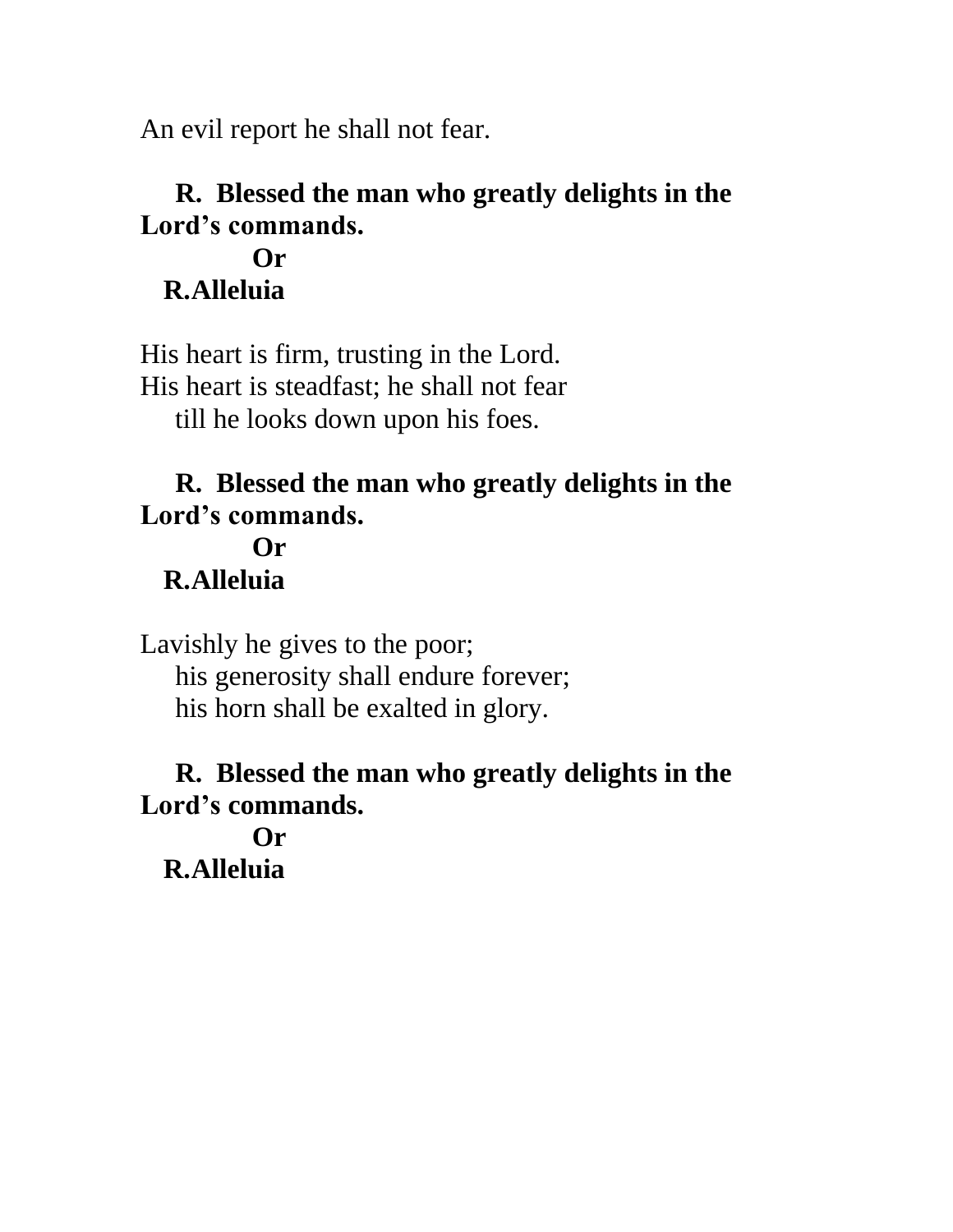#5 – Psalm 128:1-2, 3, 4-5

#### **R.(see 1a) Blessed are those who fear the Lord. or**

### **R.(4) See how the Lord blesses those who fear him.**

Blessed are you who fear the Lord, who walk in his ways! For you shall eat the fruit of your handiwork; blessed shall you be, and favored.

#### **R.Blessed are those who fear the Lord. or R.See how the Lord blesses those who fear him.**

Your wife shall be like a fruitful vine in the recesses of your home; your children like olive plants around your table.

# **R.Blessed are those who fear the Lord. or**

# **R.See how the Lord blesses those who fear him.**

Behold, thus is the man blessed who fears the Lord. The Lord bless you from Zion: may you see the prosperity of Jerusalem all the days of your life.

# **R. Blessed are those who fear the Lord. or**

**R.See how the Lord blesses those who fear him.**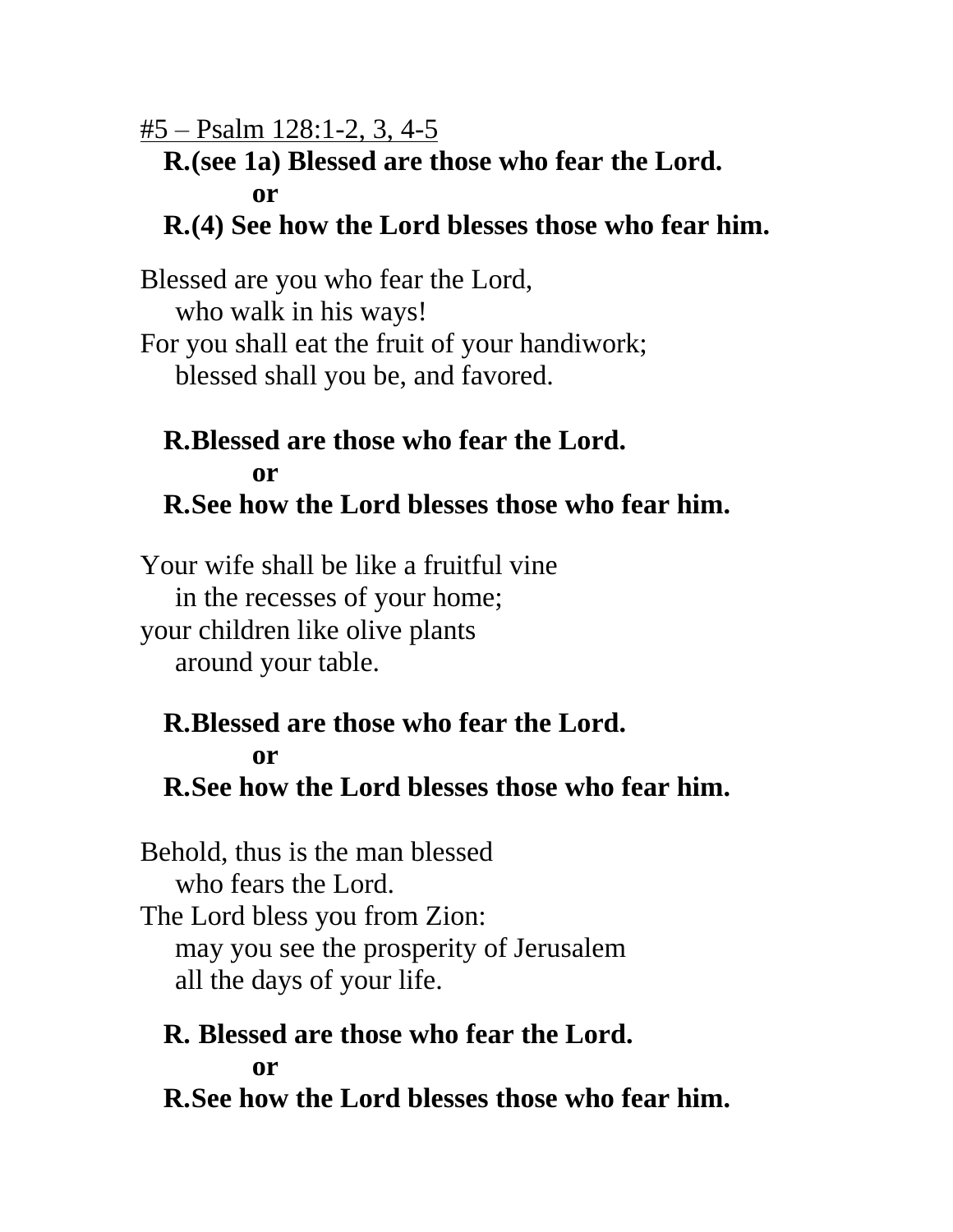# **R.(9a) The Lord is compassionate towards all his works.**

The Lord is gracious and merciful, slow to anger and of great kindness. The Lord is good to all and compassionate toward all his works.

# **R.The Lord is compassionate toward all his works.**

Let all your works give you thanks, O Lord, and let your faithful ones bless you. The eyes of all look hopefully to you and you give them their food in due season.

# **R.The Lord is compassionate toward all his works.**

The Lord is just in all his ways and holy in all his works. The Lord is near to all who call upon him, to all who call upon him in truth.

# **R.The Lord is compassionate toward all his works.**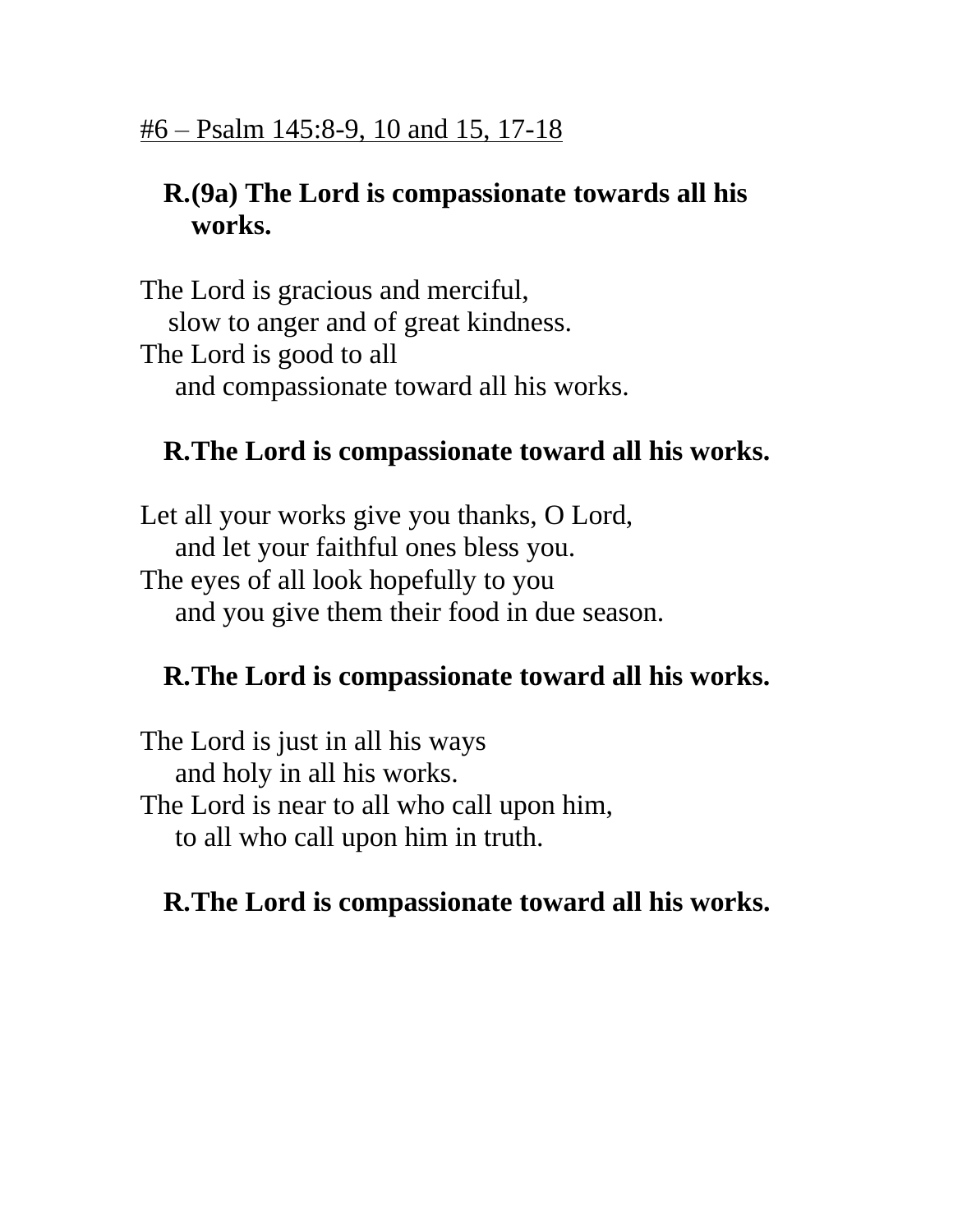# **R.(13a) Let all praise the name of the Lord. Or R.Alleluia.**

Alleluia. Praise the Lord from the heavens, praise him in the heights; praise him, all you his angels, praise him, all you his hosts.

# **R. Let all praise the name of the Lord. or**

### **R.Alleluia.**

Praise him, sun and moon; praise him, all you shining stars. Praise him, you highest heavens, and you waters above the heavens.

#### **R. Let all praise the name of the Lord. or R.Alleluia.**

You mountains and all you hills, you fruit trees and all you cedars; you wild beasts and all tame animals, you creeping things and winged fowl.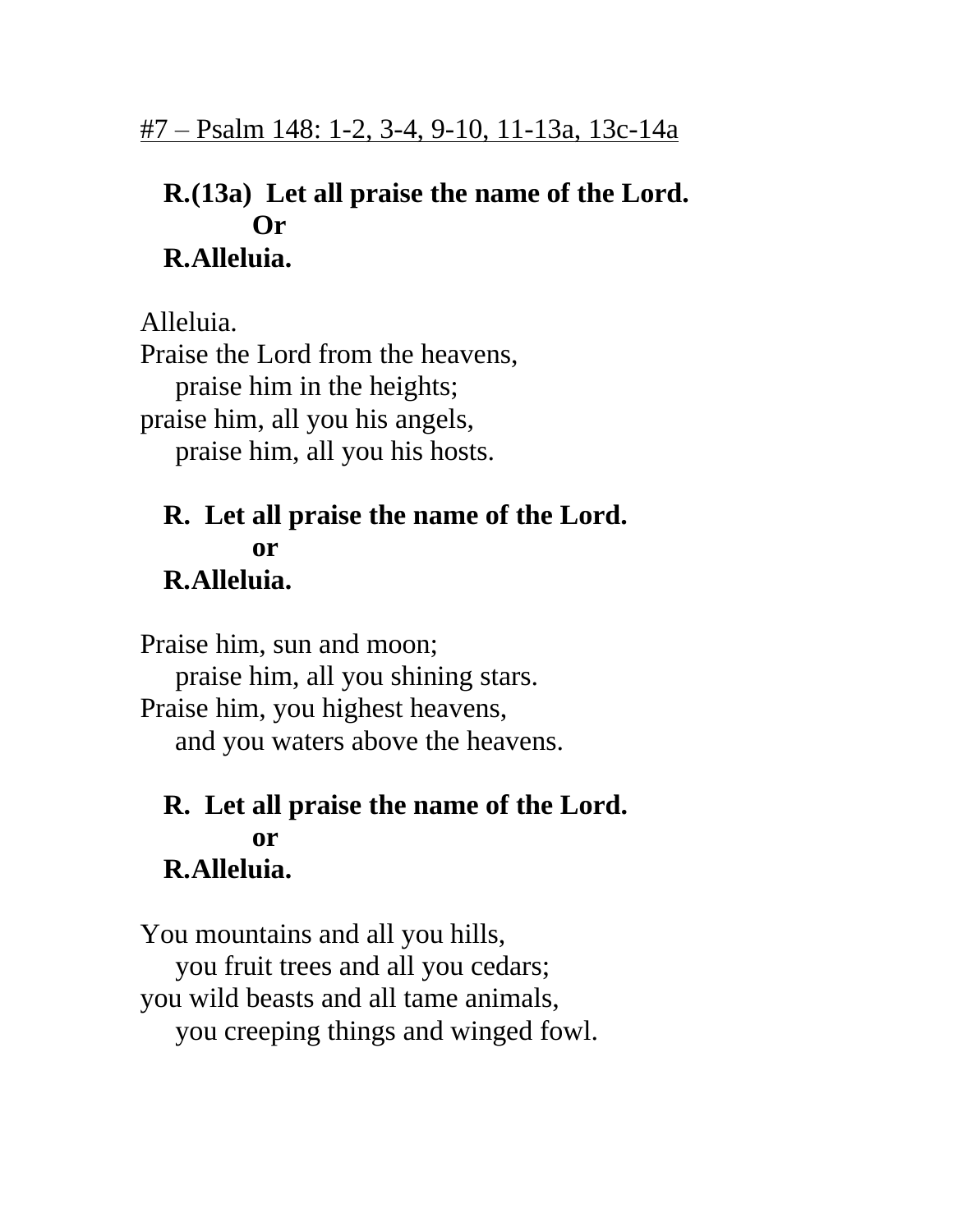### **R. Let all praise the name of the Lord. or R.Alleluia.**

Let the kings of the earth and all peoples, the princes and all the judges of the earth, young men too, and maidens, old men and boys, praise the name of the Lord, for his name alone is exalted.

### **R. Let all praise the name of the Lord. or R.Alleluia.**

His majesty is above earth and heaven, and he has lifted his horn above the people.

#### **R. Let all praise the name of the Lord. or R.Alleluia.**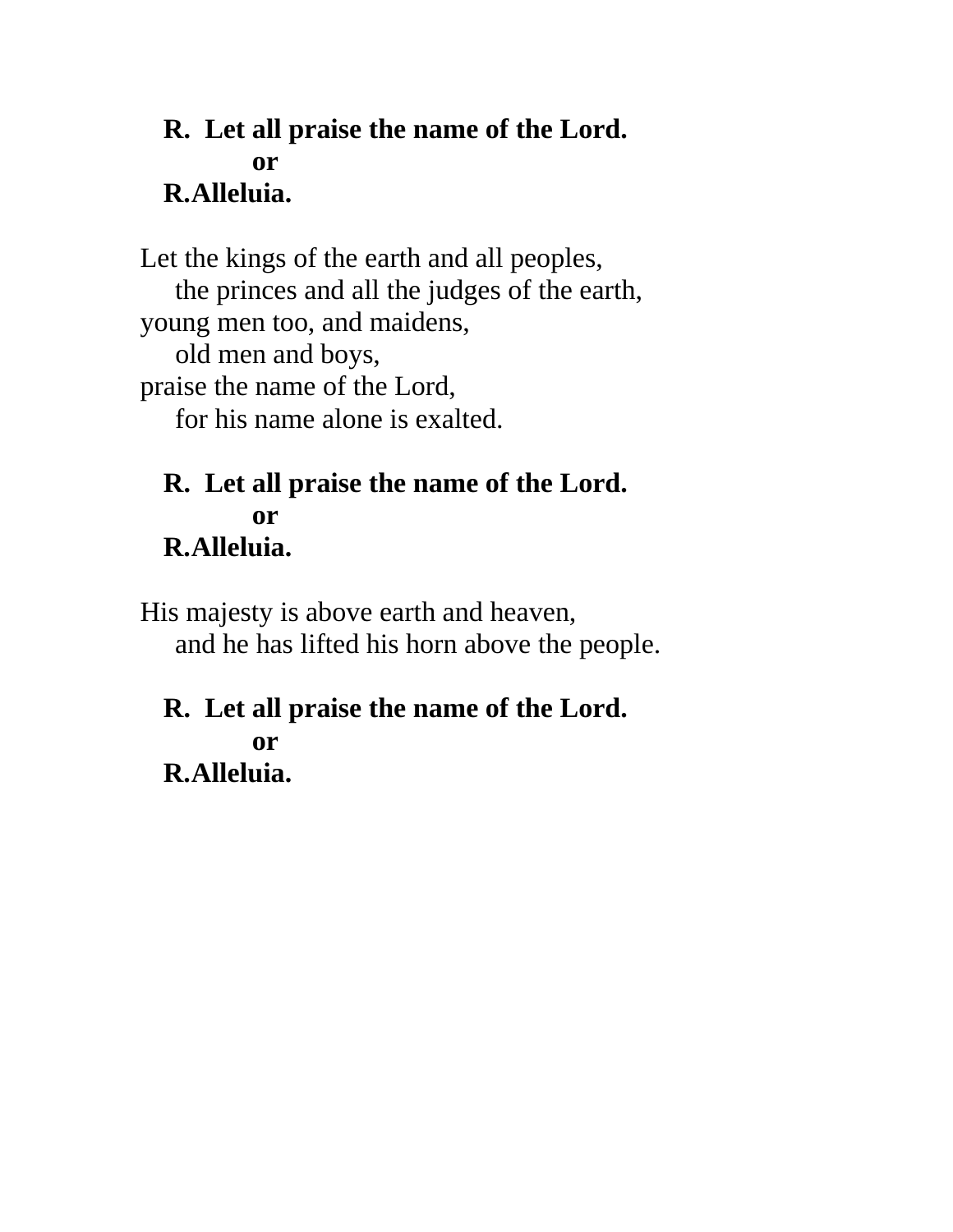# **ALLELUIA VERSE AND VERSE BEFORE THE GOSPEL**

 $#1 - 1$  John 4:7b

Everyone who loves is begotten of God and knows God.

 $\frac{\#2 - 1 \text{ John }4:8b, 11}{\#2}$ God is love, if God loved us, we also must love one another.

 $#3 - 1$  John 4:12

If we love one another, God remains in us and his love is brought to perfection in us.

 $#4 - 1$  John 4:16

Whoever remains in love, remains in God and God in him.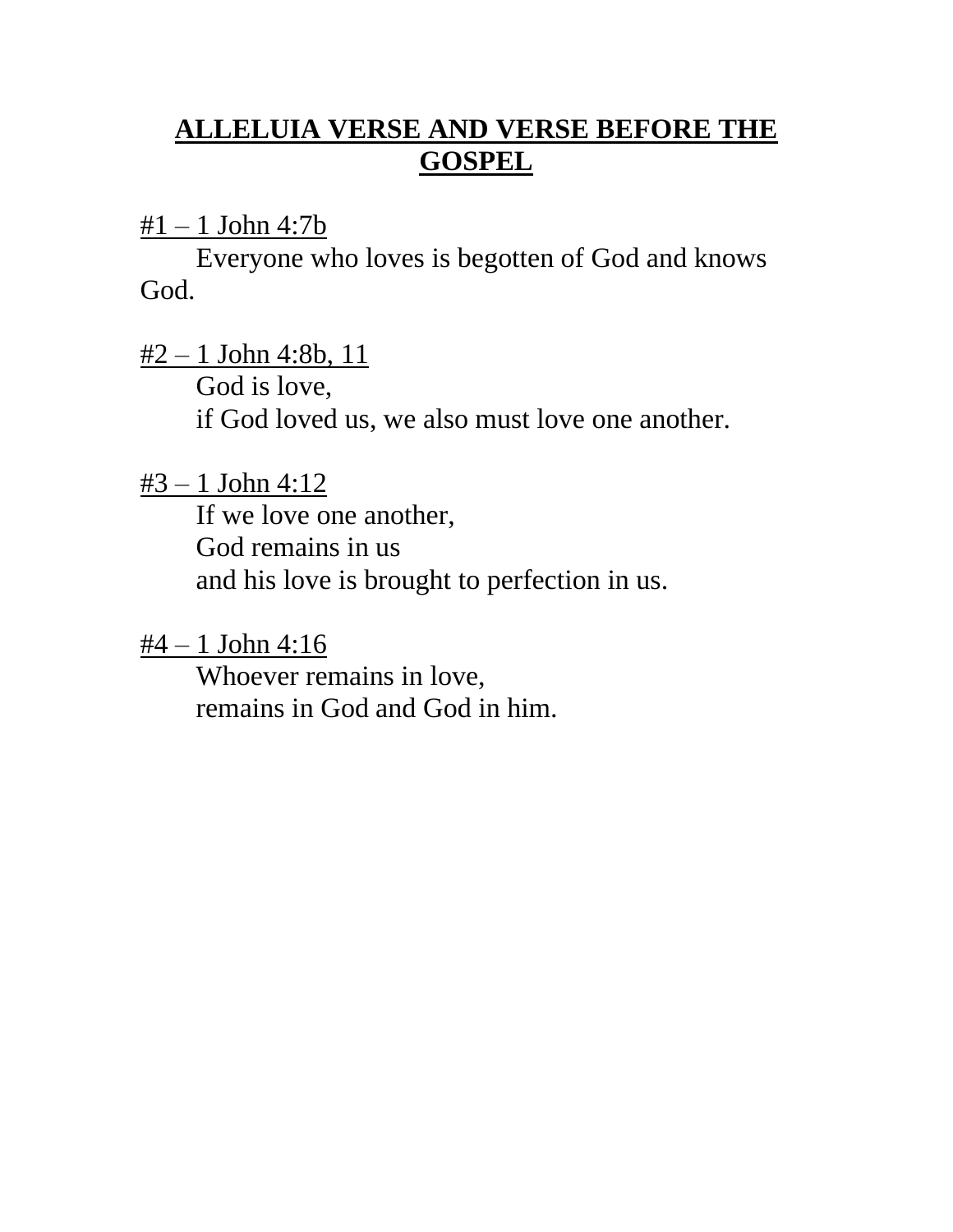# **GOSPELS**

 $#1$  – Matthew 5:1-12 a Rejoice and be glad, for your reward will be great in heaven.

A reading from the holy Gospel according to Matthew

When Jesus saw the crowds, he went up the mountain,

 And after he had sat down, his disciples came to him. He began to teach them, saying:

"Blessed are the poor in spirit,

for theirs is the Kingdom of heaven.

Blessed are they who mourn,

for they will be comforted.

Blessed are the meek,

for they will inherit the land.

Blessed are they who hunger and thirst for righteousness,

for they will be satisfied.

Blessed are the merciful,

for they will be shown mercy.

Blessed are the clean of heart,

for they will see God.

Blessed are the peacemakers,

for they will be called children of God.

Blessed are they who are persecuted for the sake of righteousness,

for theirs is the Kingdom of heaven.

Blessed are you when they insult you and persecute you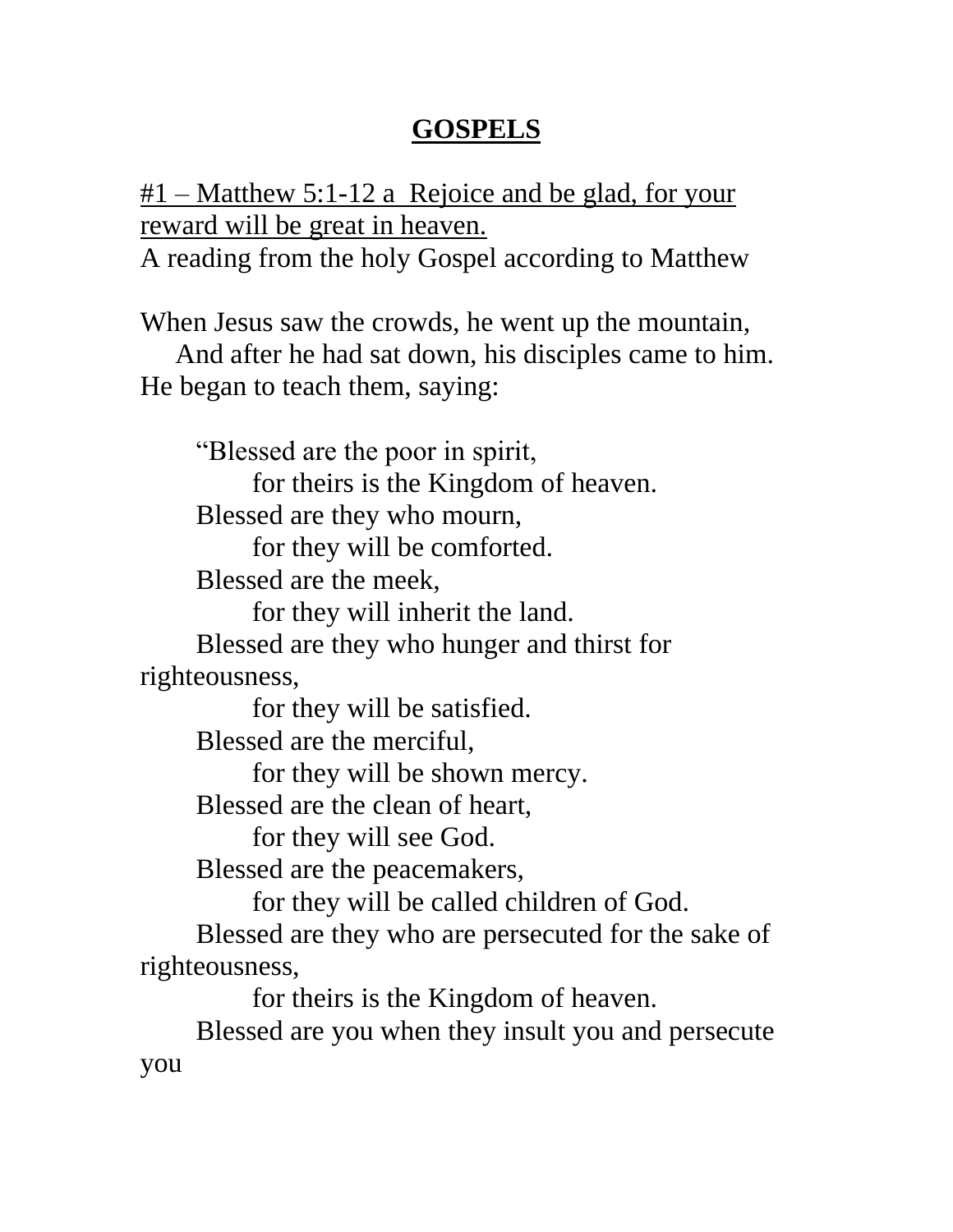and utter every kind of evil against you falsely because of me.

Rejoice and be glad, For your reward will be great in heaven."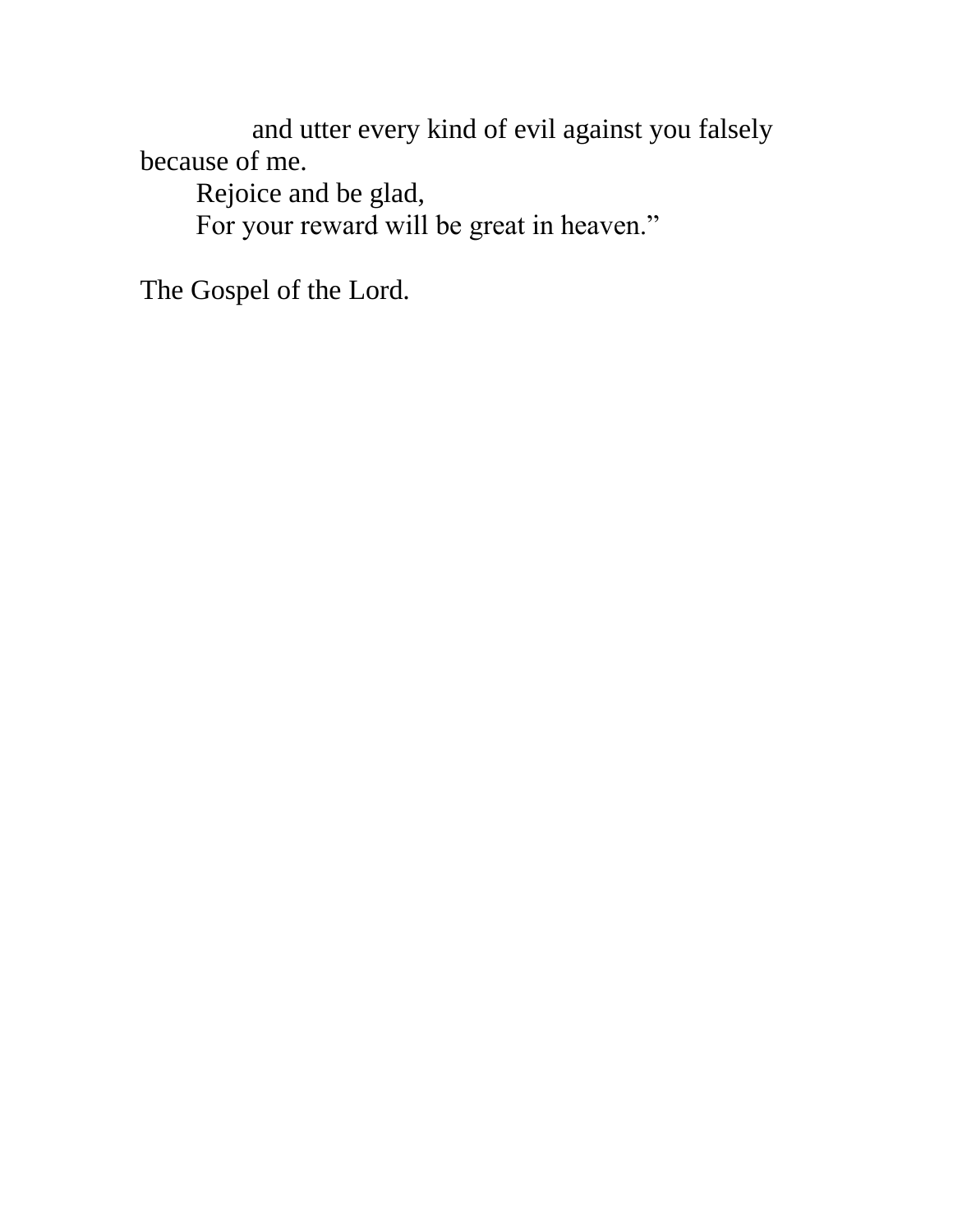$#2$  – Matthew 5:13-16 You are the light of the world. A reading from the holy Gospel according to Matthew

Jesus said to his disciples:

"You are the salt of the earth.

But if salt loses its taste, with what can it be seasoned? It is no longer good for anything

but to be thrown out and trampled underfoot.

You are the light of the world.

A city set on a mountain cannot be hidden.

Nor do they light a lamp and then put it under a bushel basket;

it is set on a lamp stand,

where it gives light to all in the house.

Just so, your light must shine before others, that they may see your good deeds and glorify your heavenly Father."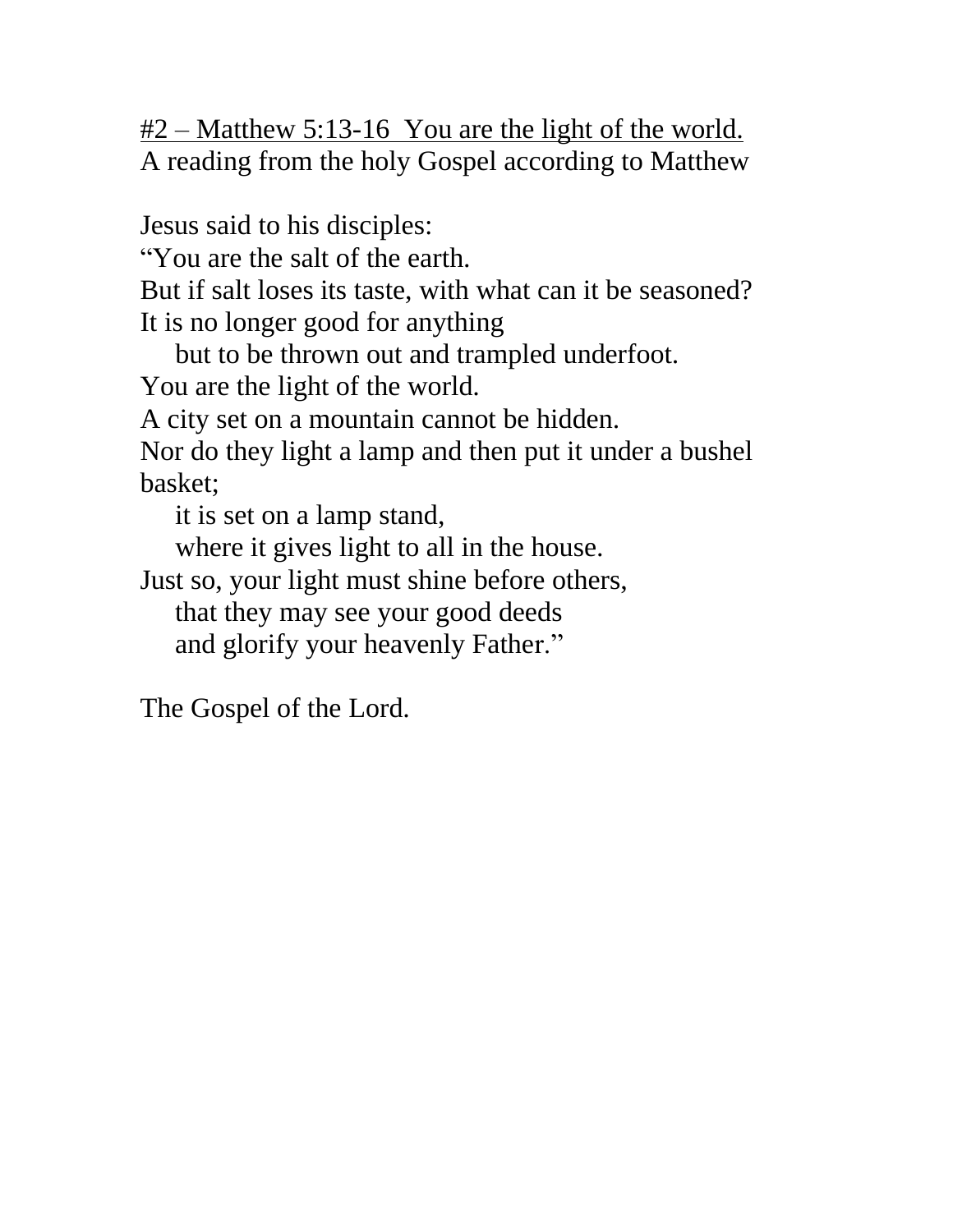#3 – Long Form – Matthew 7:21, 24-29 A wise man built his house on rock

A reading from the holy Gospel according to Matthew

Jesus said to his disciples:

"Not everyone who says to me, 'Lord, Lord,'

will enter the Kingdom of heaven,

 but only the one who does the will of my Father in heaven.

"Everyone who listens to these words of mine and acts on them

 will be like a wise man who built his house on rock. The rain fell, the floods came,

and the winds blew and buffeted the house.

But it did not collapse; it had been set solidly on rock.

And everyone who listens to these words of mine

but does not act on them

will be like a fool who built his house on sand.

The rain fell, the floods came,

and the winds blew and buffeted the house.

And it collapsed and was completely ruined."

When Jesus finished these words,

 the crowds were astonished at his teaching, for he taught them as one having authority, and not as their scribes.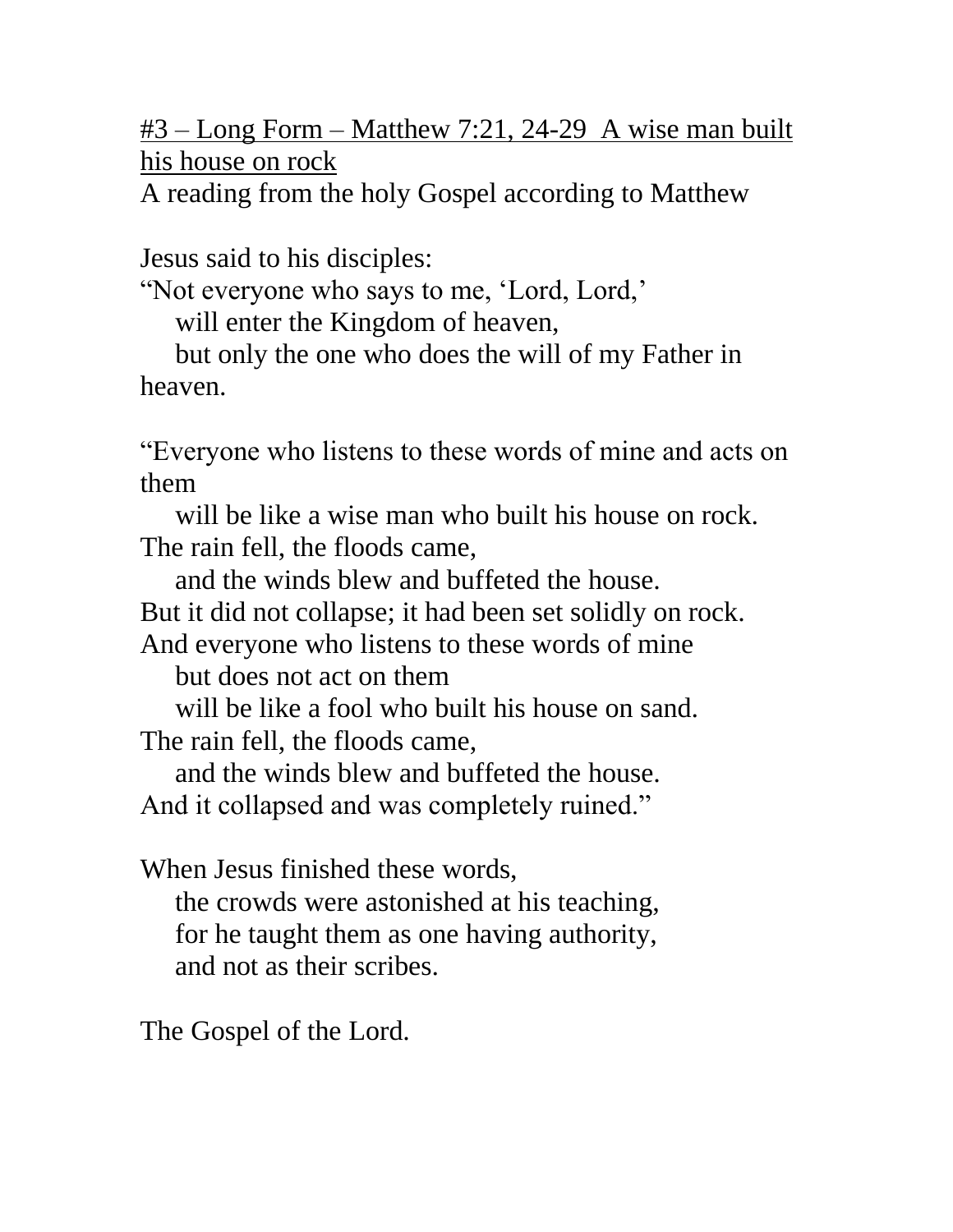#3 – Short Form – Matthew 7:21, 24-25 A wise man built his house on a rock.

A reading from the holy Gospel according to Matthew

Jesus said to his disciples:

"Not everyone who says to me, 'Lord, Lord,'

will enter the Kingdom of heaven,

 but only the one who does the will of my Father in heaven.

"Everyone who listens to these words of mine and acts on them

will be like a wise man who built his house on rock. The rain fell, the floods came,

and the winds blew and buffeted the house.

But it did not collapse; it had been set solidly on rock.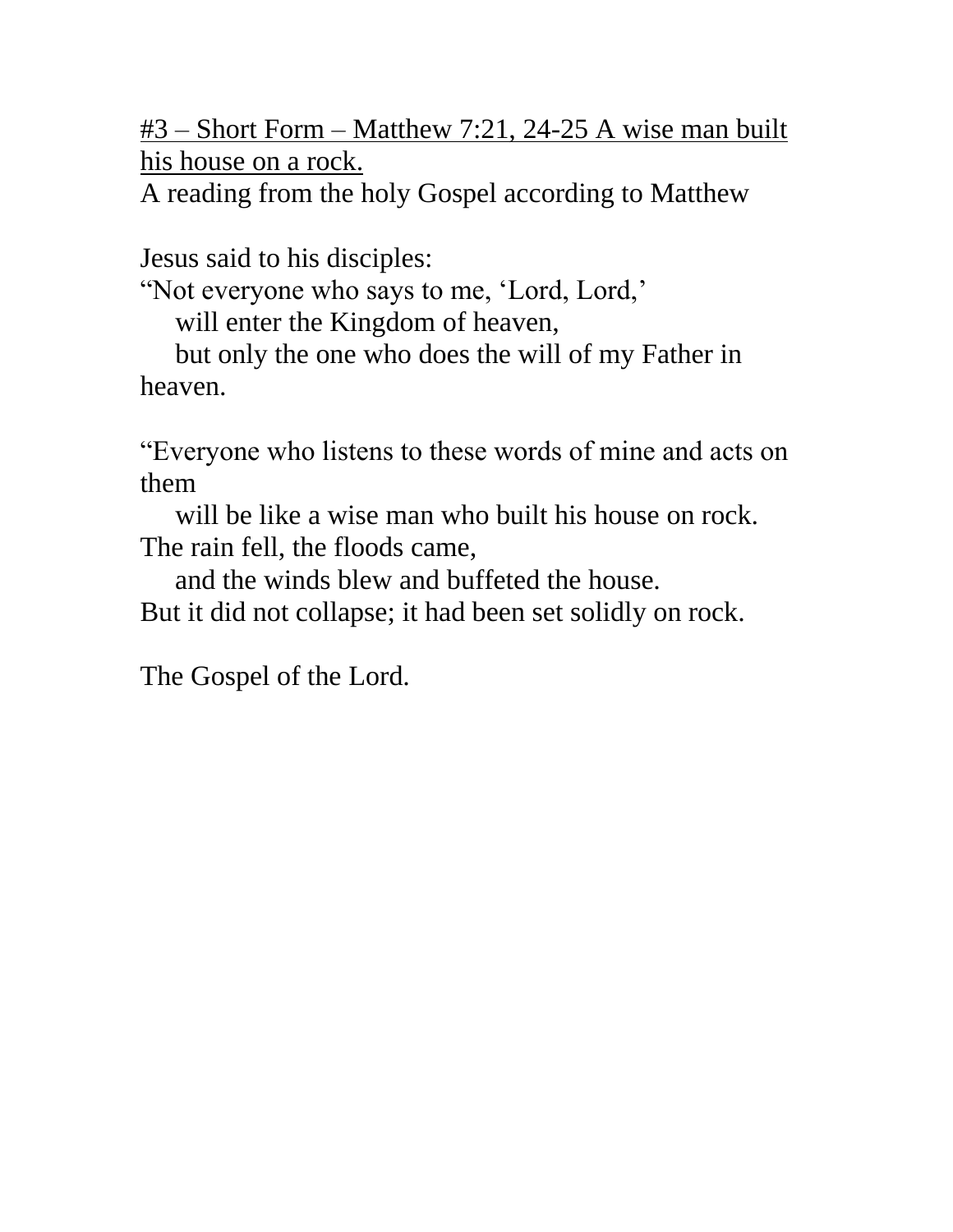#4 – Matthew 19:3-6 What God has united, man must not separate.

A reading from the holy Gospel according to Matthew

Some Pharisees approached Jesus, and tested him, saying,

 "Is it lawful for a man to divorce his wife for any cause whatever?"

He said in reply, "Have you not read that from the beginning

the Creator made them male and female and said,

for this reason a man shall leave his father and mother

 and be joined to his wife, and the two shall become one flesh?

So they are no longer two, but one flesh.

Therefore, what God has joined together, man must not separate."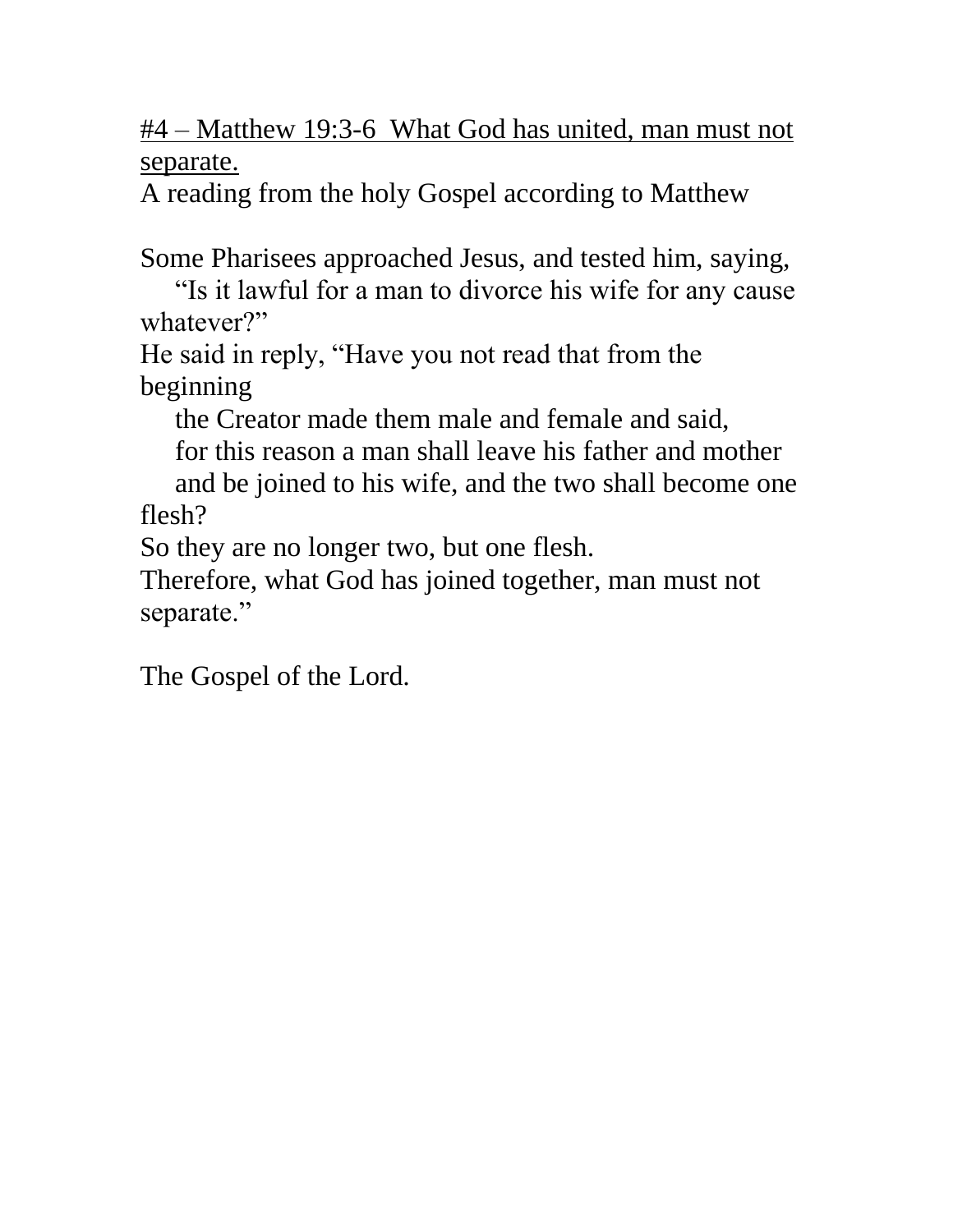#5 – Matthew 22:35-40 This is the greatest and the first commandment. The second is like it.

A reading from the holy Gospel according to Matthew

One of the Pharisees, a scholar of the law, tested Jesus by asking,

 "Teacher, which commandment in the law is the greatest?"

He said to him,

"You shall love the Lord, your God,

with all your heart,

with all your soul,

and with all your mind.

This is the greatest and the first commandment. The second is like it:

You shall love your neighbor as yourself. The whole law and the prophets depend on these two

commandments."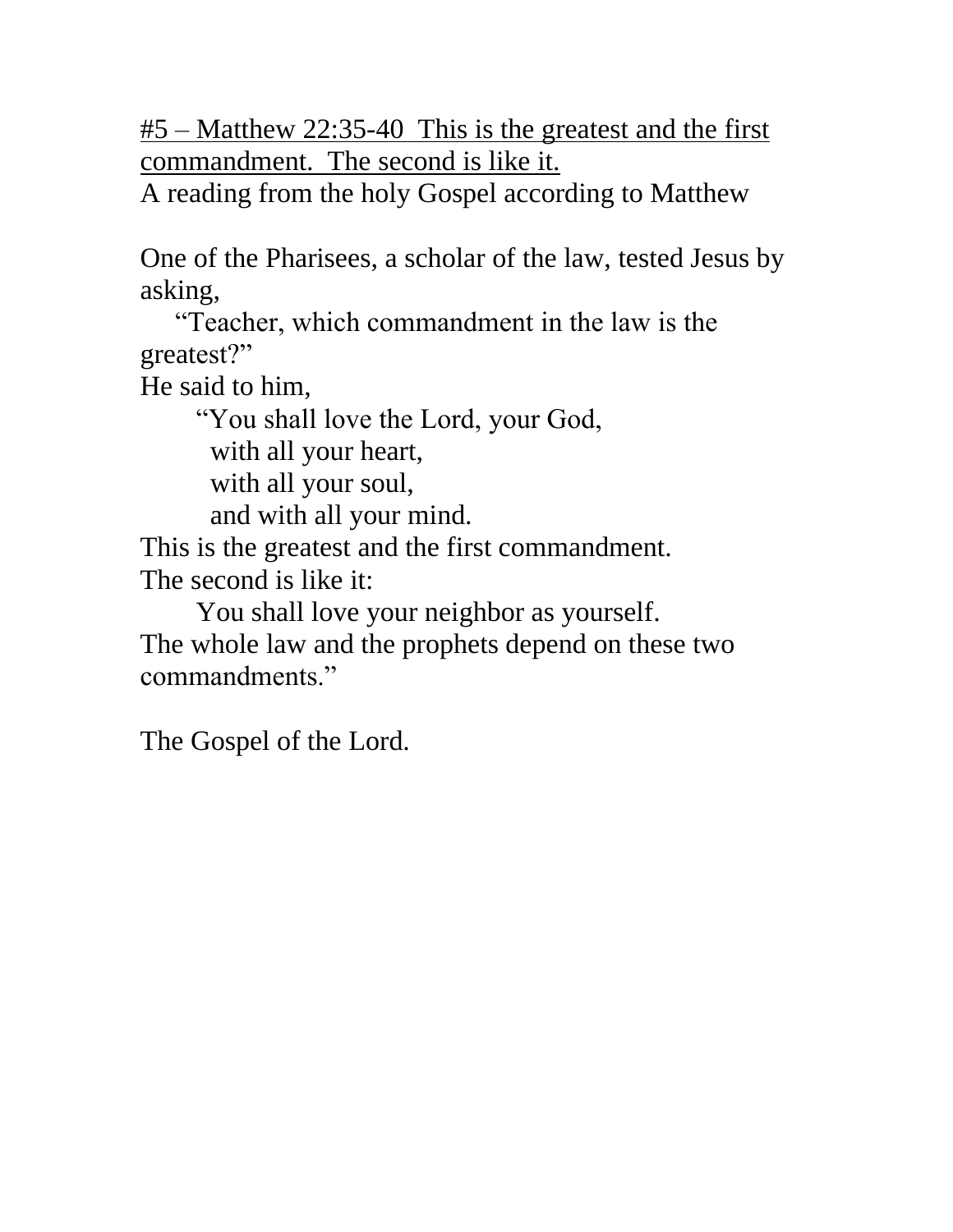#6 – Mark 10:6-9 They are no longer two, but one flesh. A reading from the holy Gospel according to Mark

Jesus said: "From the beginning of creation, God made them male and female. For this reason a man shall leave his father and mother and be joined to his wife, and the two shall become one flesh. So they are no longer two but one flesh. Therefore what God has joined together, No human being must separate."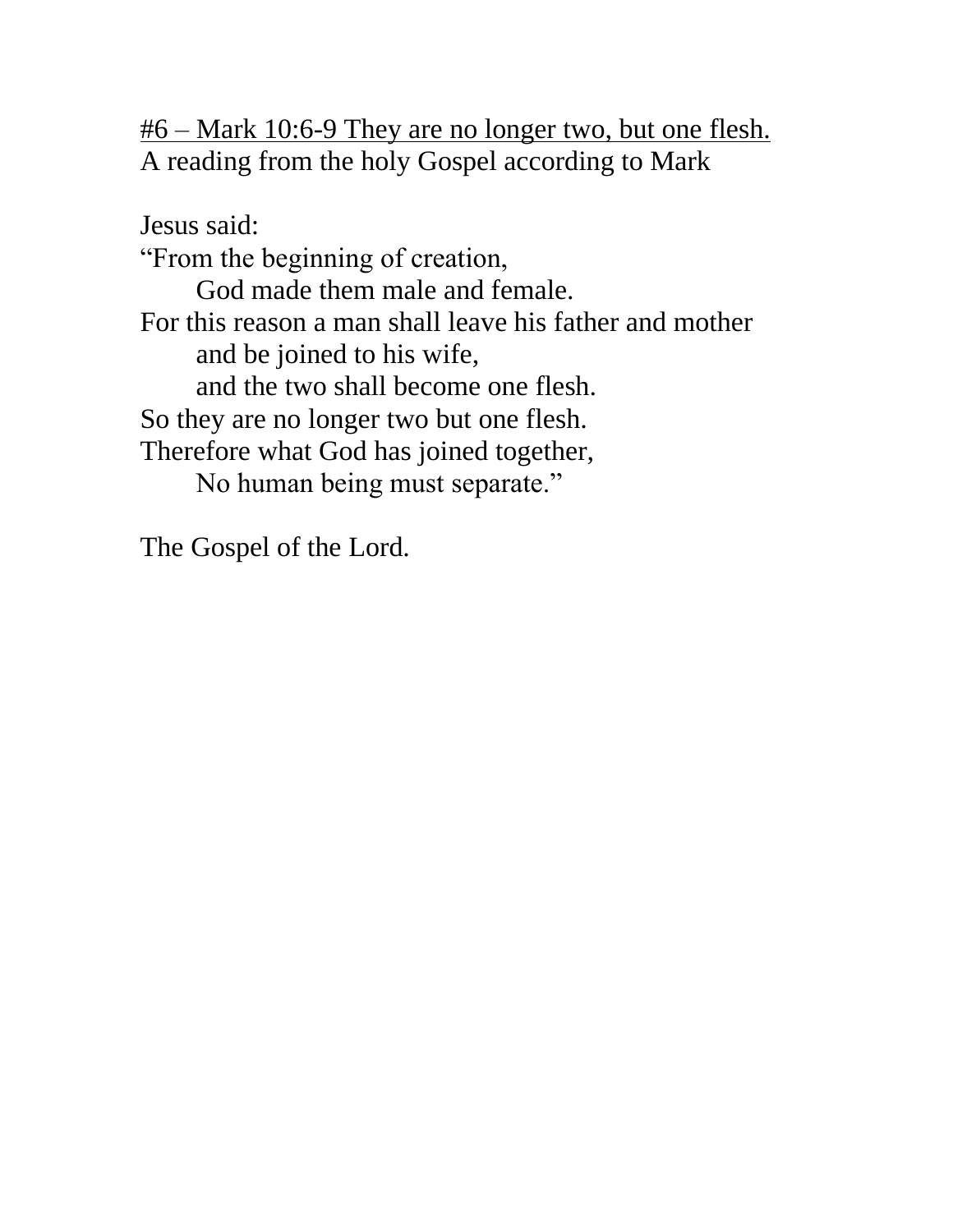#7 – John 2:1-11 Jesus did this as the beginning of his signs in Cana in Galilee.

A reading from the holy Gospel according to John

There was a wedding in Cana in Galilee,

and the mother of Jesus was there.

Jesus and his disciples were also invited to the wedding. When the wine ran short,

the mother of Jesus said to him,

"they have no wine."

And Jesus said to her,

"women, how does your concern affect me?

My house has not yet come."

His mother said to the servers,

"do whatever he tells you."

Now there were six stone water jars there for Jewish ceremonial washings,

each holding twenty to thirty gallons.

Jesus told them,

"fill the jars with water."

So they filled them to the brim.

Then he told them,

 "draw some out now and take it to the headwaiter." So they took it.

And when the headwaiter tasted the water that had become wine,

without knowing where it came from

(although the servants who had drawn the water knew),

the headwaiter called the bridegroom and said to him,

"everyone serves good wine first,

and then when people have drunk freely, an inferior one;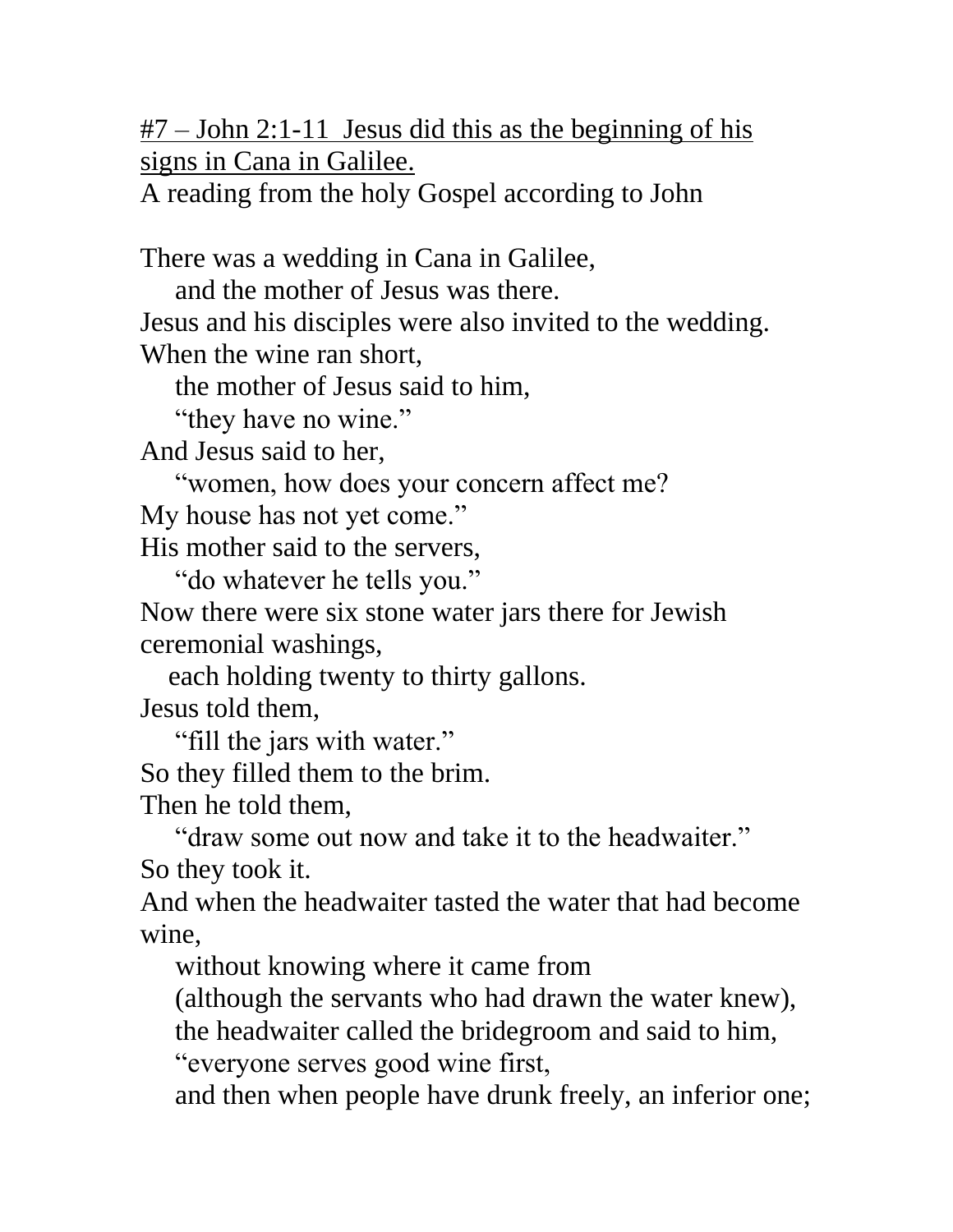but you have kept the good wine until now." Jesus did this as the beginning of his signs in Cana in Galilee

 and so revealed his glory, and his disciples began to believe in him.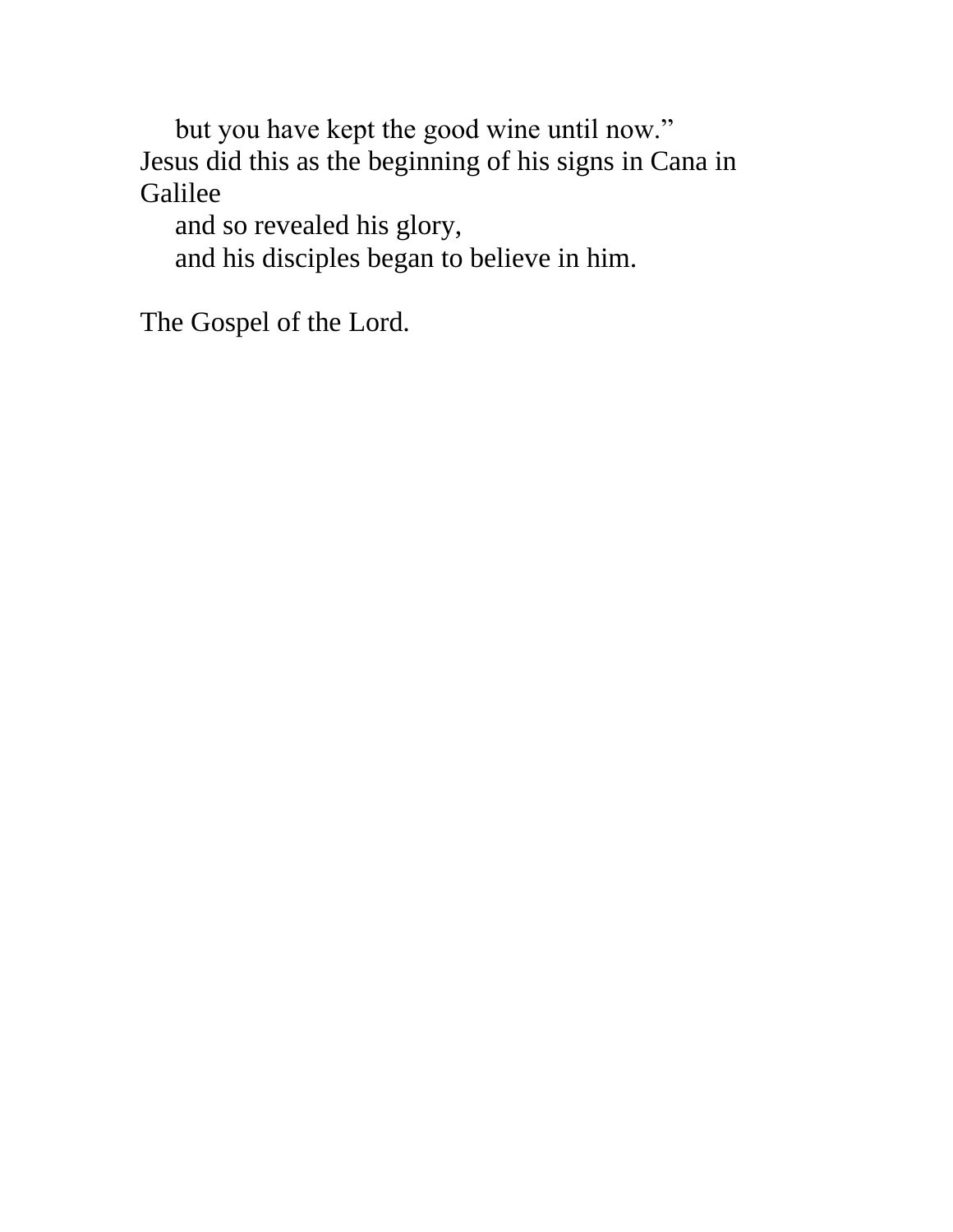#8 – John 15: 9-12 Remain in my love. A reading from the holy Gospel according to John

Jesus said to h is disciples:

"As the Father loves me, so I also love you.

Remain in my love.

If you keep my commandments, you will remain in my love,

 just as I have kept my Father's commandments and remain in his love.

"I have told you this so that my joy might be in you and your joy might be complete.

This is my commandment: love one another as I love you."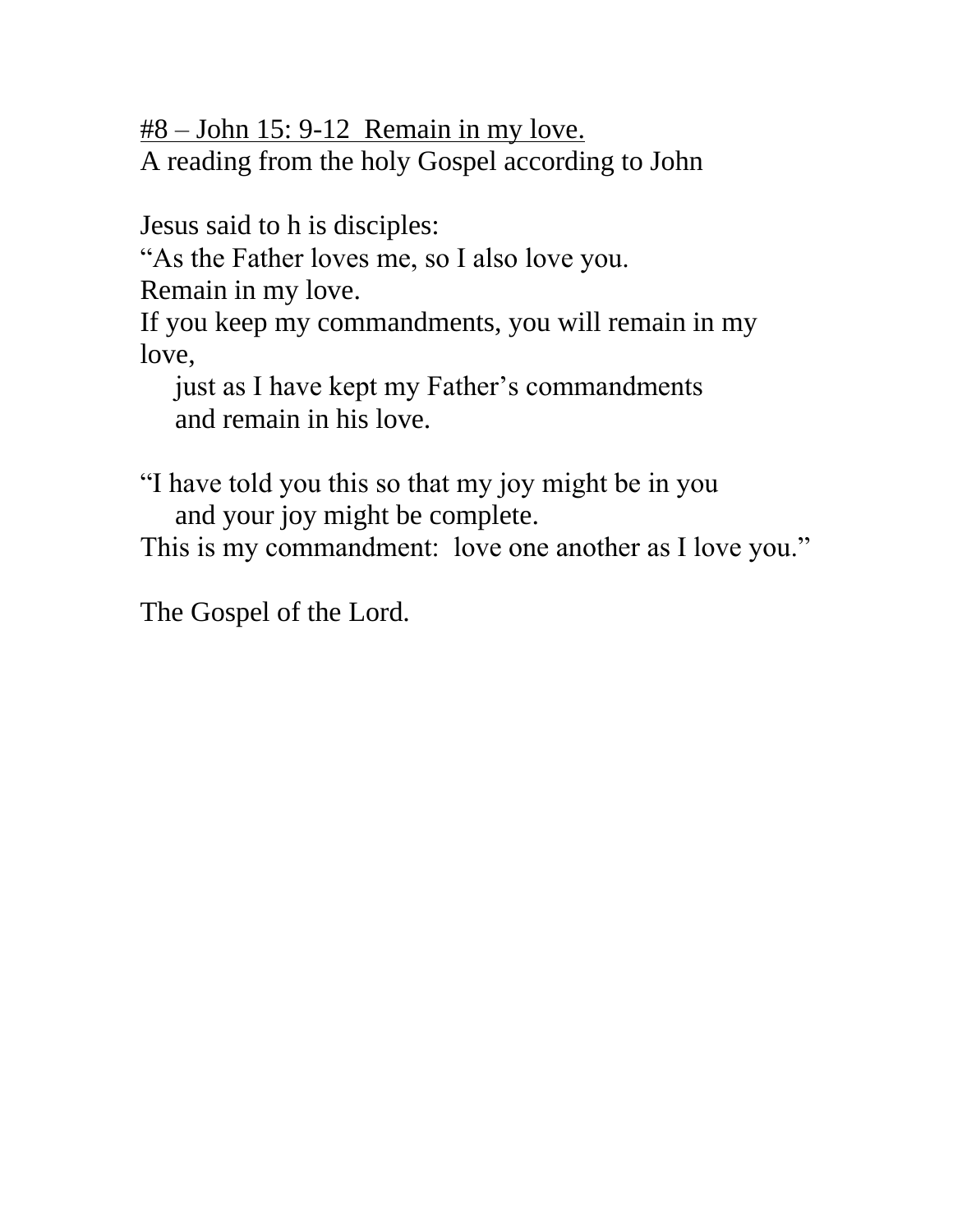### #9 – John 15:12-16 This is my commandment: love one another.

A reading from the holy Gospel according to John

Jesus said to his disciples:

"This is my commandment: love one another as I love you. No one has greater love than this,

to lay down one's life for one's friends.

You are my friends if you do what I command you.

I no longer call you slaves,

 because a slave does not know what his master is doing. I have called you friends,

 because I have told you everything I have heard from my Father.

It was not you who chose me, but I who chose you and appointed you to go and bear fruit that will remain,

 so that whatever you ask the Father in my name he may give you."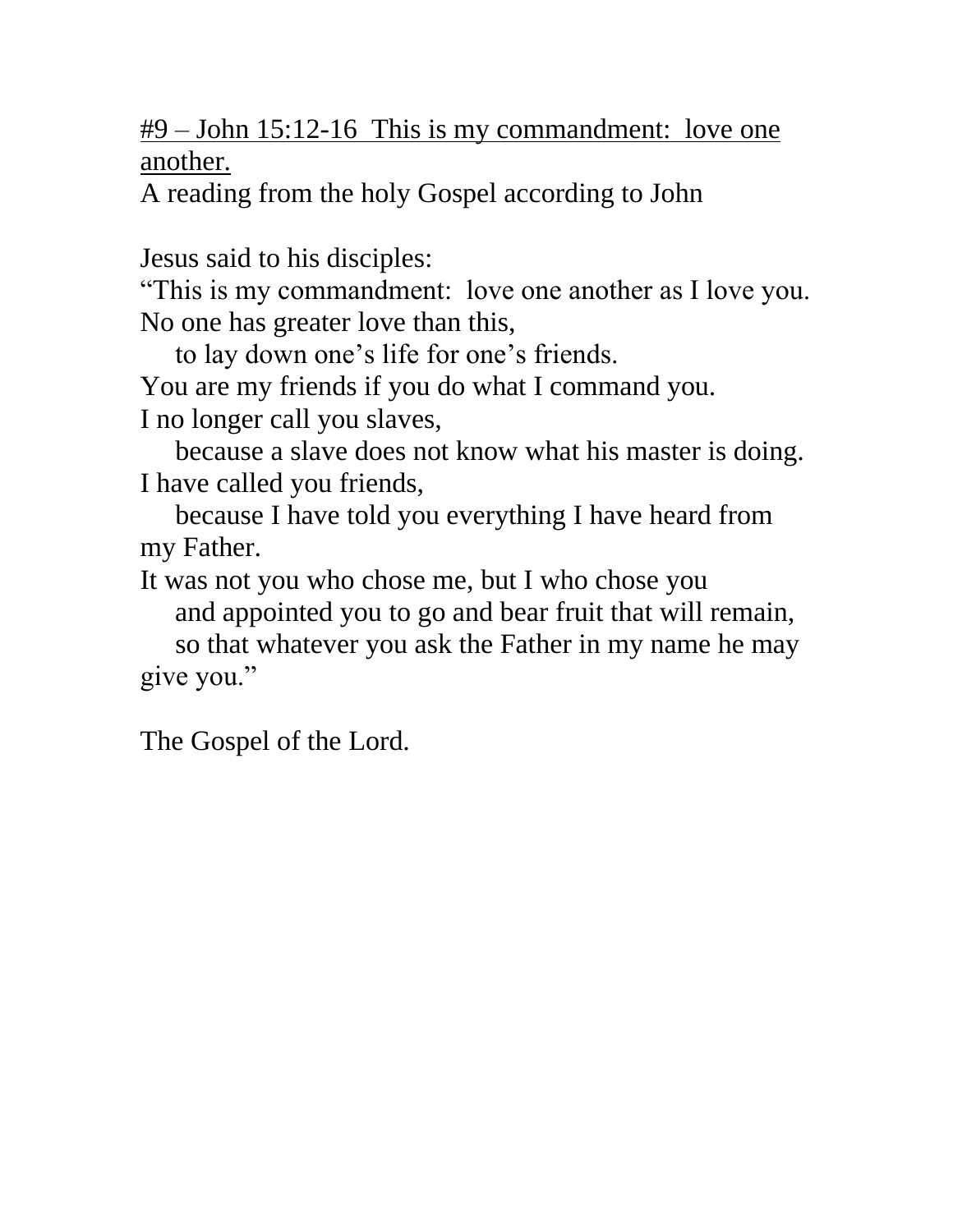$\text{\#10}$  – Long Form – John 17:20-26 That they may be brought to perfection as one.

A reading from the holy Gospel according to John

Jesus raised his eyes to heaven and said:

"I pray not only for my disciples,

 but also for those who will believe in me through their word,

so that they may all be one,

as you, Father, are in me and I in you,

that they also may be in us,

that the world may believe that you sent me.

And I have given them the glory you gave me,

so that they may be one, as we are one,

I in them and you in me,

that they may be brought to perfection as one,

that the world may know that you sent me,

and that you loved them even as you loved me.

Father, they are your gift to me.

I wish that where I am they also may be with me, that they may see my glory that you gave me,

 because you loved me before the foundation of the world.

Righteous Father, the world also does not know you,

 but I know you, and they know that you sent me. I made known to them your name and I will make it known,

 that the love with which you loved me may be in them and I in them.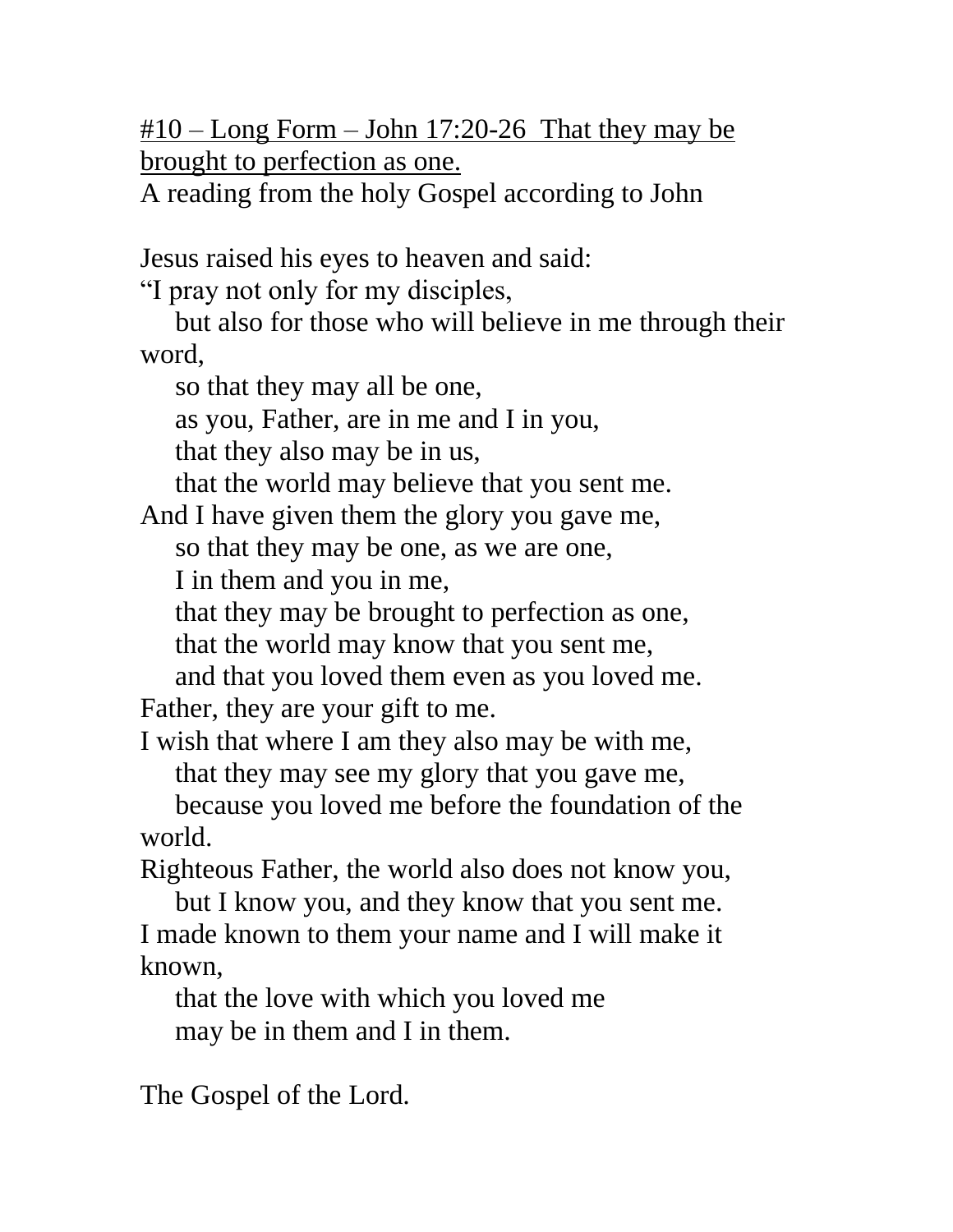$\text{\#}10a - \text{Short Form} - \text{John } 17:20-23 \text{ That they may be}$ brought to perfection as one.

A reading from the holy Gospel according to John.

Jesus raised his eyes to heaven and said:

"I pray not only for my disciples,

 but also for those who will believe in me through their word,

so that they may all be one,

as you, Father, are in me and I in you,

that they also may be in us,

that the world may believe that you sent me.

And I have given them the glory you gave me,

so that they may be one, as we are one,

I in them and you in me,

that they may be brought to perfection as one,

that the world may know that you sent me,

and that you loved them even as you loved me.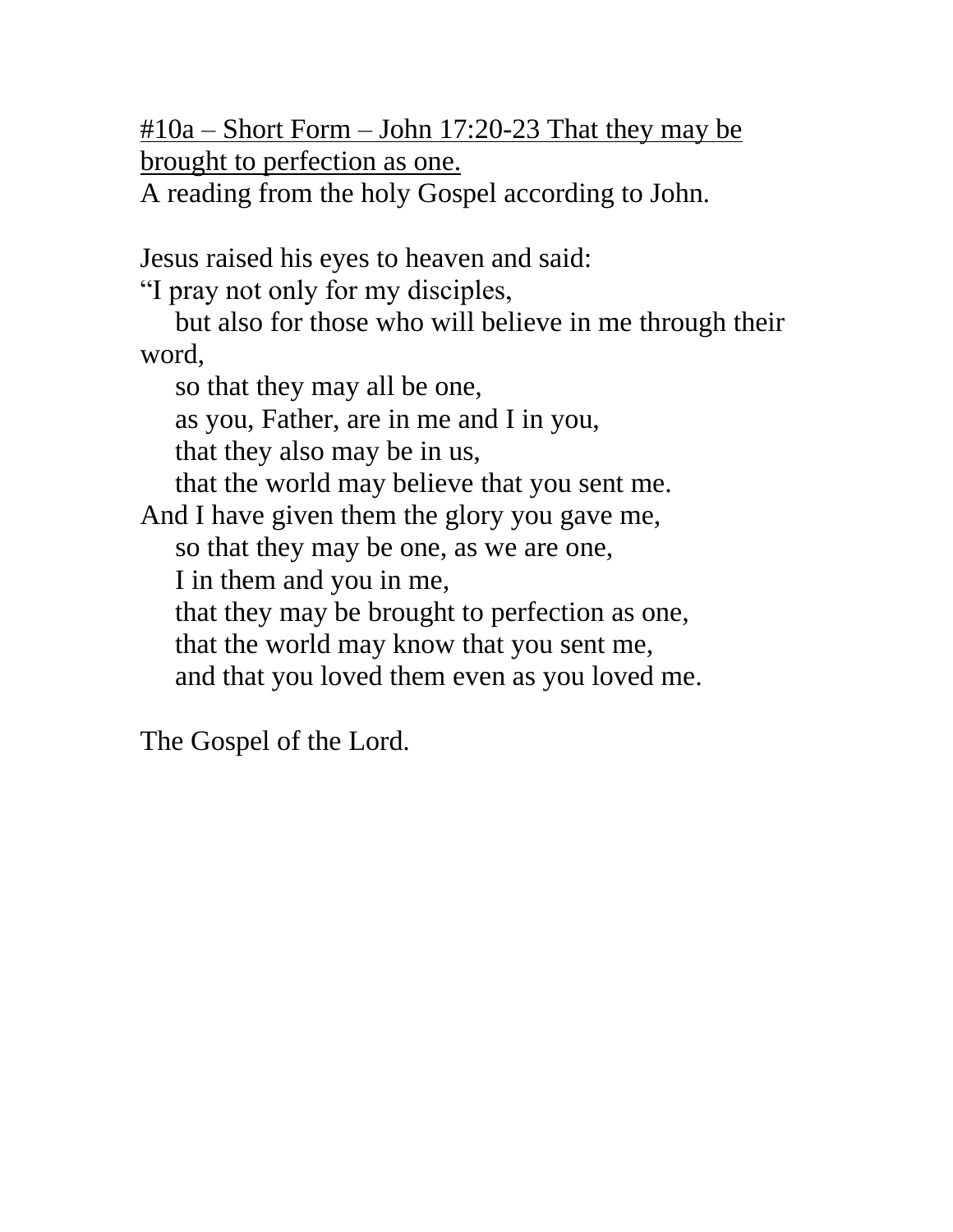# **General Intercessions (Prayer of the Faithful)**

The prayer of the faithful takes place after the exchange of the wedding rings. There should be four to six intercessions, presented as requests for things you and your faith community desire from God. One petition must be for the general Church. Intercessions are not prayers of thanksgiving

Several suggested intercessions are listed below. You may like and want to use them. You may want to modify them to meet your specific circumstances. Feel free to write your own intercessions. This is an opportunity for you to personalize your wedding.

The presider at your wedding will introduce the intercessions and conclude this part of the ceremony with a closing prayer of his choosing. In weddings without a Mass, the nuptial blessing concludes the general intercessions.

For Pope Francis and all Church leaders that they may lead us to a deeper faith in God and a stronger love for one another. We pray to the Lord.

That all civil leaders may continue to strive to base their decisions on respect for life and the human dignity of people. We pray to the Lord.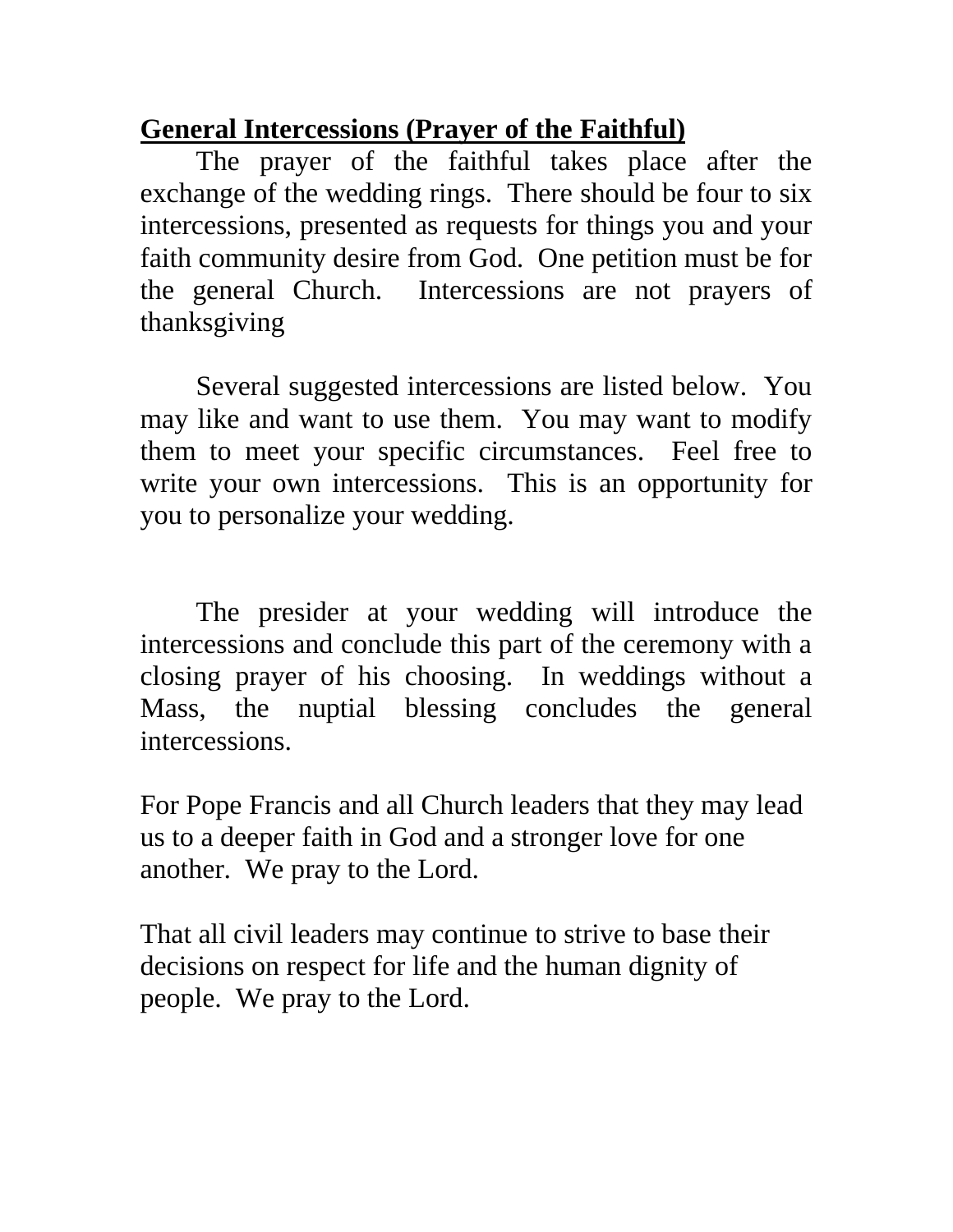For God's continued blessings on N.'s and N's parents, who through their shared love bestowed the gift of life and love on them. We pray to the Lord.

That the family and friends of N. and N. may always know God's love for them through their shared love for each other. We pray to the Lord.

For N. and N. now united as husband and wife, that their love for each other may continue to grow and be a source of inspiration to us all. We pray to the Lord.

That our parish communities may be places of welcome and belonging for all members. We pray to the Lord.

For the members of this parish, that God will continue to build up their faith and they will be beacons of God's presence in the local community. We pray to the Lord.

For God's blessings on all the people that have helped N. and N prepare for their married lives and today's celebration. We pray to the Lord.

For all couples preparing to marry and those helping them with their preparation, that they may take seriously this lifetime commitment. We pray to the Lord.

For all married couples, that they may mirror to us God's love for us and all God's people. We pray to the Lord.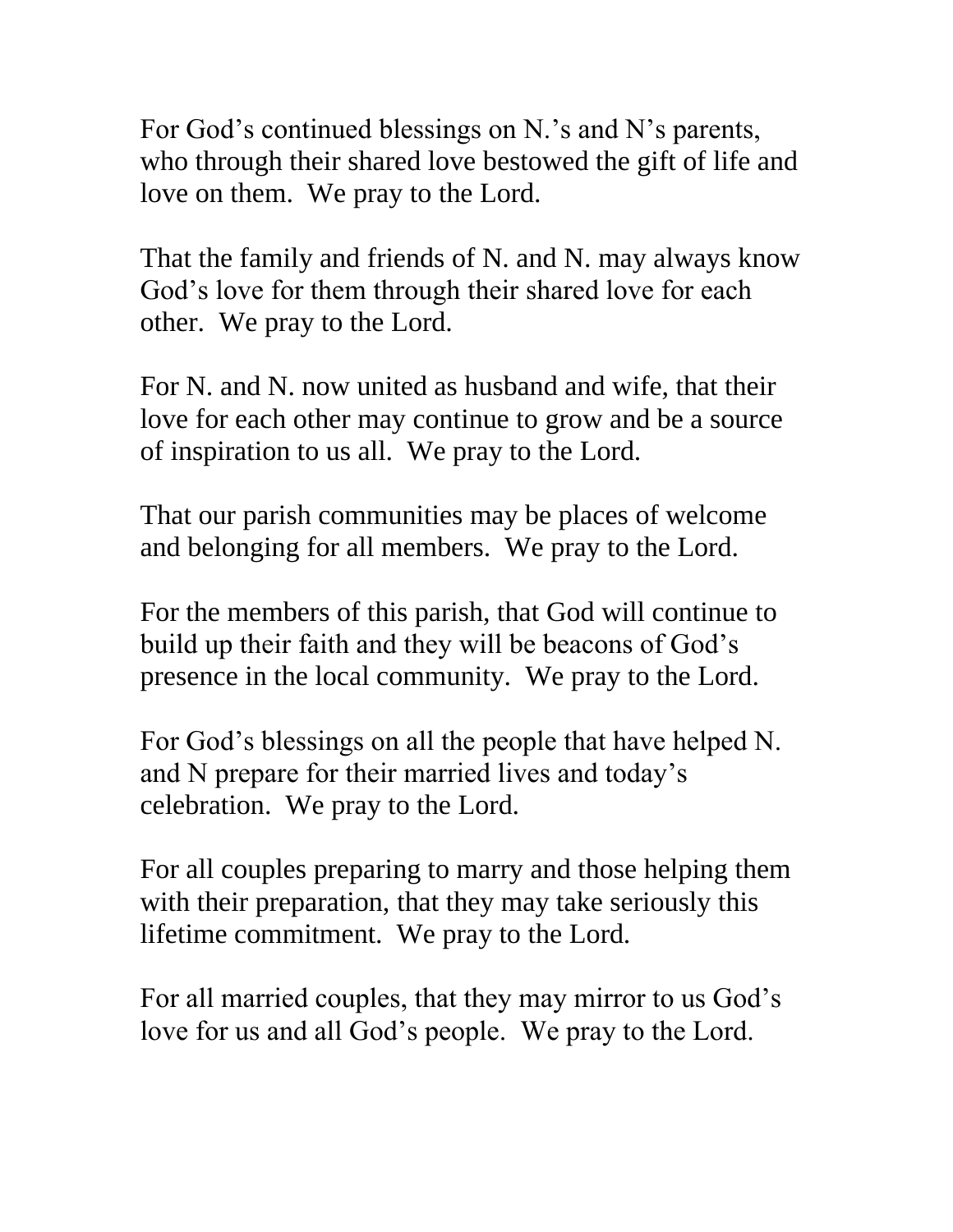For the people discerning God's call to religious life and preparing to serve our church family as priests, deacons, sisters and brothers. We pray to the Lord.

For the single people in our church family, that together we may be a source of support and strength in the lifestyle of one another. We pray to the Lord.

For those less fortunate than ourselves: the homeless, the hungry, those struggling with relationships, the jobless, the sick and the dying. We pray to the Lord.

For all the dead, especially the deceased family members and friends of N. and N., that they may enjoy the heavenly kingdom of God. We pray to the Lord.